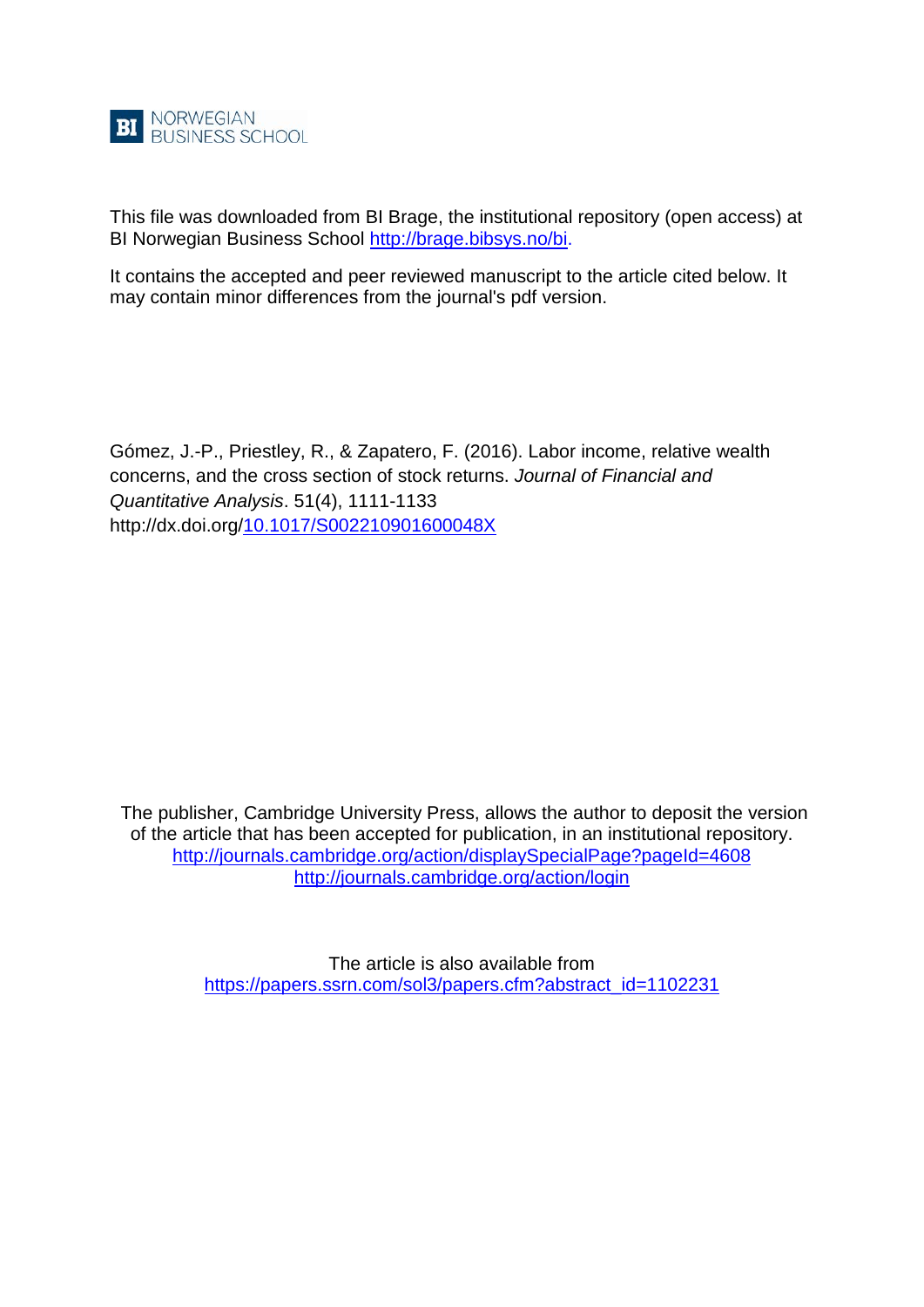# Labor Income, Relative Wealth Concerns, and the Cross-section of Stock Returns<sup>∗</sup>

Juan-Pedro Gómez<sup>†</sup> Richard Priestley<sup>‡</sup>and Fernando Zapatero<sup>§</sup>

JEL Codes: G15, G12, G11.

Keywords: Labor income risk, relative wealth concerns, local risk hedging, negative risk premium.

<sup>∗</sup>We thank Tong Wang, Limei Che and Dmitri Kantsyrev for excellent research assistance. Previous versions of this paper have been presented at the 2008 EFA Meetings, the 2008 Foro de Finanzas, the 2008 Frontiers of Finance Conference, the 2009 AFA Meetings and the 2009 Utah Winter Finance Conference, as well as in seminars at the Hebrew University in Jerusalem, Tilburg University, IE Business School, the NY Fed, HEC-Montreal and the Marshall School of Business at USC. Comments from seminar and conference participants, as well as the the respective discussants, Cesare Robotti, Christian Westheide, George Constantinides, Motohiro Yogo and John Heaton, are gratefully acknowledged. We also would like to thank Pietro Veronesi and Michael Brennan for extensive comments and insights that greatly improved the paper. The usual caveat applies. Gómez and Zapatero thank the Spanish MICINN for their generous support through funding of the research project number ECO2011-26384. Gómez was a visiting professor in the Finance Department at Stern-NYU while working on this paper.

<sup>†</sup> Instituto de Empresa Business School, Madrid. E-mail: juanp.gomez@ie.edu

<sup>‡</sup>Department of Financial Economics, Norwegian Business School. Email: richard.priestley@bi.no §FBE, Marshall School of Business, USC. E-mail: fzapatero@marshall.usc.edu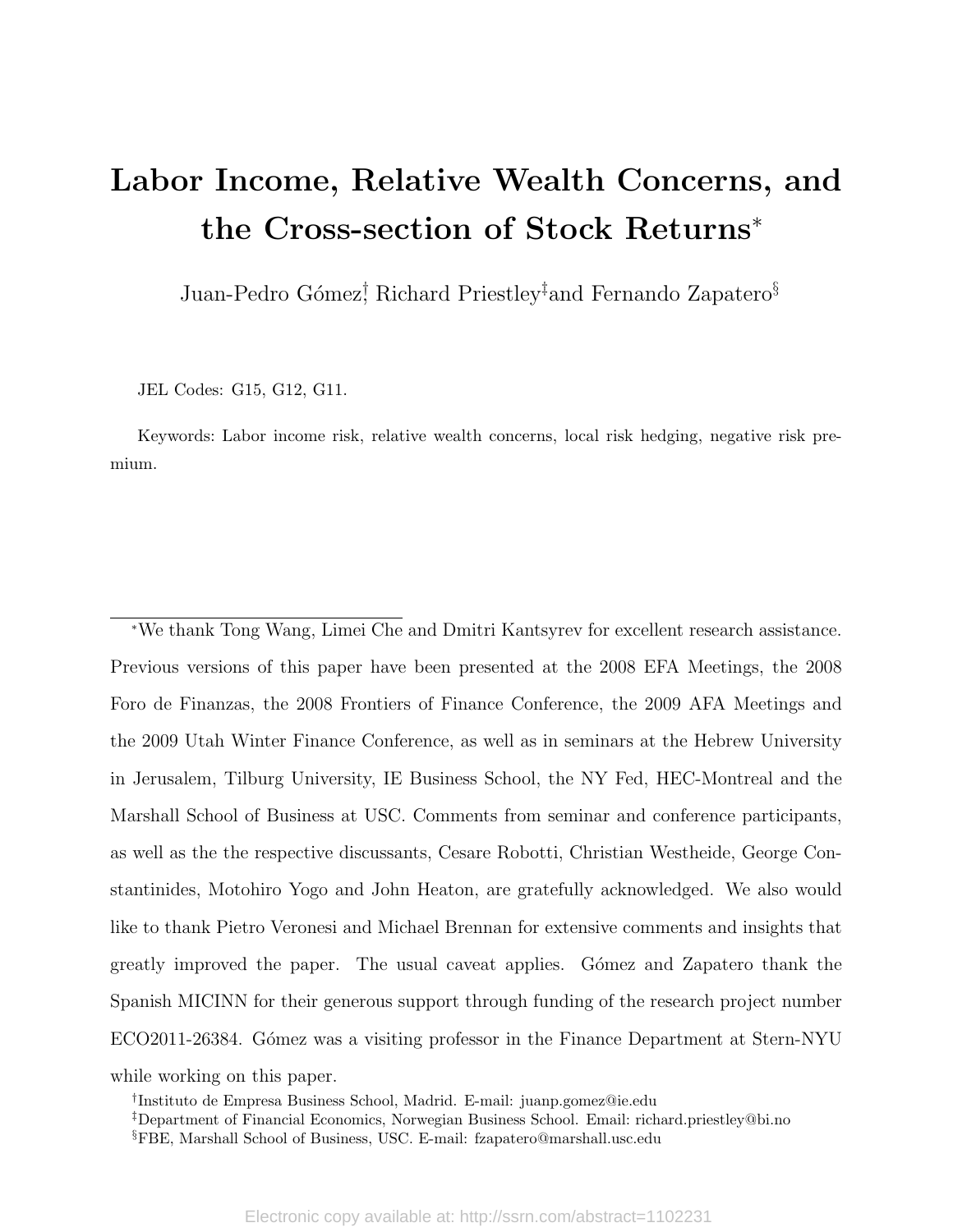Labor Income, Relative Wealth Concerns, and the Cross-section of Stock Returns

### Abstract

The finance literature documents a relation between labor income and the cross-section of stock returns. One possible explanation for this is the hedging decisions of investors with relative wealth concerns. This implies a negative risk premium associated with stock returns correlated with local undiversifiable wealth, since investors are willing to pay more for stocks that help their hedging goals. We find evidence that is consistent with these regularities. In addition, we show that the effect varies across geographic areas depending on the size and variability of undiversifiable wealth, proxied by labor income.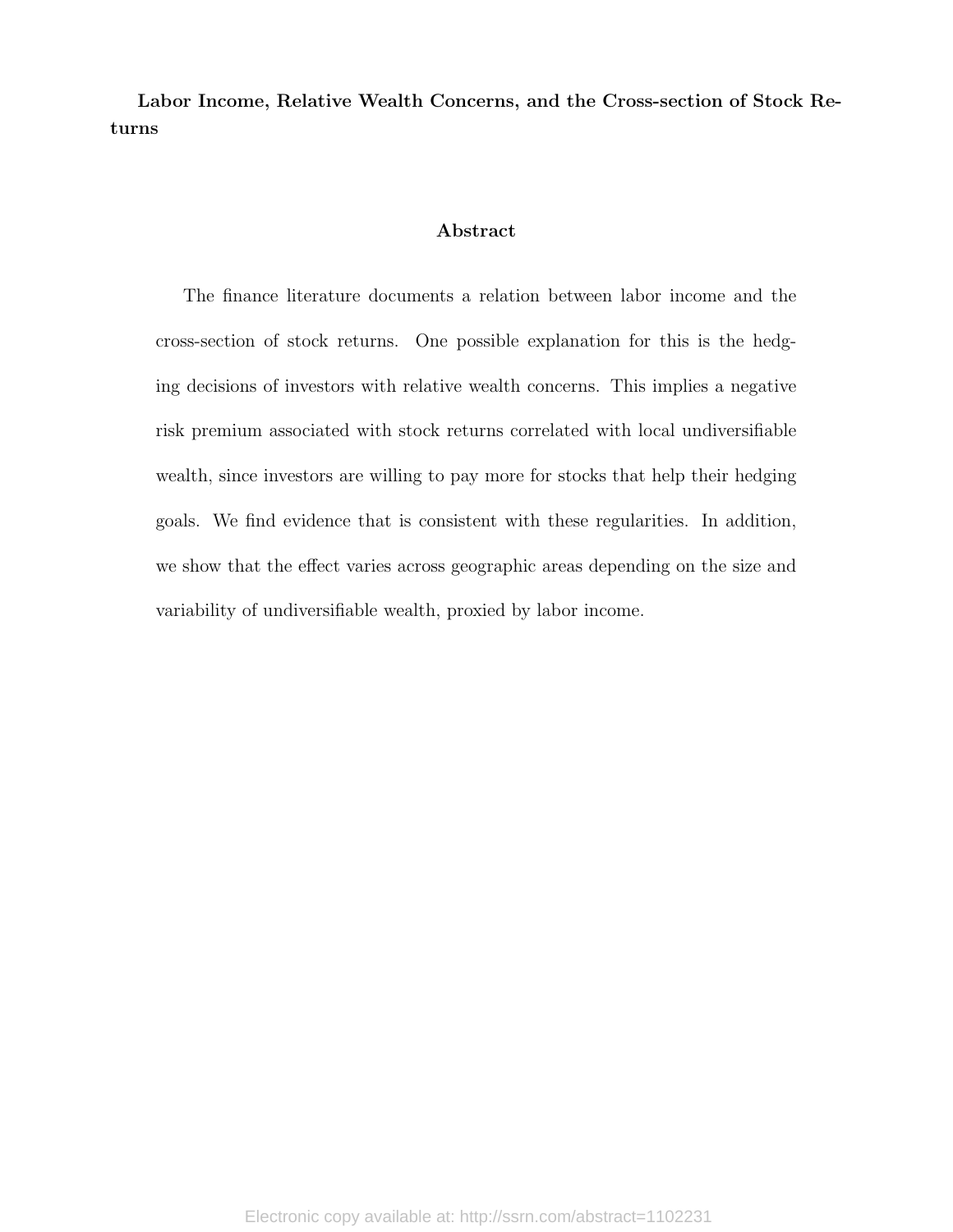# I. Introduction

In this paper, we propose a channel that can explain the relationship between labor income and the cross-section of stock returns. In particular, the optimal hedging strategy of an investor with relative wealth concerns results in a multifactor equilibrium model in which the undiversified wealth of the investor's "peers" (for which, we argue, the component of labor income unrelated to stock market returns is a good proxy) is a negatively priced risk factor. We find strong empirical evidence in support of this channel.

Over the years, the finance literature has accumulated evidence of a connection between labor income and the cross-section of stock returns. Mayers (1972) is credited as the first to suggest the analysis of labor income as a measure of human capital in an asset pricing setting. In two influential papers, Campbell (1996) and Jagannathan and Wang (1996) use growth in labor income as a measure of the return on human capital. Their intuition is that human capital, a fundamental part of the economy's endowment, has been typically overlooked in the CAPM. The inclusion of the return to human capital in empirical asset pricing models is able to explain a much higher portion of the cross-sectional variation in stock returns relative to the standard CAPM. Lettau and Ludvigson (2001a and 2001b) and Santos and Veronesi (2006) both introduce variables based on labor income into conditional asset pricing models and find that the explanatory power of the model increases substantially.

We consider a different channel. Our empirical evidence shows that labor income is related to the cross-section of stock returns through the hedging activity of investors with relative wealth concerns. This idea is based on the KEEping up Pricing Model (KEEPM) of relative wealth concerns developed in Gómez, Priestley and Zapatero (2009). Investors hedge the risk that their reference group or "peers" will experience an income shock by investing in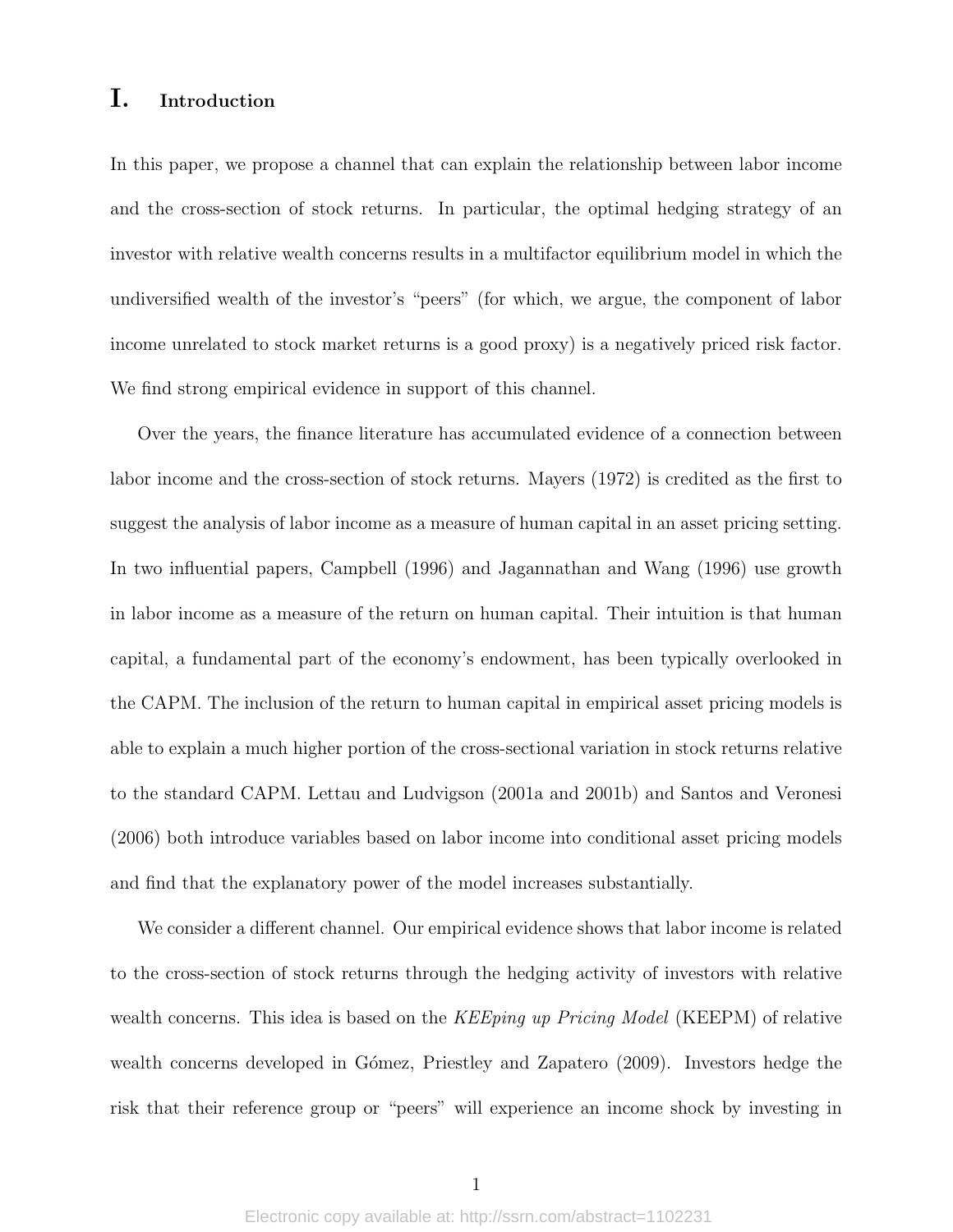securities strongly correlated with the income of these peers. Equilibrium prices reflect the price pressure resulting from these hedging activities.

Relative wealth concerns implies restrictions on the relationship between human capital and stock returns not previously identified in the literature. First, the risk premium associated with the labor income factor is negative, since investors are willing to pay extra for securities that hedge this risk. Second, this relation must hold at the local level, since the main source of relative wealth concerns pertains to the surroundings of the investor.

We test the implications of the KEEPM using US data. We begin using individual securities and study their relationship to the smallest unit for which we have disaggregated labor income, the state. We then undertake similar tests, using both individual securities and stock portfolios, at the US Census divisions level since this level of aggregation has been employed to examine local effects in the literature.<sup>1</sup> In addition, given the larger size of the divisions (some states have low GDP and few stocks) we can perform further qualitative analysis. In particular, the model predicts that the hedging demand will be higher the higher the volatility of the factor investors want to hedge and the higher the relevance of that factor, as measured by the amount of undiversifiable labor income. The estimation of the model deep parameters shows evidence consistent with this prediction.

We compare the cross-sectional performance of our model with the performance of the CAPM and the three-factor Fama and French (1992) model. In terms of pricing errors and R-square, our model performs much better than the CAPM and similarly to the three-factor model. Our risk factor is robust to the inclusion of the size and book-to-market factors from the Fama and French model. Finally, to double-check the local nature of the effect, we jointly test the local (state or division) factor and the aggregate (country) factor. We show that

<sup>&</sup>lt;sup>1</sup>The US Census partitions the country in nine divisions (see Figure 1 in the Appendix).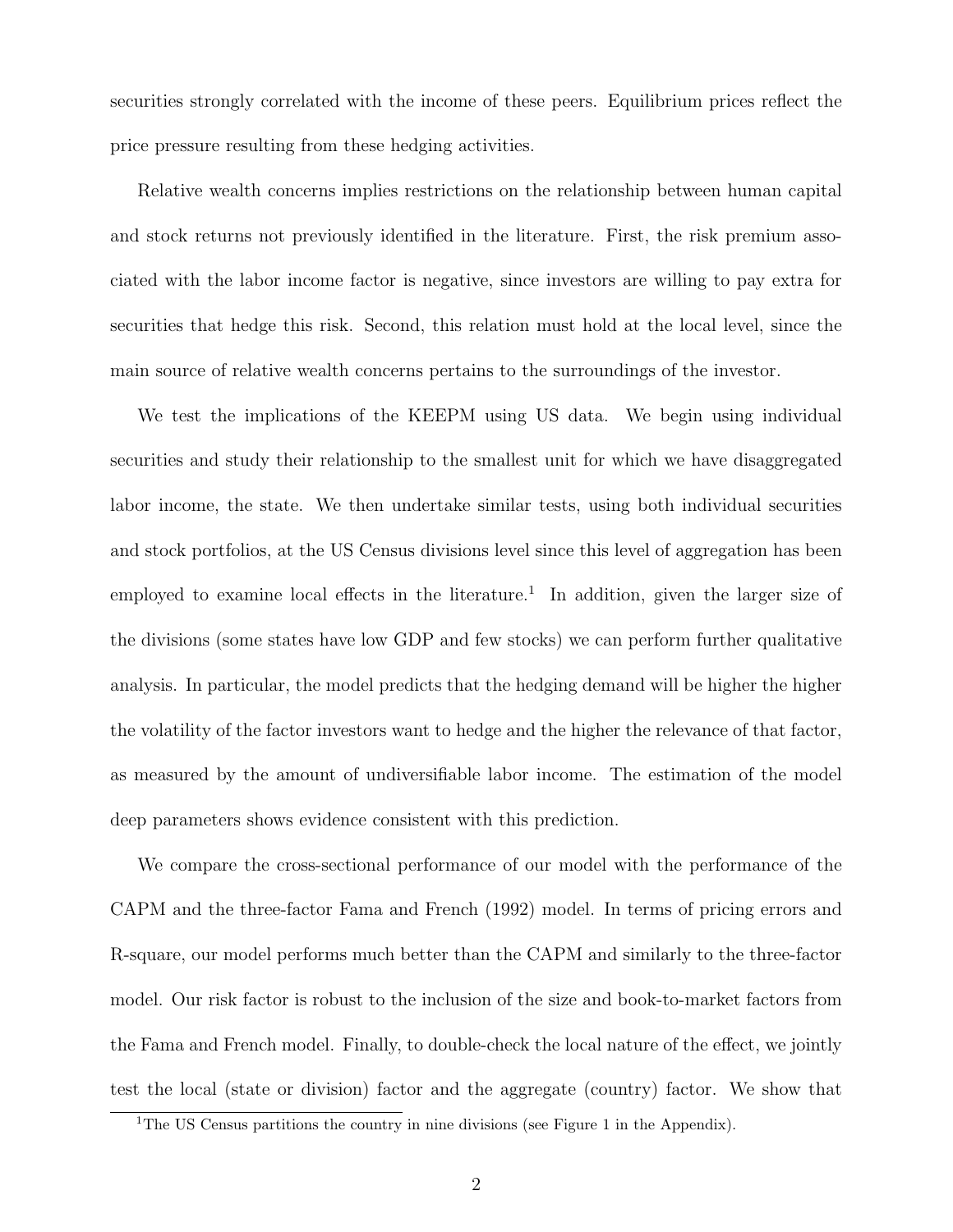when we include both the country and the local (divisional or state) factors, both are priced and their risk premia are negative.

The literature has discussed two main sources of relative wealth concerns. On one hand, Keeping Up with the Joneses preferences, first introduced in the finance literature by Abel  $(1990)$  and further analyzed by Galí  $(1994)$ ; they show that in the absence of a market friction, optimal portfolio holdings are identical across investors and only market risk is priced. Brown, Ivković, Smith and Weisbenner (2008) find that individual market participation increases with average community market participation. On the other hand, DeMarzo, Kaniel and Kremer (2004) present a model of endogenous, price-driven relative wealth concerns; this idea is applied to technological investment and investment cycles in DeMarzo, Kaniel and Kremer (2007) and to financial bubbles in DeMarzo, Kaniel and Kremer (2008). Ravina (2007) presents evidence of this behavior using credit card data. G´omez (2007) analyzes its impact on portfolio choice. García and Strobl (2011) study the implications for information acquisition. Shemesh and Zapatero (2014) study its relationship with population density. Johnson (2012) finds that there exists a premium for stocks that hedge against income inequality.

Our paper is closely related to Korniotis (2008) who considers a consumption-based model of external habit formation as in Campbell and Cochrane (1999) for different partitions of the US (the four US census regions and eight BEA regions). These findings are in the spirit of Hong, Kubik and Stein (2008). They show that the cross-section of stock returns depends on the census division where the headquarters of the firm are located. In this line of research, Korniotis and Kumar (2008) and Bernile, Korniotis, Kumar and Wang (2011) show the connection between stock returns and local economic conditions.

Although we do not perform any direct test on portfolio holdings in this paper, the KEEPM yields partial equilibrium results that are consistent with those in the home bias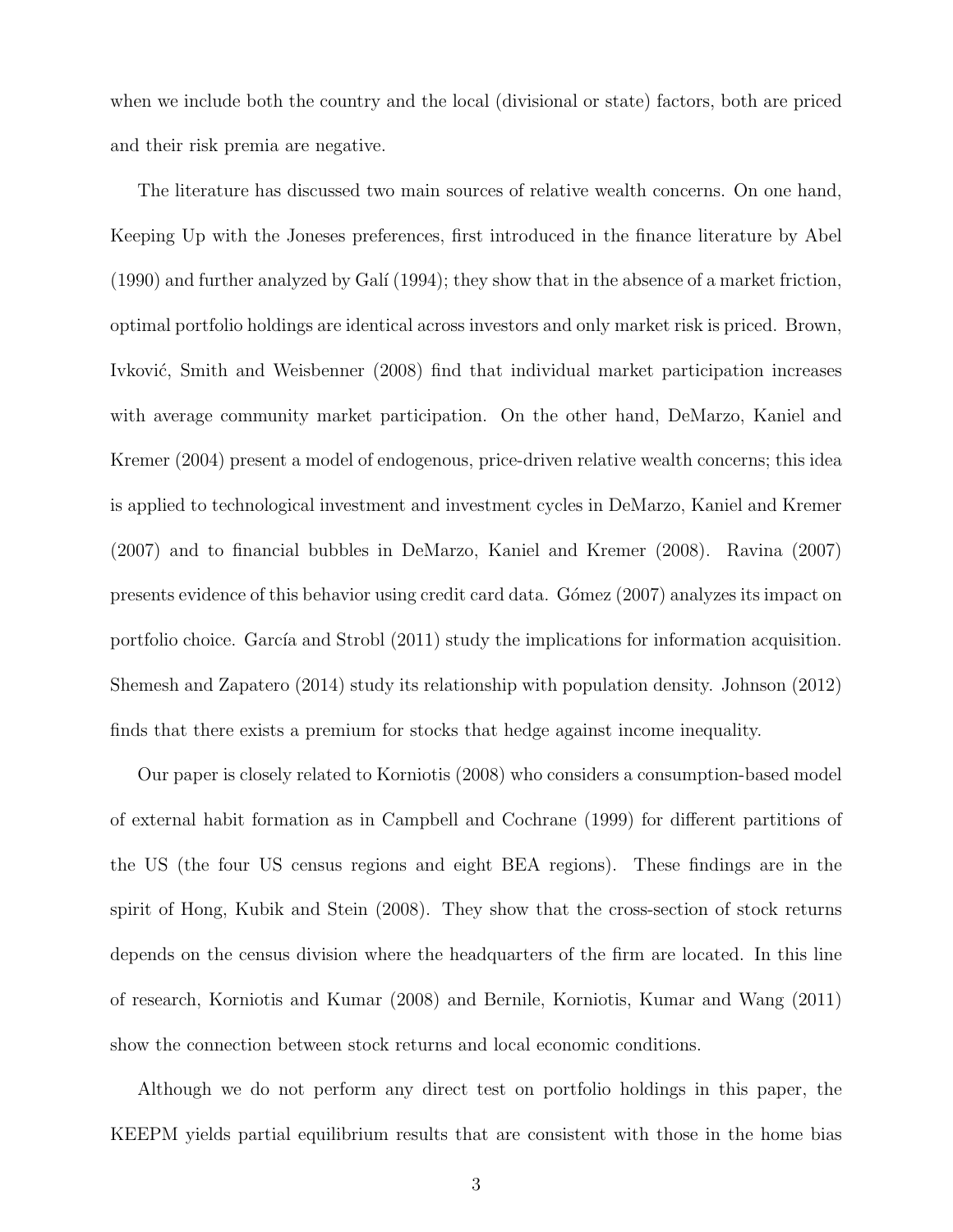literature that started with French and Poterba  $(1991)$ .<sup>2</sup> Subsequently, a strand of the literature has shown a similar effect at the domestic level termed "home bias at home." Coval and Moskowitz (1999), for instance, study the investment behavior of money managers and observe that they favor (with respect to what would be optimal) local firms. Ivković and Weisbenner (2005) and Massa and Simonov (2006) show that US and Swedish households, respectively, exhibit a strong preference for local investments. In our setting, investors in a given location (state or division) are willing to pay a premium for assets positively correlated with the divisional, non-diversifiable wealth. A related idea is the "familiarity" argument of Huberman (2001), who show that investors favor positions in local stocks. However, in our empirical work, we find that one factor that can explain the local bias is the correlation between labor income and security returns –regardless of the location of the firm.

The paper is organized as follows. We derive the KEEPM in section II. Section III describes the data. In section IV, we perform our baseline tests at the country level, pooling all securities in the tests. In section V, we perform similar tests at the US census divisional level. We then repeat the basic tests using aggregate labor income (instead of state labor income) as a proxy for undiversifiable wealth in section VI. We close the paper with some conclusions. In addition, we have prepared an internet Appendix (we refer to it throughout the paper as "the Appendix").

# II. The KEEPM

We consider the two main specifications discussed in the literature: exogenous and endogenous keeping up with the Joneses preferences. In both specifications, we assume a one-period economy with  $K$  geographical denominations. For the moment, let us assume that these de-

 ${}^{2}$ For a literature review of the home bias puzzle see Lewis (1999).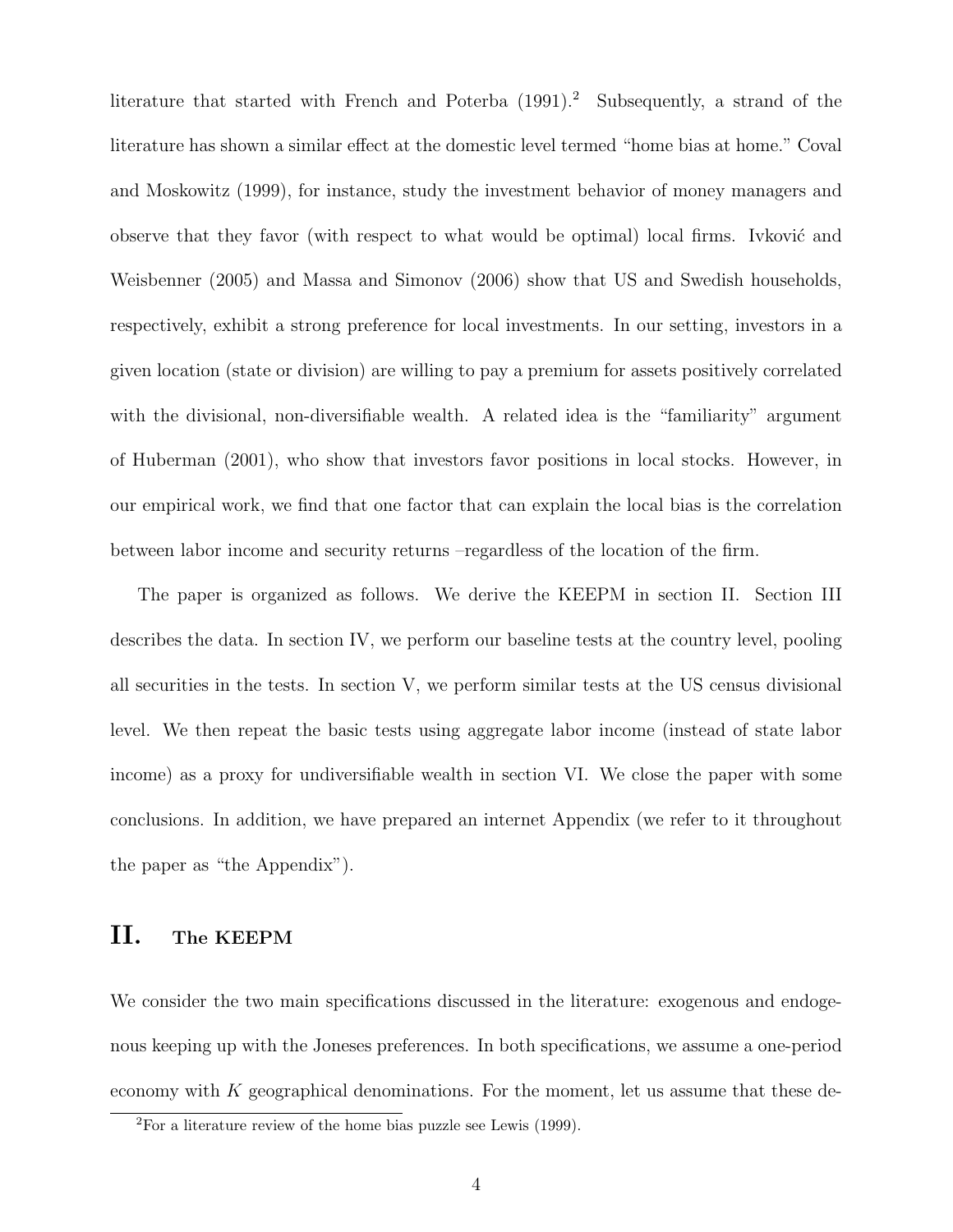nominations represent country divisions indexed by k (we will use both states and US Census divisions in the empirical tests). In each division there is a local firm. At time  $t = 0$ , each firm issues one share that will yield a random payoff in time  $t = 1$ . We normalize the initial value of the firm to 1. Let  $r_k$  denote the random excess return on a share of firm k. The vector  $r = (r_1, ..., r_k, ..., r_K)'$  has a joint distribution function  $F(r)$ , with mean return vector  $E(r)$  and covariance matrix  $\Omega$ . Firm shares can be freely traded across divisions. There is also a risk-free bond in zero net supply. Let R denote the return on the risk-free bond. Financial markets are complete. In each division there are two types of agents: "investors" and "workers," endowed with non-diversifiable stochastic local labor or entrepreneurial income.

We show in the Appendix that, whether endogenous or exogenous, relative wealth concerns and non-diversifiable income implies the following optimal portfolio for the representative investor in division  $k$ :

(1) 
$$
x_k^* = \theta_k b_k X_k^w + \tau_k \Omega^{-1} E(r),
$$

where  $X_k^w$  represents a mimicking portfolio that maps the workers endowment return onto the investment opportunity set;  $\theta_k$  denotes the the relative wealth at  $t = 0$  of the division's workers as a proportion of the total division's wealth. The parameters b and  $\tau$  represent the portfolio bias and the risk-tolerance coefficient, respectively, with values:

| JONESES    |                           |                    |
|------------|---------------------------|--------------------|
| Exogenous  | $\frac{\gamma}{1-\gamma}$ | $\alpha(1-\gamma)$ |
| Endogenous | $\alpha-1$                |                    |

Notice that, given these definitions, there will exist a bias in portfolio holdings towards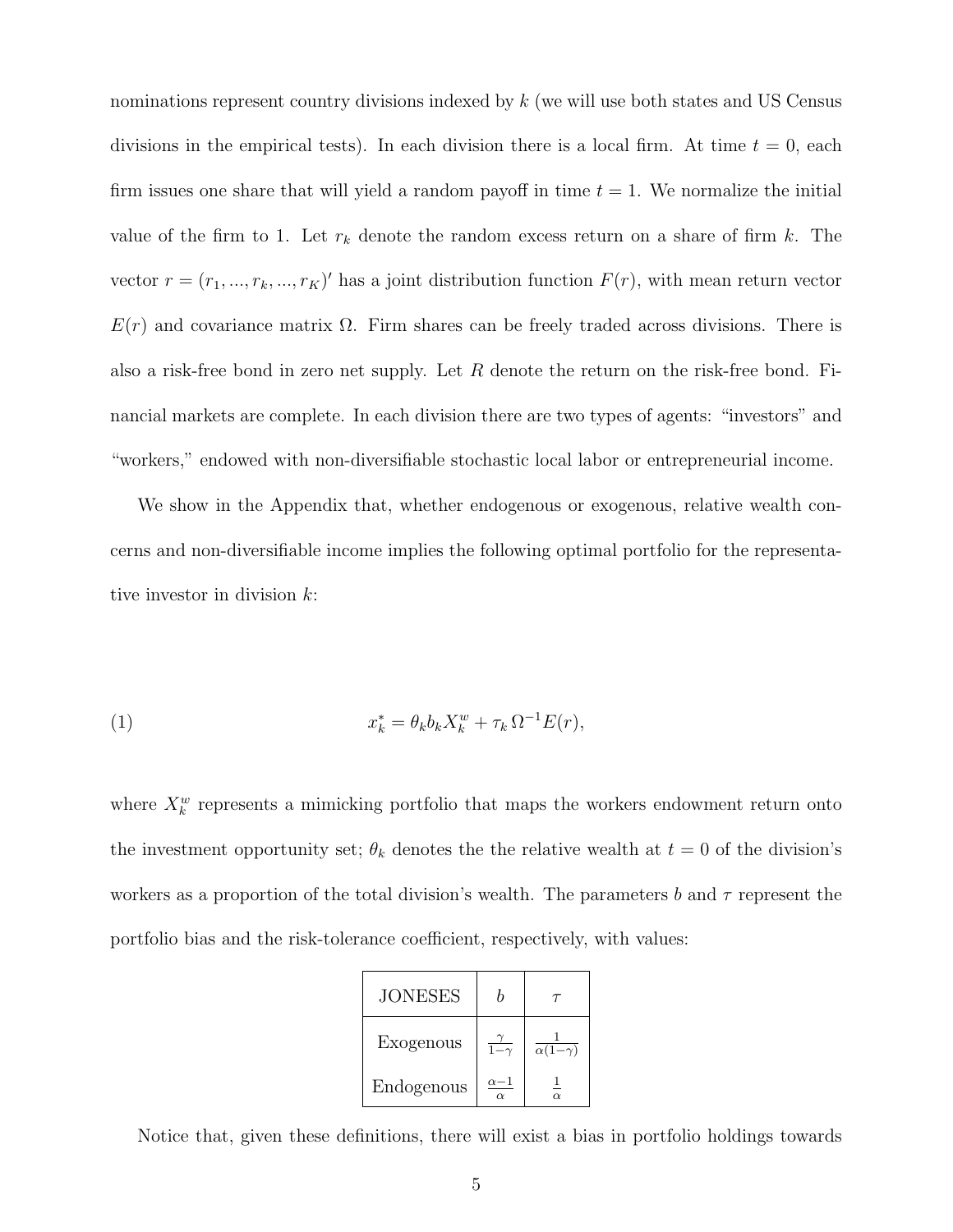the Joneses portfolio (hence, consumption) only if  $0 < \gamma < 1$ , in the exogenous specification, and  $\alpha > 1$ , in the endogenous specification.<sup>3</sup>

Market clearing in financial markets at time  $t = 0$  requires that  $\sum_{k} \omega_k x_k^* = x_M$ , with  $x_M$ the market portfolio, with excess return  $r_M$ , and  $\omega_k = c_k^0 / \sum_k c_k^0$ . Spot market clearing at time  $t = 1$  implies that workers consume the proceedings of their (non-tradable) endowment,  $w$ , and investors the return on their portfolios,  $c$ . We regress the workers non-diversifiable wealth return,  $r_k^w = r'X^w$ , onto the country market portfolio excess return:

$$
r_k^w = \beta_k r_M + r_k^F.
$$

Portfolio  $\beta_k x_M$  represents the projection of the workers income onto the security market line spanned by the aggregate market portfolio  $x_M$ . Define the portfolio  $F_k \equiv X_k^w - \beta_k x_M$ as an orthogonal factor portfolio with return  $r_k^F = r'F_k$  and mean return  $\mu_k^F$ . After these definitions, the workers' portfolio can be expressed as a linear combination of the market portfolio and a zero-beta (orthogonal) portfolio:  $X_k^w = F_k + \beta_k x_M$ . We replace  $X_k^w$  in (1):

$$
x_k^* = \theta_k b_k F_k + \theta_k b_k \beta_k x_M + \tau_k \Omega^{-1} E(r).
$$

This portfolio has three components. Portfolio  $F_k$  is division-specific and can be interpreted as a *hedge portfolio*: portfolio  $F_k$  hedges investors from the risk involved in keeping up with the local non-diversifiable Joneses risk. Given the orthogonality conditions, this portfolio plays the role of a division-specific, zero-beta asset. The projection component,  $\beta_k x_M$ , corresponds to that part of the workers wage income perfectly correlated with the country market

<sup>&</sup>lt;sup>3</sup>The constraint on  $\alpha > 1$  is already present in DeMarzo, Kaniel and Kremer (2004).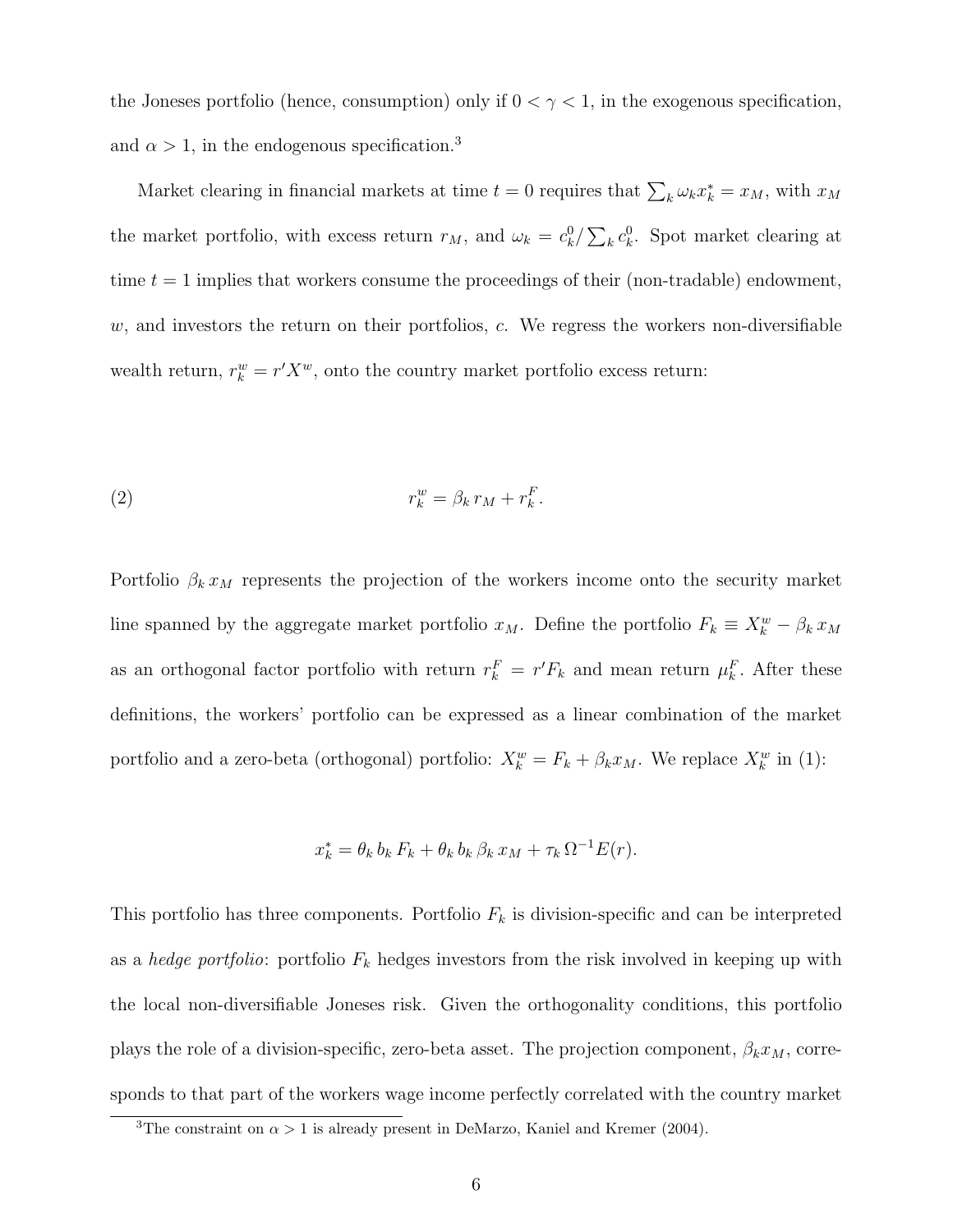portfolio. The standard component,  $\Omega^{-1}E(r)$ , is the highest global Sharpe ratio portfolio and it is common across divisions.

We define the coefficient H as the inverse of the risk-tolerance coefficient  $H^{-1} = \sum_{k} \omega_k \tau_k$ . After imposing market clearing, we solve for equilibrium expected returns:

(3) 
$$
E(r) = H \Omega \left[ \left( 1 - \sum_{k=1}^{K} \omega_k \theta_k b_k \beta_k \right) x_M - \sum_{k=1}^{K} \omega_k \theta_k b_k F_k \right].
$$

Define the matrix **F** of dimension  $N \times (K+1)$  as the column juxtaposition of the market portfolio and the orthogonal portfolios,  $\boldsymbol{F} \equiv (x_M, F_1, ..., F_k, ..., F_K)$ . Let  $\boldsymbol{r^F} \equiv (r_M, r_1^F, ..., r_k^F, ..., r_K^F)$ denote the vector of factor returns. Additionally, define the wealth vector as

$$
\mathbf{W} \equiv H\left(1 - \sum_{k=1}^K \omega_k \theta_k b_k \beta_1, -\omega_1 \theta_1 b_1, \dots, -\omega_k \theta_k b_k, \dots, -\omega_K \theta_K b_K\right)'.
$$

Given these definitions, the equilibrium condition (3) can be re-written as  $E(r) = \Omega F W$ . Pre-multiplying both terms of the previous equation by the transpose of matrix  $\bm{F}$  we obtain the equilibrium condition for the vector of prices of risk,  $\boldsymbol{\lambda} \equiv (\lambda^M, \lambda^1, ..., \lambda^k, ..., \lambda^K)$ , with the market risk premium,  $\lambda^M$ , as the first component. Thus,  $\lambda = F' \Omega F W$ , where  $F' \Omega F$  is a matrix of dimension  $(K + 1) \times (K + 1)$  whose first column (row) includes the market return volatility and a vector of  $K$  zeros and the remaining elements are the covariances between  $F_k$  and  $F_{k'}$  The expected risk premia on the market and the zero-beta portfolios will be: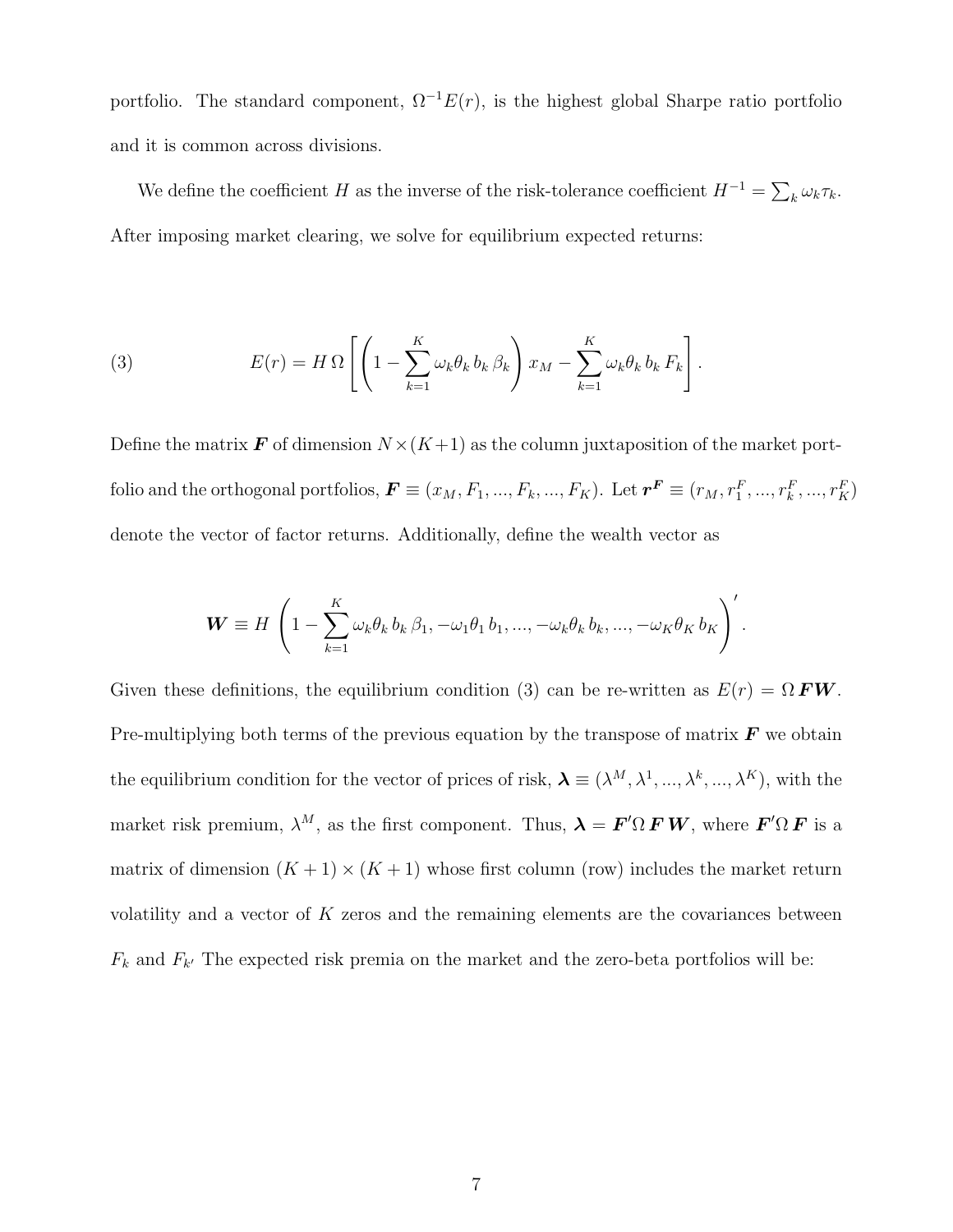(4) 
$$
\lambda^M = H \left( 1 - \sum_{k=1}^K \omega_k \theta_k b_k \beta_k \right) \sigma_M^2,
$$

(5) 
$$
\lambda^k = -H \left( \omega_k \theta_k b_k \operatorname{Var}(r_k^F) + \sum_{k' \neq k} \omega_{k'} \theta_{k'} b_{k'} \operatorname{Cov}(r_k^F, r_{k'}^F) \right).
$$

The market portfolio,  $x_M$ , is partially correlated with each division's non-diversifiable risk. This correlation is captured by the coefficient  $\beta_k$  and offers partial hedging against deviations from the local Joneses (in case  $\theta b > 0$ ). Therefore, the equilibrium price of risk for the country market risk factor,  $\lambda^M$ , is different from the symmetric equilibrium. The parenthesis in (4), which in the case of a symmetric equilibrium would be 1, captures the net price of risk on the aggregate market risk factor, after discounting the (capitalization weighted) Joneses hedging effect. If the weighted value of the betas is higher than the country market beta (i.e., 1), the market price of risk could turn negative: if the hedging properties of the market portfolio against Joneses deviations outweigh the compensation for systematic risk, the net expected market price of risk becomes negative.

More importantly, if there is a relative wealth concern  $(b > 0)$  in the economy and workers income is not diversifiable  $(\theta > 0)$ , there should be K additional risk factors (one per division) to the market risk factor. Regarding their sign, the model predicts that if  $cov(r_k^F, r_{k'}^F) > 0$  for all  $k, k'$ , then every  $\lambda^k$  will be negative.<sup>4</sup> To understand this result, suppose for the moment that the zero-beta portfolios were orthogonal  $(\text{Cov}(r_k^F, r_{k'}^F) = 0)$  for all k, k'. Then, the price of risk would be strictly negative: An asset that has positive covariance with portfolio  $F_k$  will hedge the investor in division  $k$  from the risk of deviating from the non-diversifiable (local)

<sup>&</sup>lt;sup>4</sup>Notice that this is a sufficient condition satisfied by our data in Table 4 Panel B.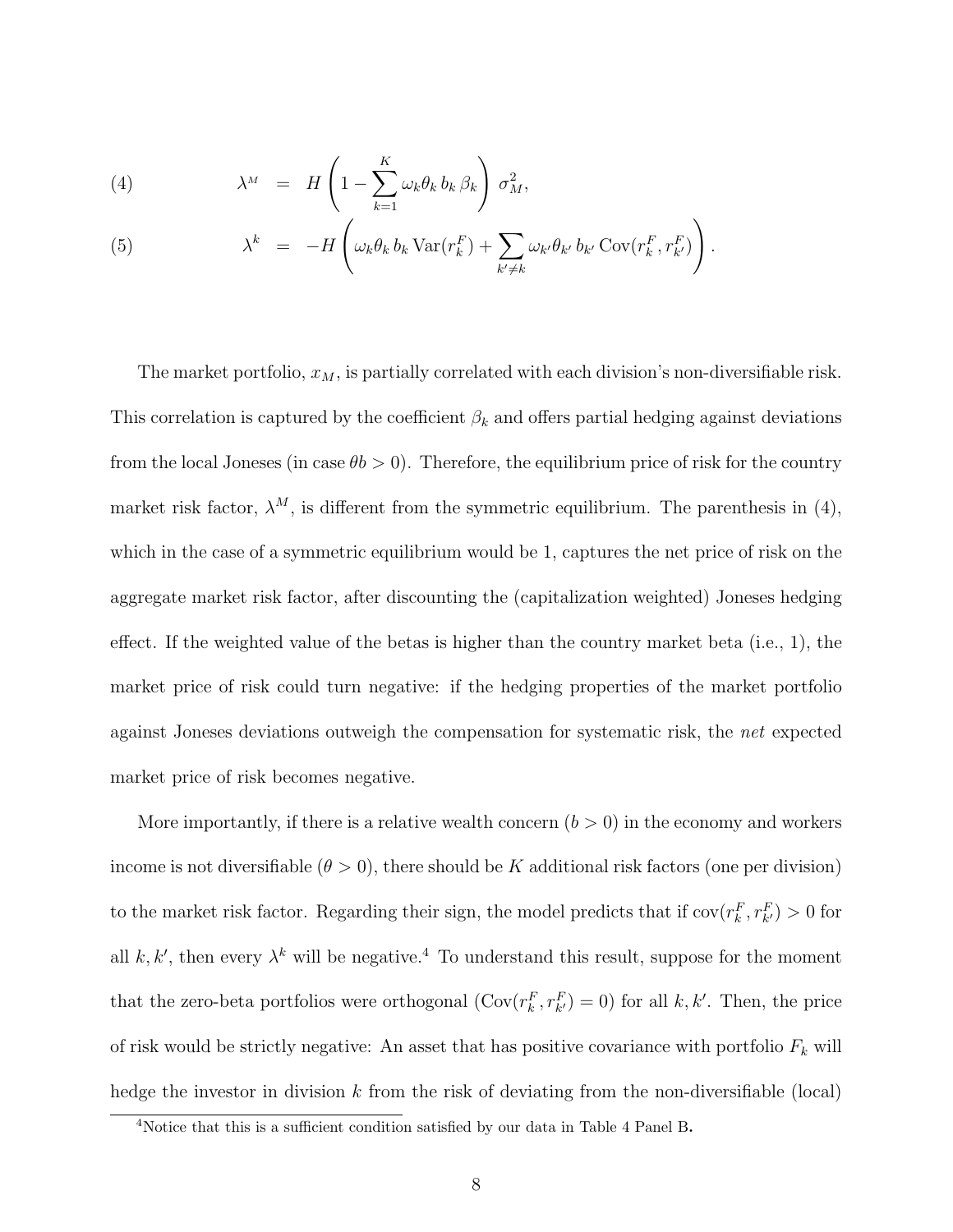income of the Joneses. This investor will be willing to pay a higher price for the asset thus yielding a lower return. In equilibrium, the price of risk for  $F_k$  would be, in absolute terms, increasing in  $b_k$  and the volatility of the hedge portfolio. If the covariance across zero-beta portfolios is positive, this just increases the absolute value of the negative prices of risk for every division's hedge portfolio. Solving for  $W$  we obtain:

(6) 
$$
E(r) = \boldsymbol{\beta}^{\boldsymbol{F}} \boldsymbol{\lambda},
$$

where  $\beta^F = \Omega F (F' \Omega F)^{-1}$  denotes the  $K \times (K + 1)$ , in general, for N assets,  $N \times (K + 1)$ , matrix of betas, with the first column as the market betas for all assets.

We call this pricing model that captures the equilibrium implications of relative wealth concerns, both under the exogenous and endogenous specifications KEEPM, ("KEEping up Pricing Model"). In the following sections, we test the models' restrictions in (4), (4) and (6).

# III. Data Description

To construct the risk factors that will proxy relative wealth concerns, we need to make some assumption regarding the geographical dimension of "the peers."For example, should they be defined at the city, state, division, region or national level? Arguably, the relevance of keeping up with the Joneses should be higher (larger  $\gamma$  in the model) at the state level, the smallest unit for which we have data on labor income, than at the divisional or national levels. Therefore, from COMPUSTAT, we obtain annual information on headquarter location for the period 1963 to 2011. Consistently with previous studies, we exclude Hawaii and Alaska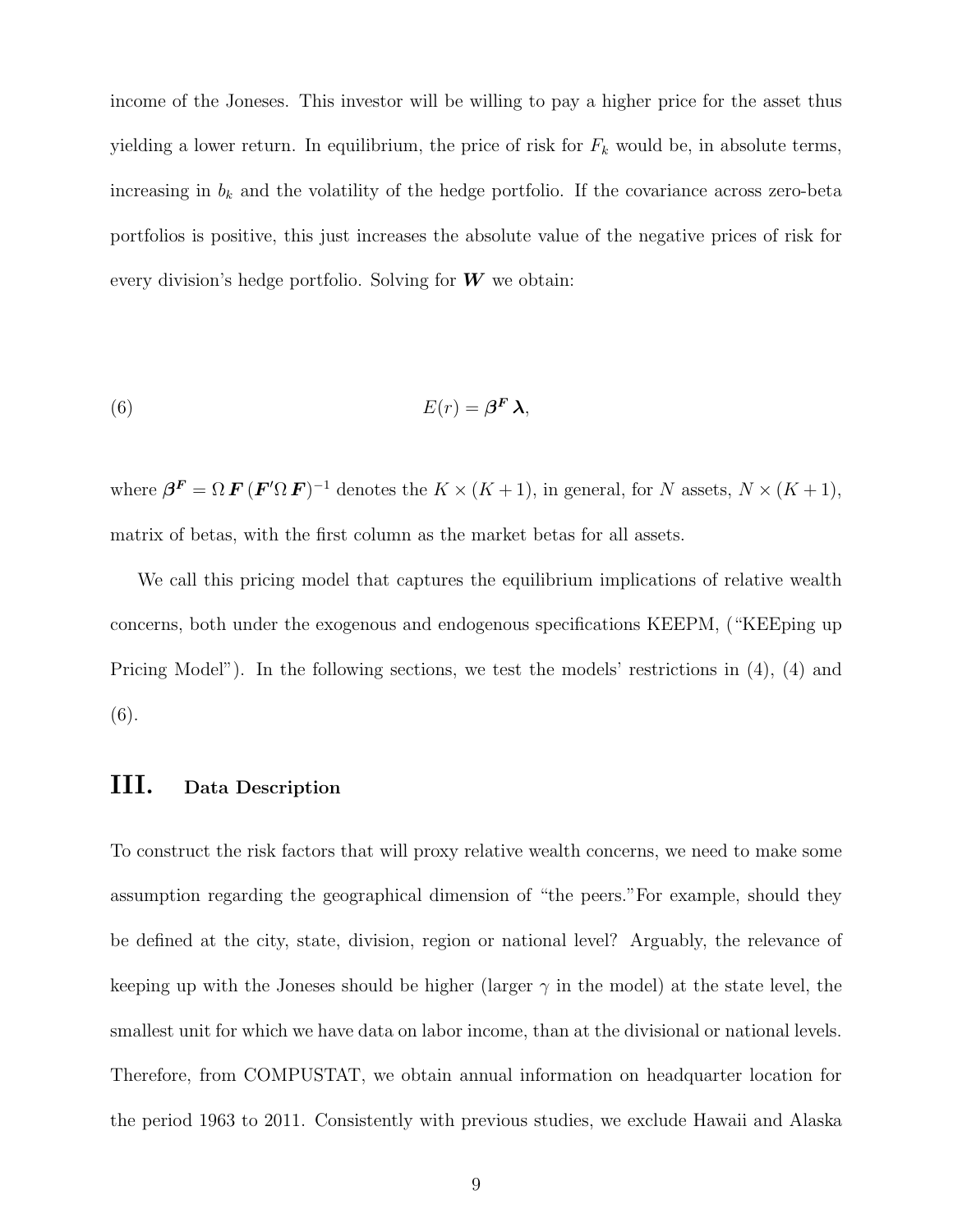to avoid biases in our results. Using this information, we obtain stock returns for all NYSE, AMEX and NASDAQ stocks from CRSP for 1960Q1 to 2011Q4.

For each stock, we proxy local non-diversifiable wealth using personal income data from the Bureau of Economic Analysis (BEA) corresponding to the state where the company's headquarters are located. Following Santos and Veronesi (2006), we calculate the return on personal income per capita in quarter  $t$  by dividing the difference in personal income between quarter t and quarter  $t - 1$  by the personal income in quarter  $t - 1$ , all per capita.

Following equation  $(12)$  in the model, for each state s we regress the return on state level personal income per capita on the CRSP aggregate stock market excess return and use the residuals from this regression as the orthogonal return on state labor income, denoted by  $r_s^F$ . As a robustness test, we replace the state labor income with the divisional labor income. Following the same orthogonalization procedure, we obtain for each division  $k$  the time series of orthogonal divisional labor income return, denoted by  $r_k^F$ . Finally, in order to compare the local versus country effect of the Joneses behavior, we calculate the US country labor income per capita. The corresponding orthogonal country labor income return is denoted by  $r^C$ .

Regarding the test assets, we use individual assets and assets sorted into portfolios. Using individual assets, we test in the first place the cross-sectional predictions of the model at the country level. This requires using all US individual stocks jointly, regardless of their headquarters location, as test assets. This approach presumes that the price of risk associated to the non-diversifiable labor income risk is the same across all states and divisions.

To compare the performance of our model with other standard models in the literature (notably, the CAPM and three-factor Fama and French model), we replace the individual stocks with portfolios. At the same time, we construct factor mimicking portfolios for the orthogonal labor income risk, both at the aggregate level and in the divisional tests. In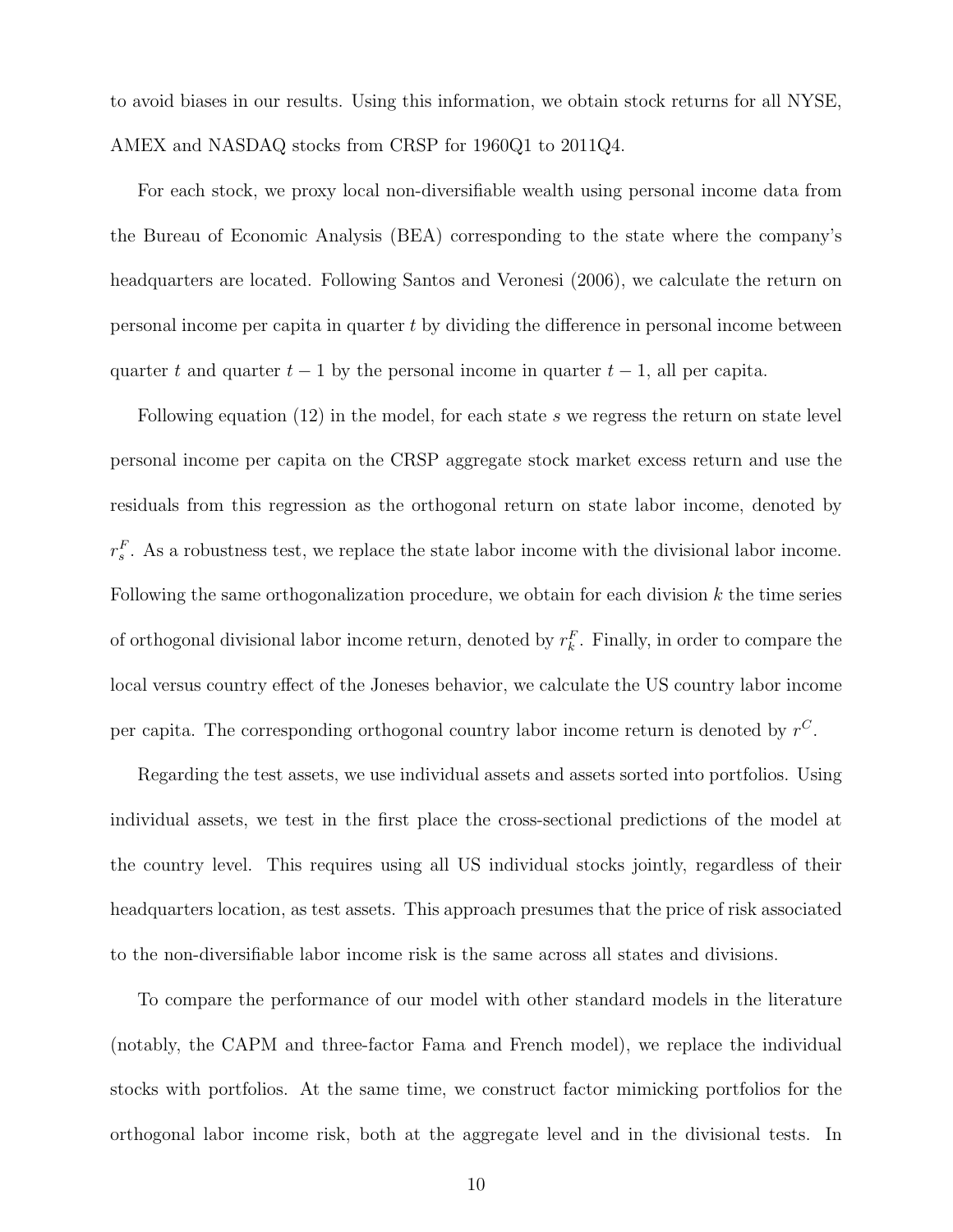addition to the local risk factors, we also require the excess return on the aggregate stock market portfolio (ERM), as proxied by the CRSP aggregate index, the small minus big market capitalization portfolio (SMB) and the high minus low book to market portfolio (HML). All these portfolios are taken from the web site of Kenneth French. The quarterly premia on ERM, SMB and HML are 1.33%, 0.85% and 1.32% respectively, over the sample period.

# IV. Country Level Tests

Our first test of the model assumes that the price of risk for the local orthogonal labor income risk is unique across states and divisions. This is a strong assumption that we will relax in the following section where the tests will be conducted division by division. The country level tests in this section offer the first evidence in favor of the model's main prediction: namely, that there exists a negative price of risk on the orthogonal state labor income return. We also compare the cross-sectional performance of our model relative to the performance of other established asset pricing models in the literature.

Starting in 1960, we use five years of quarterly data and regress the return on every individual stock i in the US on a constant, the orthogonal state labor income return,  $r_{s,t}^F$ , and the CRSP aggregate stock market excess return,  $r_{\text{RM},t}$ <sup>5</sup>

(7) 
$$
r_{i,t} = \alpha_i + \beta_i^F r_{s,t}^F + \beta_i^{RM} r_{RM,t} + u_{i,t}.
$$

We then add one quarter of data and re-estimate. We keep adding one quarter of returns

<sup>&</sup>lt;sup>5</sup>We assume that a firm that is headquartered in state s in 1963 is headquartered in that state in 1960, 1961 and 1962.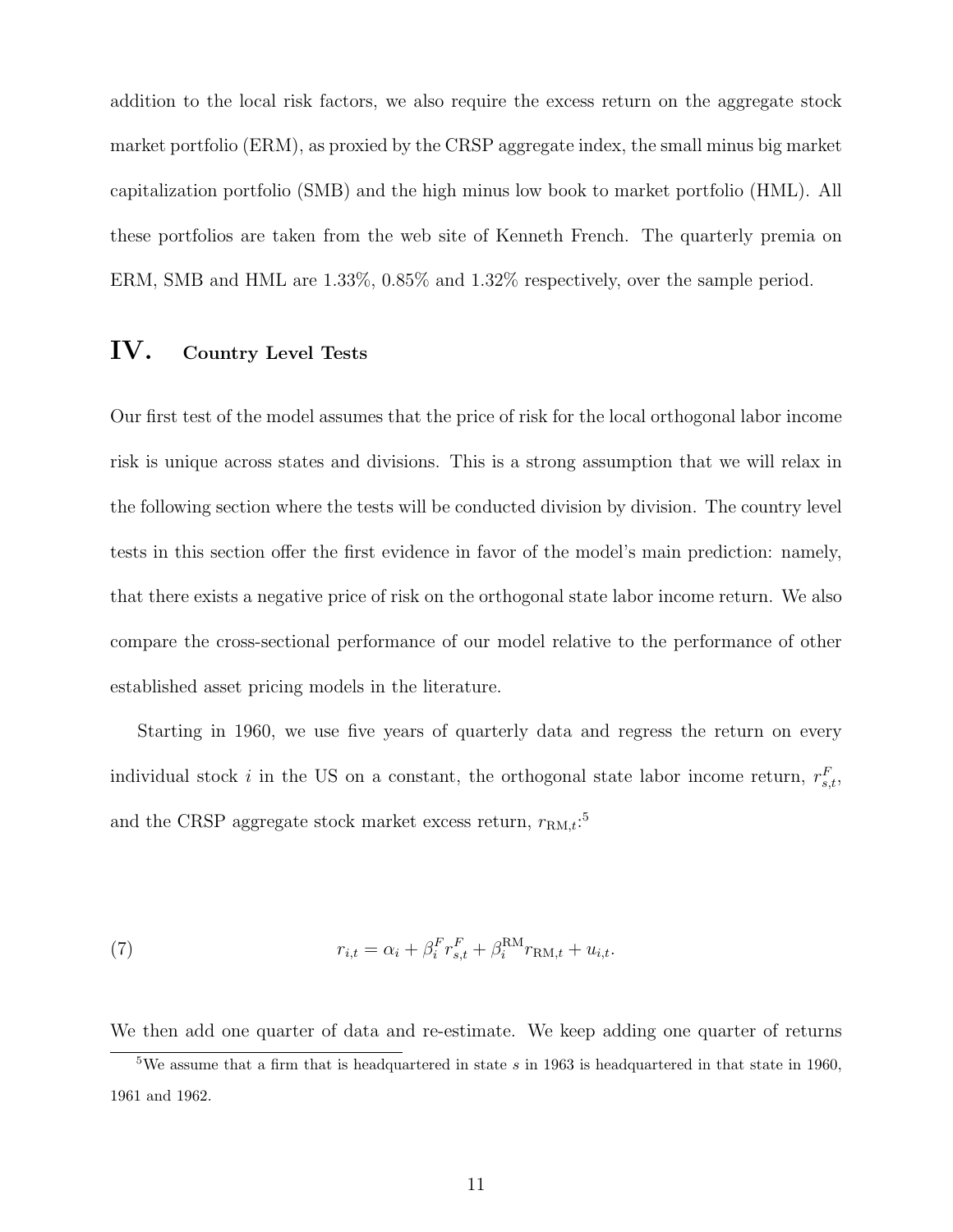and re-estimating the orthogonal beta and the market beta until we have thirty-six quarters. After that point, every time a new quarter of data is added, the first quarter is removed and the process is repeated. The time series of quarterly estimated rolling betas starts in 1965Q1 and ends in 2011Q4. We use this time series to run cross-sectional regressions, quarter by quarter, to estimate the price of risk on the state orthogonal labor income factor:<sup>6</sup>

(8) 
$$
r_i = \lambda_t^0 + \lambda_t^F \hat{\beta}_i^F + \lambda_t^{RM} \hat{\beta}_i^{RM} + \xi_i.
$$

Table 1 presents the time series averages of the intercept  $\lambda^0$ , and the prices of risk,  $\lambda^F$  and  $\lambda^{RM}$ where absolute t-values are reported in parenthesis. As predicted by the model, the average price of risk on the orthogonal labor income risk is negative and strongly significant with an absolute t-value equal to  $2.27<sup>7</sup>$ . The size of the orthogonal risk premium is economically significant at -0.198. This implies that a stock with a unit beta on the orthogonal local labor income factor has a quarterly return twenty basis points lower than a stock with a zero beta. This lower return reflects the fact that a stock with a unit beta is a good hedge for orthogonal local labor income and its price has been pushed up, and hence returns are lower. The market price of risk,  $\lambda^{RM}$ , is 1.4% per quarter implying an annual equity market risk premium of around 5.5%. However, the intercept at 1.9% per quarter, which should be equal to the risk free rate of return, is large suggesting some model misspecification. One possible explanation for this is the restriction that the price of risk associated with the local relative wealth concerns is forced to be the same for every stock. Another explanation is that there

<sup>&</sup>lt;sup>6</sup>All cross-sectional results are qualitatively analogous when the prices of risk are estimated with respect to the one-year lagged betas.

<sup>&</sup>lt;sup>7</sup>Recall that the estimate sign on  $\lambda_t^F$  should be negative. Therefore the test is one-sided.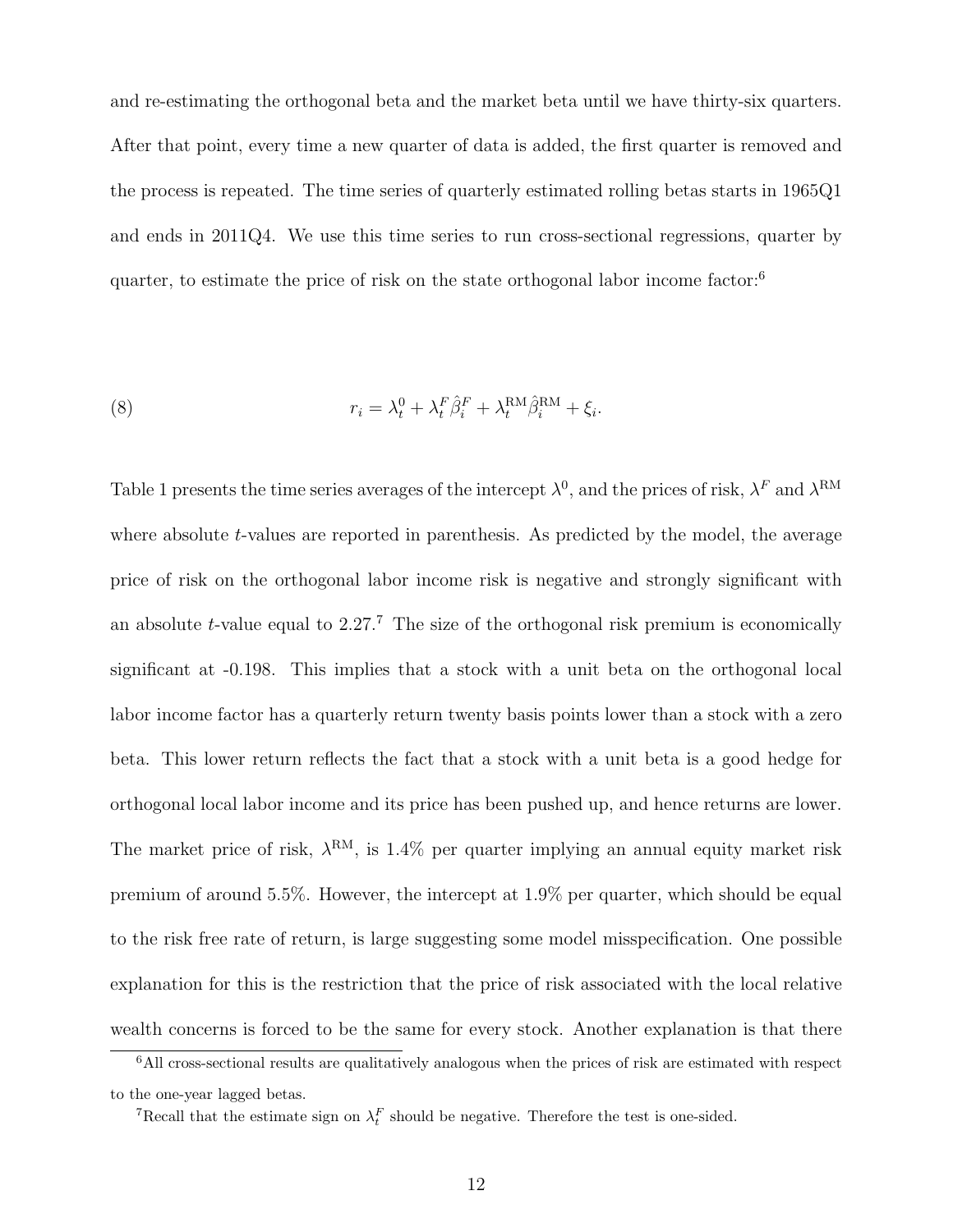are missing risk factors.<sup>8</sup>

The findings in Table 1 illustrate the importance of labor income in explaining the crosssection of individual stocks returns. The negative estimate on the price of risk associated with this local factor suggests that stocks that have a hedging potential for investors have lower expected returns, since investors are willing to pay a premium to hold these stocks.

It is standard in empirical asset pricing tests to use portfolios of stocks as test assets in order to reduce the errors in variables problem that plagues the two-step Fama and MacBeth (1973) methodology. In addition, it is common to use factor mimicking portfolios to proxy risk factors in order to be able to interpret the estimated prices of risk in terms of returns (risk premia). Furthermore, model performance that focuses on pricing errors is easier to undertake with the use of well diversified portfolios. On the other hand this approach also has well-known problems, as documented in Daniel and Titman (2011) and Lewellen, Nagel, and Shanken (2010), for example. We perform these tests for robustness purposes and discuss them in the Appendix. The results corroborate the findings of this section.

# V. Tests Per Division

We now focus on the divisional level. The objective is to test if the intensity of keeping up with the Joneses varies across US divisions and whether this is reflected in the size of the orthogonal labor income price of risk in a way consistent with the predictions of the model.

<sup>&</sup>lt;sup>8</sup>The positive and statistically significant intercept may be capturing risk resulting from other factors that might have a positive price. For example, hedging demands from peer-dependent preferences related to the agents concern for status (as in Roussanov 2010). To assess whether the negative prices of risk on the local risk factor are affected by this, we have re-estimated the cross-sectional regressions omitting the intercept. We find that this has no material impact on the size, sign or statistical significance of the prices of risk on the local factors in the KEEPM model. Results are available upon request. We thank the referee for suggesting this test.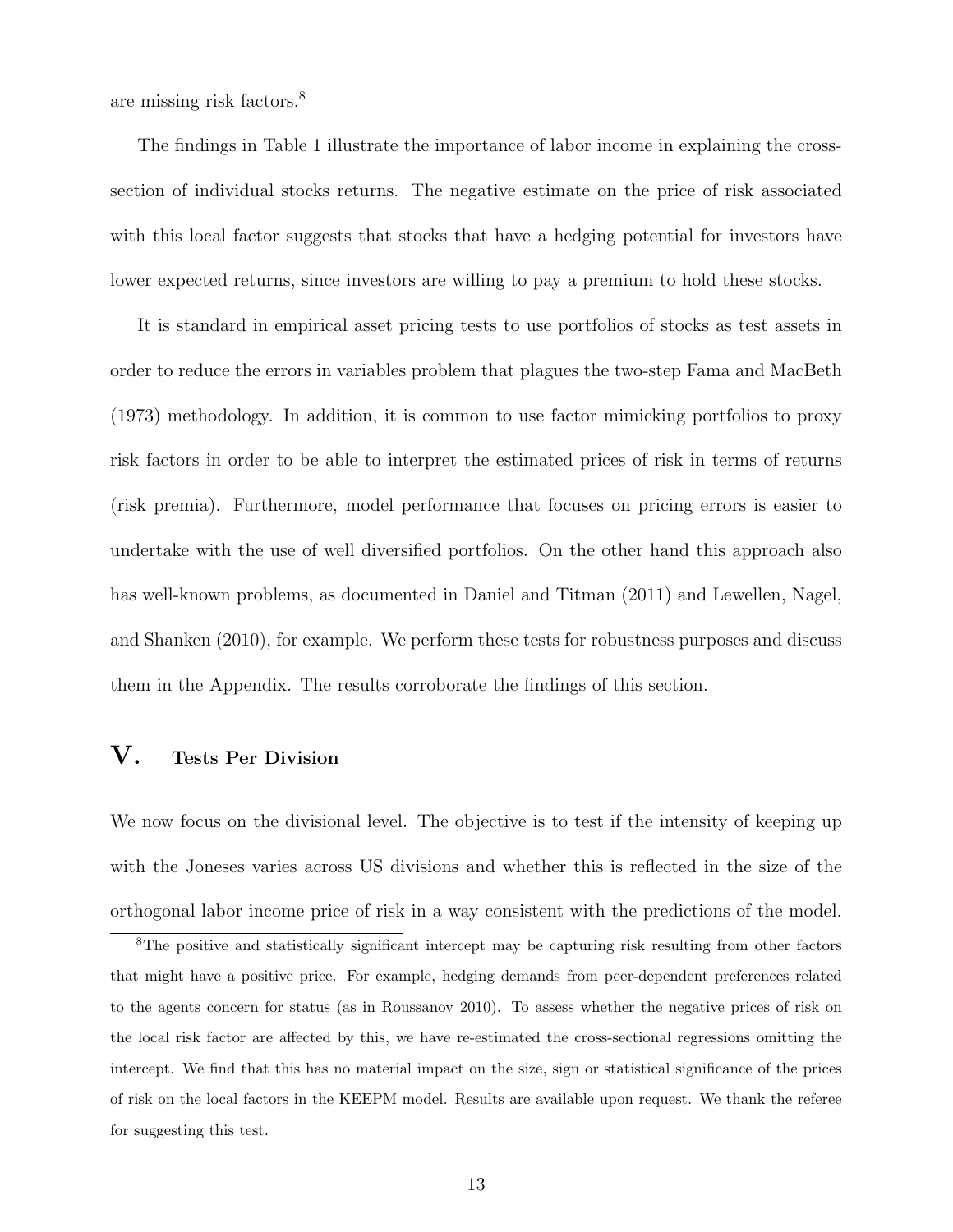Every state belongs to one of the nine Census Bureau divisions: West South Central (WS), Pacific (PA), East South Central (ES), Mountain (MO), East North Central (EN), South Atlantic (SA), West North Central (WN), Middle Atlantic (MA), and New England (NE).

### A. Individual Stocks

Stocks are first sorted into divisions according to the location of the company's headquarters. We then follow the procedure explained in Section IV and estimate, for each stock in the division, the betas with respect to the orthogonal state labor income and the US stock market beta from equation (7). We then run Fama-MacBeth cross-sectional regressions at each quarter t from 1965Q1 through 2011Q4 using as dependent variable the stock return, and as independent variables the estimated orthogonal,  $\hat{\beta}_i^F$ , and market,  $\hat{\beta}_i^{ERM}$ , betas. The only difference with respect to the cross-sectional tests in the previous section is that we use only stocks headquartered within each division. In particular, for each division  $k$  we run:

(9) 
$$
r_{i,k} = \lambda_{t,k}^0 + \lambda_{t,k}^F \hat{\beta}_i^F + \lambda_{t,k}^{\text{ERM}} \hat{\beta}_i^{\text{ERM}} + \xi_{i,k}.
$$

Panel A of Table 2 reports the intercept,  $\lambda_k^0$ , and the average prices of risk,  $\lambda_k^F$  and  $\lambda_k^{ERM}$ for each division  $k$ . Considering a one sided test, all the orthogonal prices of risk are negative and significant at the 5% level with the exception of MA, only marginally significant at the 10%, and WN. In the cases of SA, PA, ES and MO, the price of risk is statistical significant at the 2.5% level, with SA and PA significant at the 0.5% level. In terms of size, there is a wide discrepancy across divisions: from the smallest in absolute value in the case of MA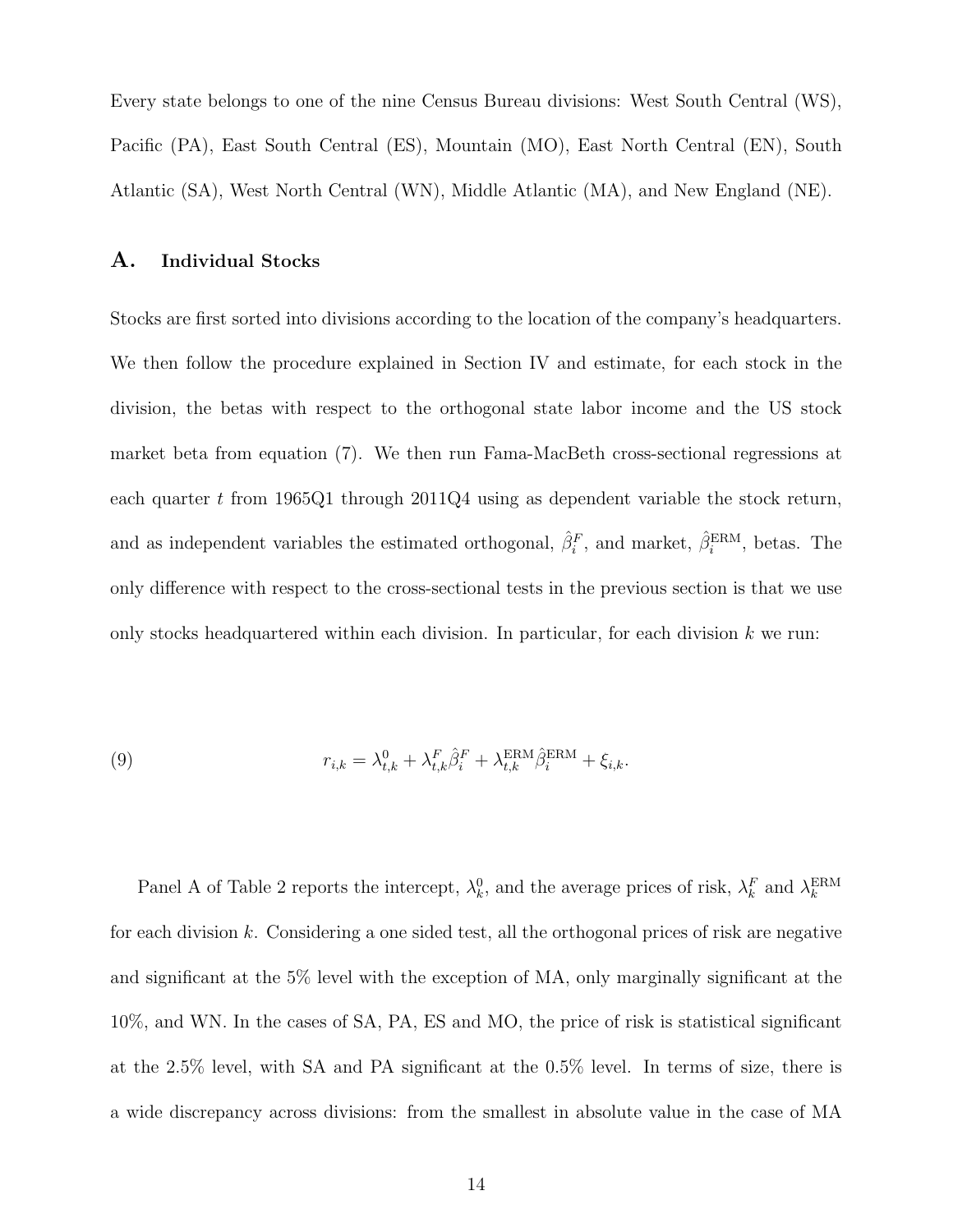(-0.165) to the largest corresponding to MO (-0.324).

As a robustness test, we replace the orthogonal state labor income  $r_s^F$  with the orthogonal divisional labor income,  $r_k^F$ . We then run, for each division, the time series regression (7) for every stock in the US, regardless of the location of the company's headquarters. We estimate the corresponding betas with respect to the orthogonal divisional labor income and the market. These betas replace  $\hat{\beta}_i^F$  and  $\hat{\beta}_i^{ERM}$ , respectively, in (9). The average prices of risk  $\lambda_k^0$ ,  $\lambda_k^F$  and  $\lambda_k^{\text{ERM}}$  for each division k are reported in Panel B of Table 2. The prices of risk on the orthogonal factors are, overall, very similar to those of Panel A. In the case of MA, ES and MO the price of risk increases marginally in absolute terms (more notably in ES), whereas in EN and WN it decreases, remaining practically the same in the other divisions.

The differences in the prices of risk of Panels A and B can be understood as follows. Arguably, as reasoned in Section III, the relevance of keeping up with the Joneses should be higher (larger  $\gamma$  in the model) at the state level. On the other hand, as it is clear from equation (5), the size of the orthogonal price of risk depends on the volatility of the "local" (i.e. divisional) orthogonal factor and the weighted covariance with the orthogonal factors from other divisions. Insofar as these factors are correlated, holding or shorting stocks from other divisions may affect the average orthogonal price of risk. These two effects partially compensate each other. A comparison of Panels A and B in Table 2 reveals that the net effect varies across divisions although it is, on average, very small. These results suggest that most of the hedging against the risk of deviating from the local Joneses consumption comes from the stocks of firms that are located closer to the source of non-diversifiable labor income, consistent with the documented home-bias at home phenomenon in US portfolio holdings (Coval and Moskowitz (1999) and Brown at al. (2008)).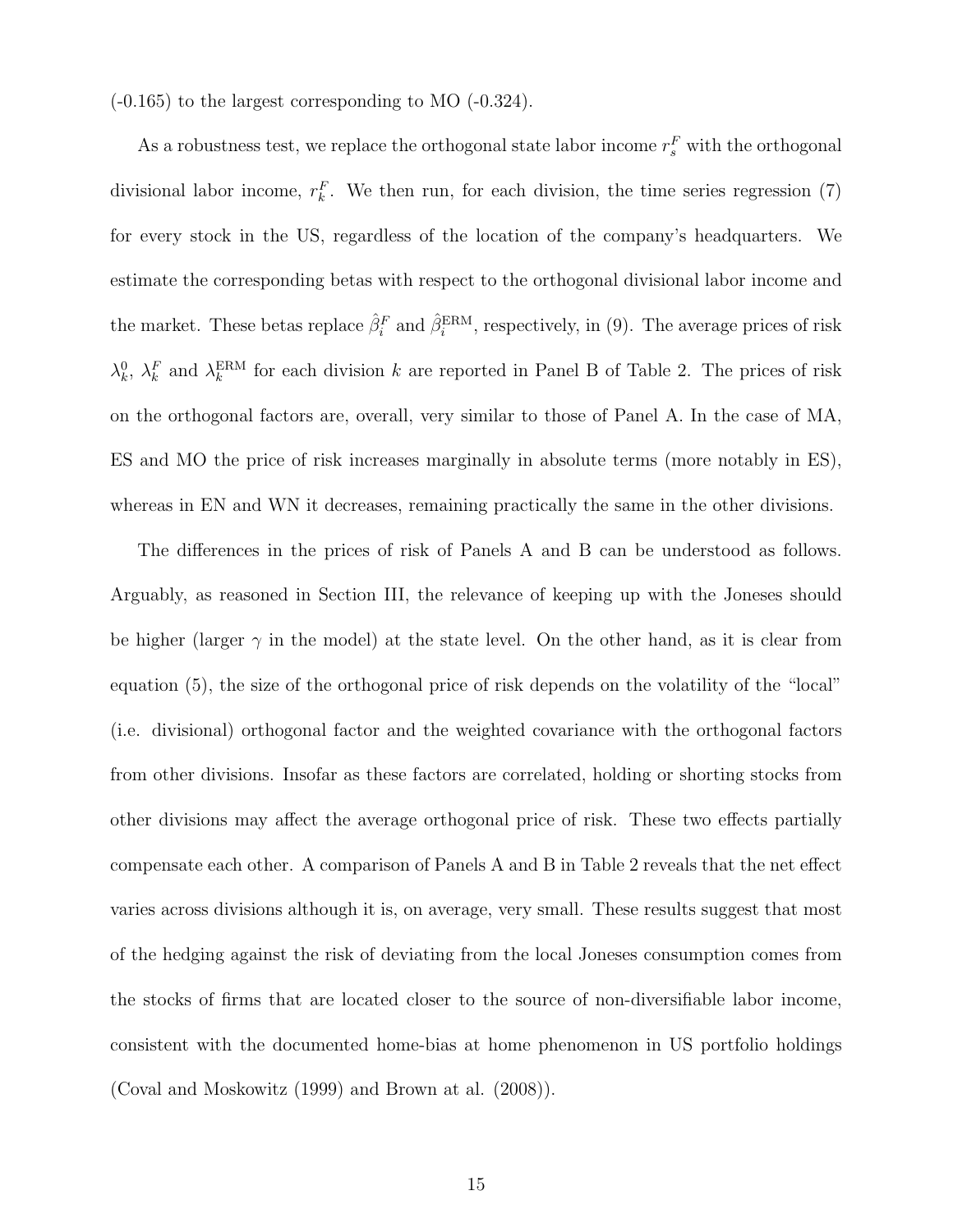#### B. Portfolios

We construct a factor mimicking portfolio for the orthogonal state labor income risk in each division: Each year  $t$ , we sort stocks within each division into three equally-weighted portfolios, from the first quarter of 1965 to the final quarter of 2011, based on the coefficient on orthogonal labor income,  $\hat{\beta}_i^F$ , estimated until year  $t-1$ . The returns of the factor mimicking portfolio are computed as the returns of the portfolio (P1) formed by the stocks with the highest one third of coefficient estimates minus the returns on the portfolio (P3) formed by the stocks with the lowest one third of coefficient estimates. We represent by  $r_{k,t}^{\text{FM}}$  the time-series return on the state factor mimicking portfolio in division k.

Similarly, to generate the beta-sorted test portfolios we repeat the procedure discussed above and construct ten equally weighted portfolios per division.<sup>9</sup> We calculate excess returns on all the test portfolios by subtracting the one month T-bill rate from the actual returns.

Panel A of Table 3 reports the average return spread between portfolio P1 and portfolio P3 (alternatively, portfolio P10) for each division. All spreads are negative. As in Panel A of Table 2, the spreads P1-P3 are not uniform in size across divisions. They range from -0.429 in NE to -2.081 in PA. In four out of the nine divisions (MA, PA, ES and WS) the spread is different from zero at least at the 5% confidence level (at the 0.5% level in the case of PA and WS). When we analyze P1-P10, the spread increases in (absolute) size for all divisions except PA, where it marginally decreases, and ES.

In Panel B, we recalculate the spreads using the divisional labor income return in each division. We use all stocks regardless of their headquarter's location. The effect varies from division to division. Looking first at P1-P3, compared to Panel A, the spreads increase in all

<sup>9</sup>All the results presented in the paper are generally robust to the use of market capitalization weighted portfolios.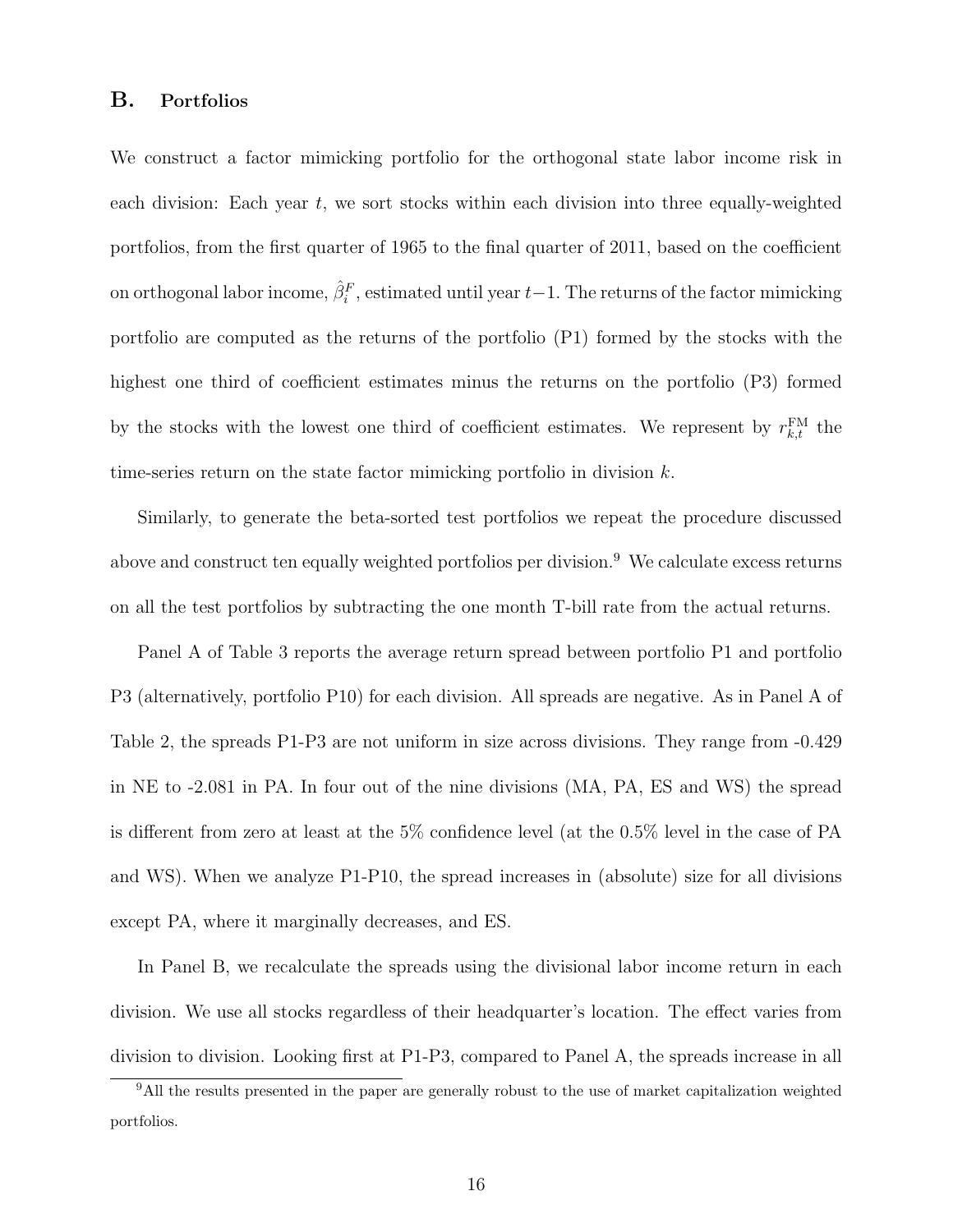divisions except in PA, ES and WS, where they decrease, although they still remain strongly significant. All spreads are now statistically significant at least at the 5% level, which is probably due to the fact that the portfolios contain more stocks. When we compare P1-P10 with P1-P3 in Panel B, the spreads increase in (absolute) size in all divisions.

We report the excess returns for each portfolio in Panel C. The portfolios in this panel are created by sorting stocks within each division with respect to the coefficient  $\hat{\beta}_i^F$  estimated with respect to the orthogonal state labor income return. Virtually all returns are strongly different from zero and they tend to increase in size as we move from P1 to P10 indicating that there is a reasonable spread in returns driven by the loadings on the mimicking portfolio.

Panel D reports, for each division  $k$  and each portfolio  $p$ , the coefficient with respect to the orthogonal state labor income factor mimicking portfolio,  $r_{k,t}^{\text{FM}}$ , from:

(10) 
$$
r_{p,k,t} = \alpha_{p,k} + \beta_{p,k}^{\text{FM}} r_{k,t}^{\text{FM}} + \beta_{p,k}^{\text{ERM}} r_{\text{ERM},t} + u_{p,k,t}.
$$

Most of the estimated coefficients are statistically significant. They decrease is size as we move from portfolios with higher covariance with the orthogonal state labor income (P1) to portfolios with lower covariance (P10). This, together with the negative price of risk on the orthogonal risk factor reported in Table 2, implies that portfolios more correlated with the orthogonal state labor income carry a lower expected return.

We study now the cross-sectional performance division by division. In each division  $k$ , we run the following contemporaneous regression each quarter t from 1965Q1 until 2011Q4 for the ten portfolios sorted by the orthogonal state labor income beta of Table 3: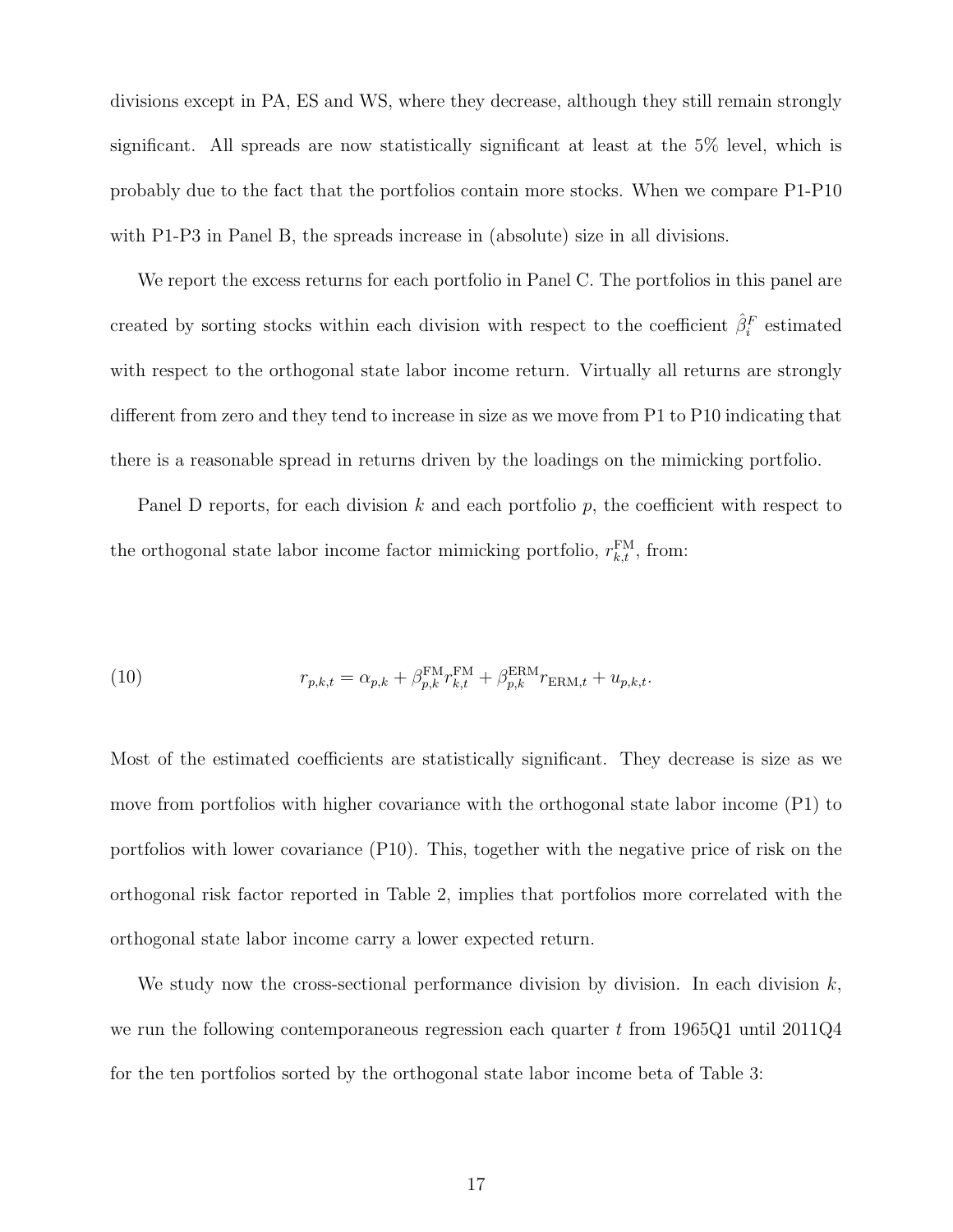(11) 
$$
r_{p,k} = \lambda_{t,k}^0 + \lambda_{t,k}^{\text{FM}} \hat{\beta}_{p,k}^{\text{FM}} + \lambda_{t,k}^{\text{ERM}} \hat{\beta}_{p,k}^{\text{ERM}} + \xi_{p,k},
$$

The results are reported in Panel A of Table 4. The estimated intercept,  $\lambda_k^0$ , is not statistically different from zero in any division. Qualitatively, the estimated prices of risk  $\lambda_k^{\text{FM}}$  are very similar to the P1-P3 spreads reported in Table 3 Panel A. They are all negative, and range from -0.101 in EN to -1.812 in PA. Five out of the nine risk premia are significant at least at the 5% confidence level (at the 0.5% level in the case of PA and WS).

The last three columns in Table 4 Panel A report, for each division, the cross-sectional regression adjusted  $\overline{R}^2$ , the average pricing errors and the test of whether the pricing errors are jointly zero.  $\overline{R}^2$  ranges from 17% for NE to 92% for WS.<sup>10</sup> In all divisions with high factor mimicking variance (PA, ES, WS and MO) the cross-sectional power of the test is above 60%. The pricing errors, defined as the difference between the actual portfolio return and the expected return, are small relative to the average portfolio return reported in Table 3 Panel C. In all cases the test rejects the null hypothesis that these pricing errors are different from zero.<sup>11</sup> It is worth noting that when we performed the same test at the aggregate level for all US beta-sorted portfolios simultaneously (reported in the Appendix) the null hypothesis could not be rejected. We interpret this evidence as support for the KEEPM model at the local level where we allow for the price of risk on the orthogonal factor mimicking portfolio

<sup>&</sup>lt;sup>10</sup>Following Jagannathan and Wang (1996) and Lettau and Ludvigson (2001b), we calculate  $R^2$  as  $\left[Var_c(\overline{r}_p) - Var_c(\overline{\xi}_p)\right] / Var_c(\overline{r}_p)$ , where  $Var_c$  is the cross-sectional variance,  $\overline{r}_p$  is the average return and  $\overline{\xi}_p$ is the average residual.  $\overline{R}^2$  is the adjusted  $R^2$ .

<sup>&</sup>lt;sup>11</sup>This is a Chi-sq test given as  $\hat{\alpha}' cov(\hat{\alpha})^{-1}\hat{\alpha}$ , where  $\hat{\alpha}$  is the vector of average pricing errors across the forty-five portfolios and *cov* is the covariance matrix of the pricing errors.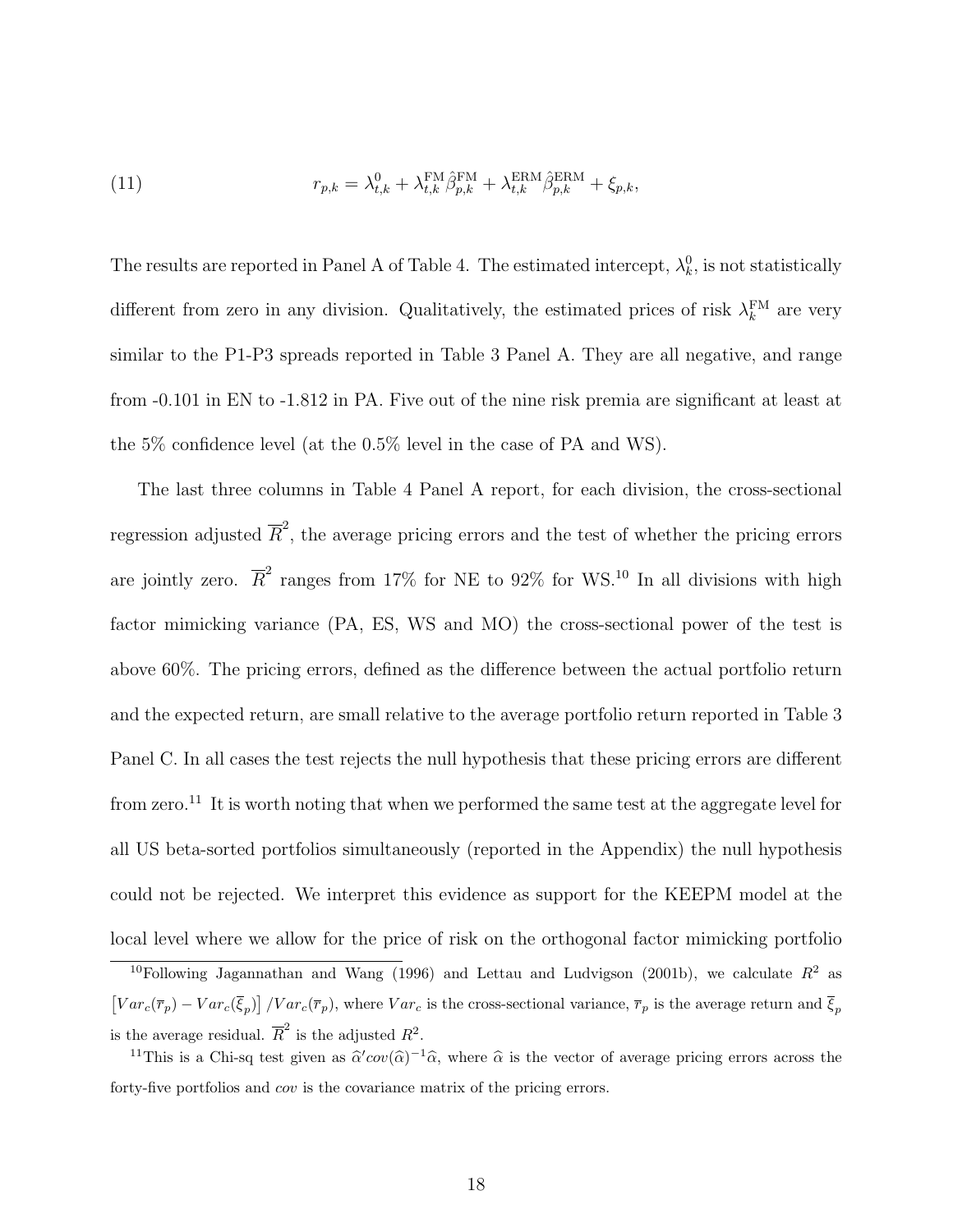to vary across divisions.<sup>12</sup>

The variation in the size of prices of risk is consistent with the predictions of the model. In particular, observe that if we ignore the covariance terms, the value of the price of risk on the orthogonal labor income return is, according to (5), a function of three factors. First, the proportion of local non-diversifiable wealth in the division,  $\omega_k \theta_k$ ; second, the Joneses preference parameter,  $\gamma_k$ ; third, the variance of the orthogonal labor income return,  $var(r_k^F)$ .

We test empirically the model's prediction on the Joneses parameter,  $\gamma$ , in Section C. According to the BEA (a map is included in the Appendix, figure 2) there is a high concentration of non-diversifiable wealth (proxied in our tests by personal income) in certain states and divisions. PA, MA, EN, SA and WS are the divisions with higher concentration and MO, WN, NE and ES are the divisions with lower concentration.

Regarding the effect of volatility of labor risk factors, Table 4 Panel B shows, on the diagonal, the variance of the divisional factor mimicking portfolios. There is wide heterogeneity. Divisions with high factor volatility like PA (0.86%), ES (0.83%), WS (0.83%) and MO (0.89%) exhibit the largest (absolute) orthogonal prices of risk in Panel A. Within these divisions, PA  $(-1.812\%)$  and WS  $(-1.805\%)$  have the absolute largest premia, and they are both strongly significant at the 0.5% confidence level –both divisions comprise states with a high concentration of personal income.

In contrast, ES (-1.456%) and MO (-1.193%) have relatively smaller premia, significant at the 5% only in the case of MO. Both divisions include states with a low concentration of

 $12$ To check the robustness of our results to the homecedasticity assumption implicit in the OLS cross sectional estimates, Table 4 in the Appendix reports the GMM estimates of the prices of risk and their factor loadings in an approximate linear stochastic discount factor derived from the KEEPM equilibrium conditions. The results are very similar to those reported in Table 4 Panel A; in some divisions, like MA and EN, even stronger. We thank the editor and an anonymous referee for suggesting this robustness test.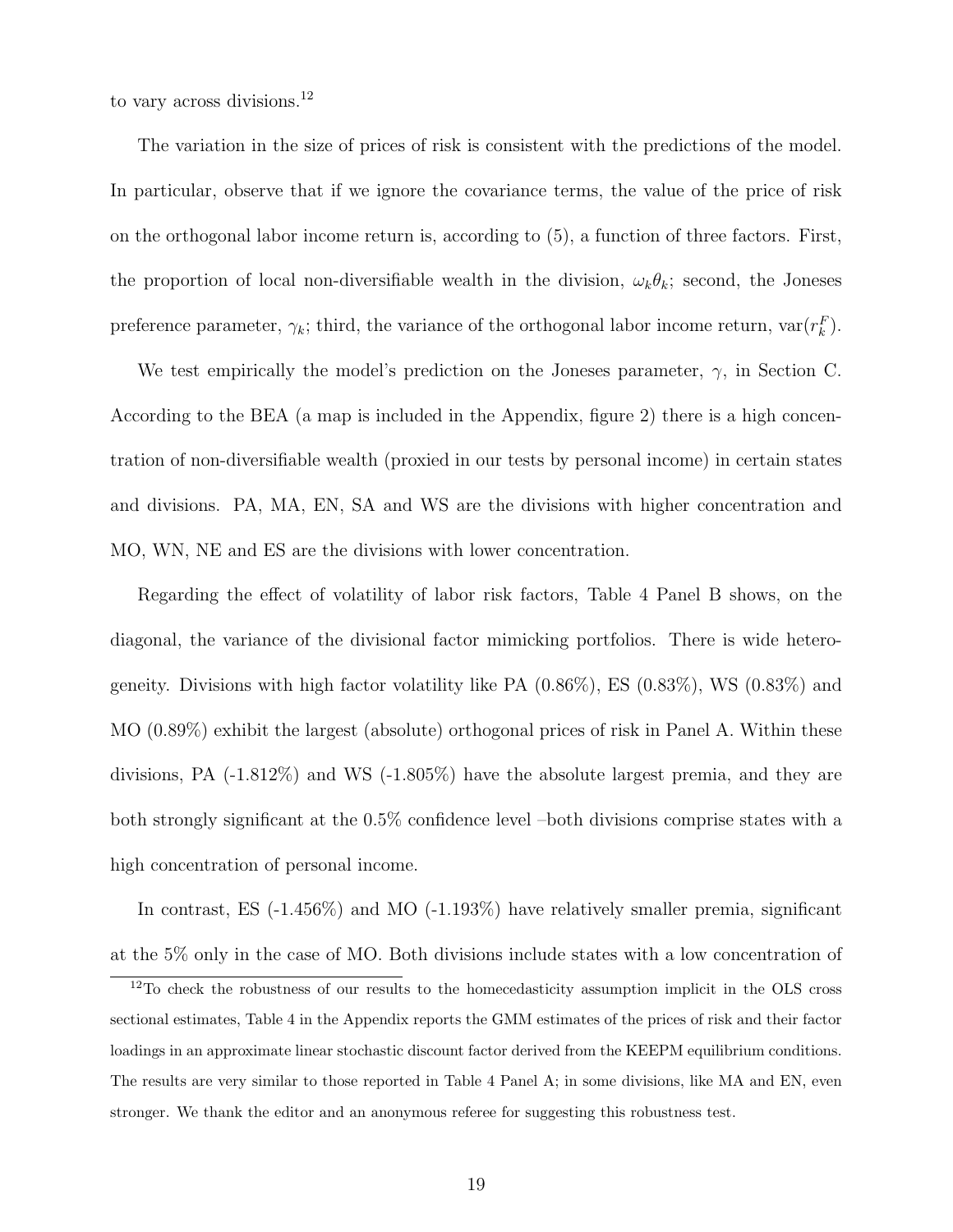personal income. Among the rest of divisions, some of them have either low factor volatility like NE (0.33%) and EN (0.22%) or a small concentration of personal income like WN. MA (0.37%) and SA (0.59%) have relatively low factor volatility but both divisions include states with high concentration of personal income. This may explain why their (absolute) prices of risk are relatively large in comparison with other divisions with similar factor volatility but lower concentration of personal income.

Finally, in Panel C, we repeat the cross-sectional tests in (11) including the size,  $\lambda_k^{\text{SMB}}$ , and book-to-market,  $\lambda_k^{\text{HML}}$ , risk factors in each division:

$$
r_{p,k} = \lambda_{t,k}^0 + \lambda_{t,k}^{\text{FM}} \hat{\beta}_{p,k}^{\text{FM}} + \lambda_{t,k}^{\text{ERM}} \hat{\beta}_{p,k}^{\text{ERM}} + \lambda_{t,k}^{\text{SMB}} \hat{\beta}_{p,k}^{\text{SMB}} + \lambda_{t,k}^{\text{HML}} \hat{\beta}_{p,k}^{\text{HML}} + \xi_{p,k},
$$

The prices of risk of the orthogonal factor mimicking portfolios  $\lambda_k^{\text{FM}}$  are very similar to the estimates from the KEEPM reported in Panel A, both in size and significance, perhaps with the exception of ES that increases (in absolute value) from  $-1.456$  to  $-2.771$  and turns marginally significant at the 10% level. The estimate prices of risk the two Fama and French factors are generally not statistically significant.

The average pricing errors are similar in size to those reported in Panel A for the KEEPM while the test of whether the joint pricing errors are statistically different from zero is rejected in all divisions except MA. We therefore conclude that the orthogonal state labor income factor that captures the risk of deviating form the Joneses consumption in each division is robust to the inclusion of the Fama and French risk factors. Moreover, after analyzing the pricing errors and the explanatory power of the tests, the cross-sectional performance of the KEEPM, division by division, improves relative to the aggregate (all US stocks simultaneously) performance and does not improve in a significant way when we introduce the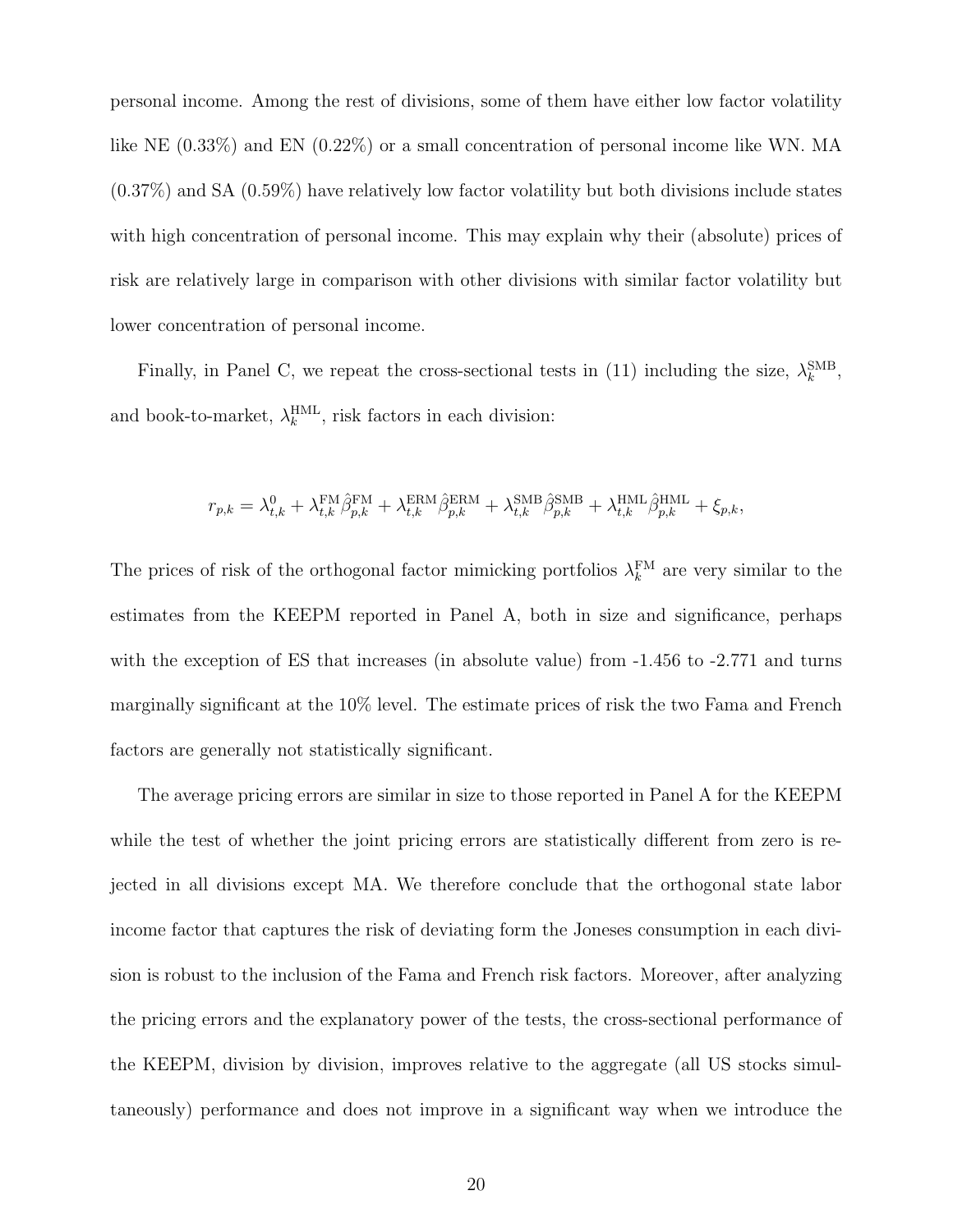Fama and French risk factors. Overall, the results reported in Table 4 provide support for the KEEPM but also show that Keeping up with the Joneses behavior is not uniform across divisions, which is consistent with the model.

### C. Estimation of the Joneses Parameter

The equilibrium conditions (4) and (5) link explicitly the prices of risk to the deep parameters of the model. We derive the following orthogonality conditions from  $(4)$  and  $(5)$ :

,

(12) 
$$
0 = \lambda^{\text{ERM}} - H \left( 1 - b \sum_{k=1}^{K} \omega_k \theta_k \beta_k \right) (r_M - \mathcal{E}(r_M))^2,
$$

(13) 
$$
0 = \lambda_k^{FM} + H b \left( \omega_k \theta_k \left( r_k^{FM} - E(r_k^{FM}) \right)^2 + \sum_{k' \neq k} \omega_{k'} \theta_{k'} \left( r_k^{FM} - E(r_k^{FM}) \right) \left( r_{k'}^{FM} - E(r_{k'}^{FM}) \right) \right)
$$

for each division  $k = 1, 2, ..., K$ . Ideally, we would like to estimate every divisional Joneses parameter,  $\gamma_k$ . The system, however, is not uniquely determined when we allow this parameter to vary across divisions. Hence, we assume a common  $\gamma$  across divisions. This implies  $b=\frac{\gamma}{1-\gamma}$  $\frac{\gamma}{1-\gamma}$ .<sup>13</sup>  $r_M$  and  $r_k^{\text{FM}}$  denote, respectively, the time series of the US market return and the return on the factor mimicking portfolio from division  $k$ , from the first quarter of 1965 to the final quarter of 2011. We take the estimates of the price of risk for each division,  $\lambda_k^{\text{FM}}$ , from Table 4 Panel A. We proxy for  $\theta_k$  using the time series of divisional personal income as a proportion of the divisional GDP. To proxy  $\omega_k$  we divide each quarter the market capitalization of all stocks in the division by the aggregate market capitalization. The GMM methodology

<sup>&</sup>lt;sup>13</sup>We only present the results for the exogenous specification. The estimation does not converge when we try to estimate the endogenous version of the model.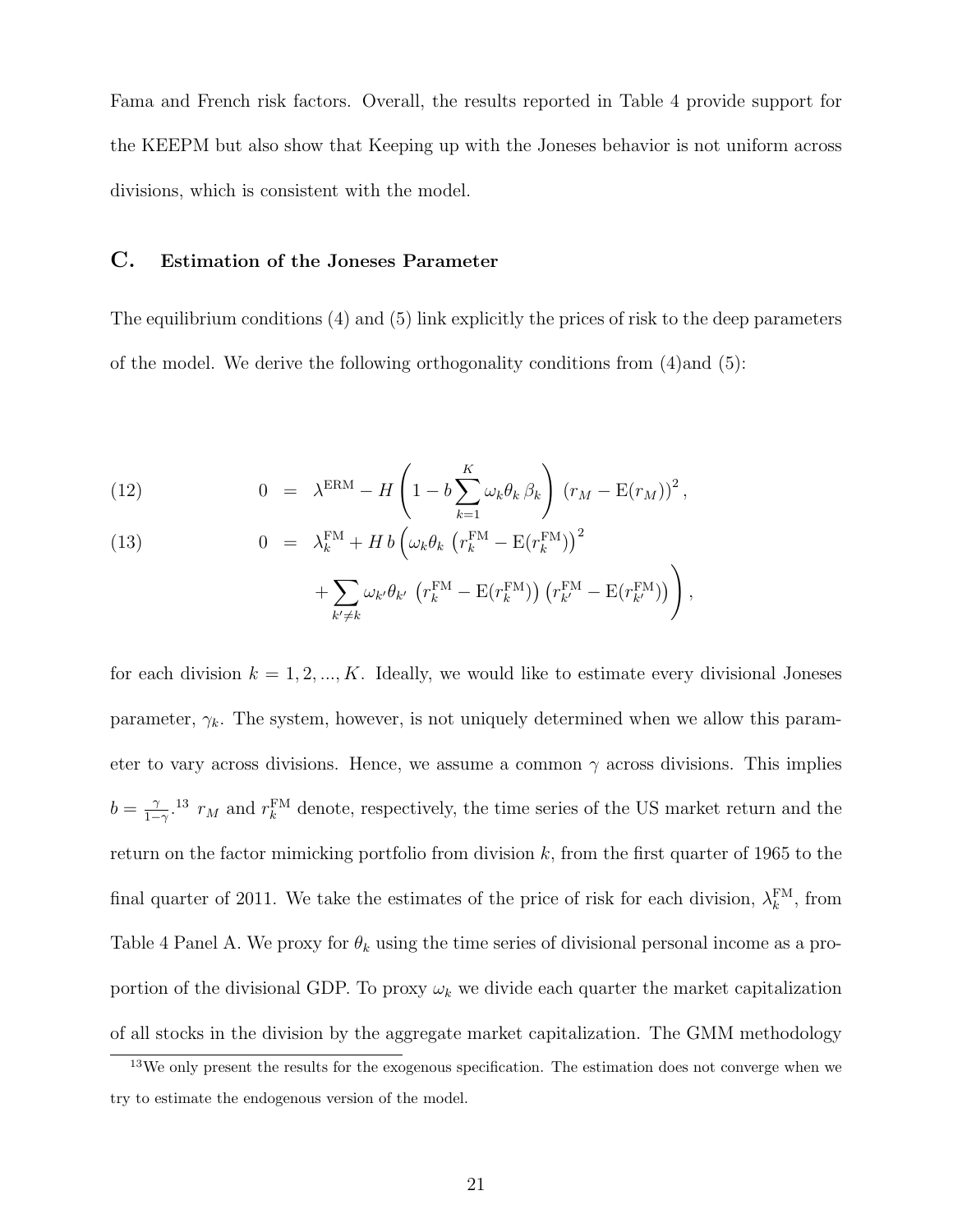outlined in Hansen (1982) provides a natural way to estimate the deep parameters of our model. The system of equations in (12) at the divisional level  $(K = 9)$  involves  $N = 10$ moment conditions. We assume different values of the aggregate risk aversion coefficient  $H$ and estimate  $L = 2$  parameters: the parameter  $\gamma$  and the market price of risk,  $\lambda^{\text{ERM}}$ <sup>14</sup>

Table 5 presents the results for a two-step GMM estimation. The initial value for the Joneses parameter is  $\gamma = 0.1$ . The results are robust to alternative initial values. The estimate of  $\gamma$  is, both economically (the model predicts it should be bigger than zero and smaller than one) and statistically significant at the  $1\%$  level in all cases. There is a clear inverse relation between  $\gamma$  and H, supported by the model in the definition of  $\lambda^k$  in (5). Intuitively, the absolute size of the price of risk for the non-diversifiable income risk in a given division depends, directly, on the aggregate risk aversion coefficient,  $H$ , and the Joneses parameter,  $\gamma$ . Given the estimated prices of risk from Table 4 Panel A, a higher assumed value for H results, consequently, in a lower estimated value for  $\gamma$ .

Notice that the estimate of  $\lambda^{\text{ERM}}$  is negative. This is consistent with the equilibrium equation for the market price of risk,  $\lambda^M$ , in the equilibrium condition (4). In particular, if  $b\sum_{k=1}^K \omega_k \theta_k \beta_k > 1$ , the model predicts that the hedging property of the market portfolio  $vis-\hat{a}-vis$  the risk of deviating from the Joneses portfolio outweighs the traditional positive market risk-reward mechanism. The "net" result is a negative market premium. Since  $\gamma$ decreases with H, the average value of  $b\sum_{k=1}^{K} \omega_k \theta_k \beta_k$  ranges from 8.06 for  $H = 1$  to 1.44 for  $H = 6$ , higher than 1 in all cases. This also explains why  $\lambda^M$  decreases with H in Table 5. For higher H, the model implies a lower estimate of  $\gamma$ . Thus, hedging Joneses risk becomes less relevant. The market risk premium, although negative and statistically significant at the

<sup>&</sup>lt;sup>14</sup>The ability of the model to price the assets is assessed by testing that the orthogonality conditions, which follow a  $\chi^2(N-L)$  distribution, are zero. This is known as Hansen's J-test.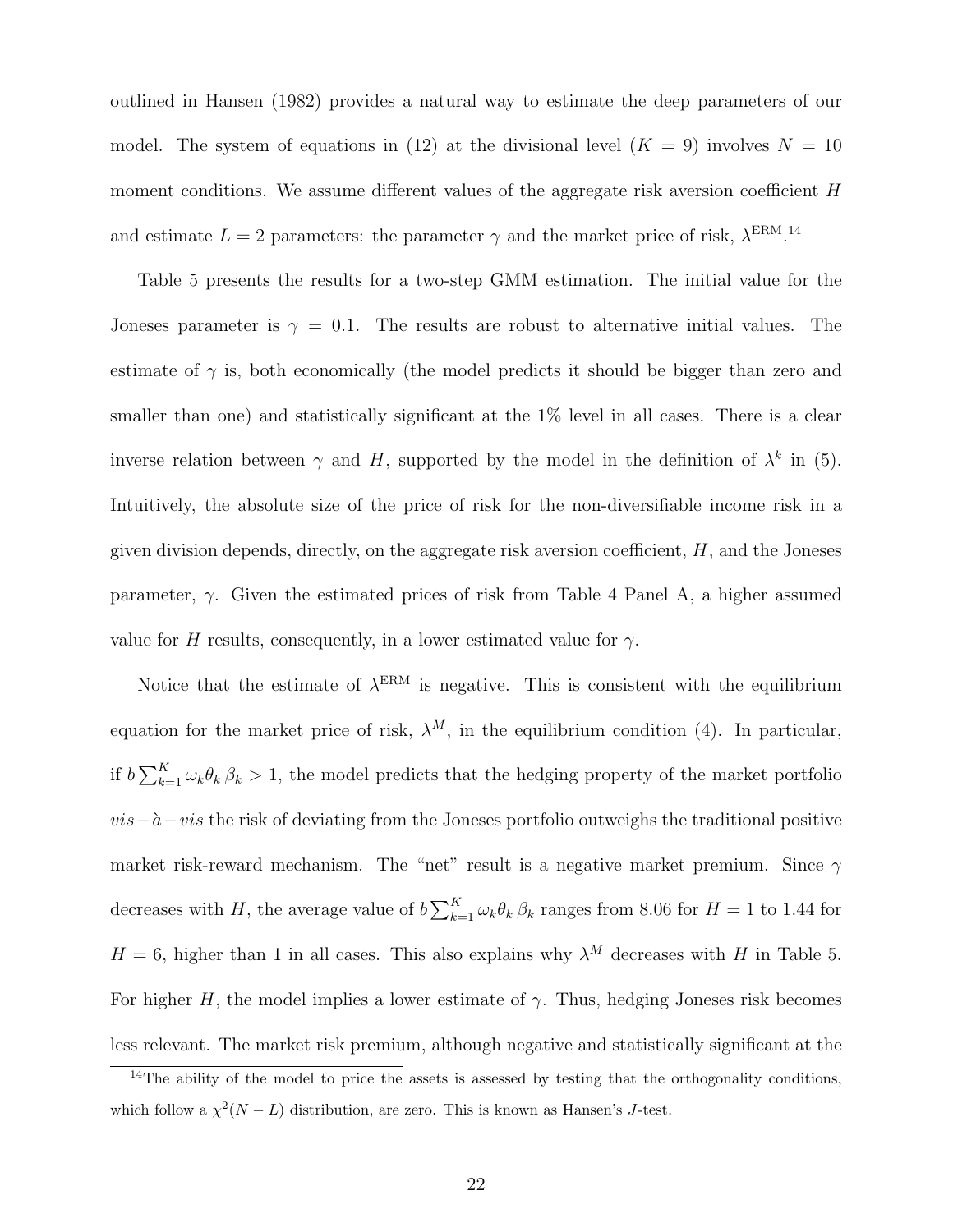$1\%$  level for all the values of H, becomes smaller in absolute terms.

Since  $\gamma$  is assumed to be constant, all variation in the estimated prices of risk reported in Table 4 Panel A must come, according to (4) and (5), from the interaction of the percentage of divisional non-diversifiable wealth (relative to total country wealth),  $\omega_k \theta_k$ , and the volatility of the orthogonal risk factors. In other words, the GMM test offers an explanation for the variation in the prices of risk across divisions based on exogenous Joneses risk-hedging consistent with the predictions of the KEEPM model.

Whilst we obtain sensible estimates of the model's parameters, the J-test rejects the model, like in Korniotis (2008). We cannot rule out the possibility that this rejection is the result of forcing the parameter  $\gamma$  to be the same across divisions. As we have shown in the previous subsection, there is evidence that the factor is local. Therefore, the imposition that the relative wealth concerns parameter is the same across regions would seem to be too restrictive and leads to a rejection of the model.

# VI. Country-Wide Orthogonal Income

We now study the cross-sectional performance of the KEEPM when the orthogonal state labor income return is replaced with the orthogonal US country labor income return. Gómez, Priestley and Zapatero (2009) show that the orthogonal US country labor income return carries a negative price of risk. The evidence reported so far in this paper points in the direction of a local hedging demand that varies across divisions. Our objective is to compare the divisional and country performance of the KEEPM and test whether the variation in the prices of risk across divisions persist after considering jointly local and country risk factors. The results of these tests are presented in Table 6.

We denote by  $r_t^C$  the orthogonal country labor income return. We follow the procedure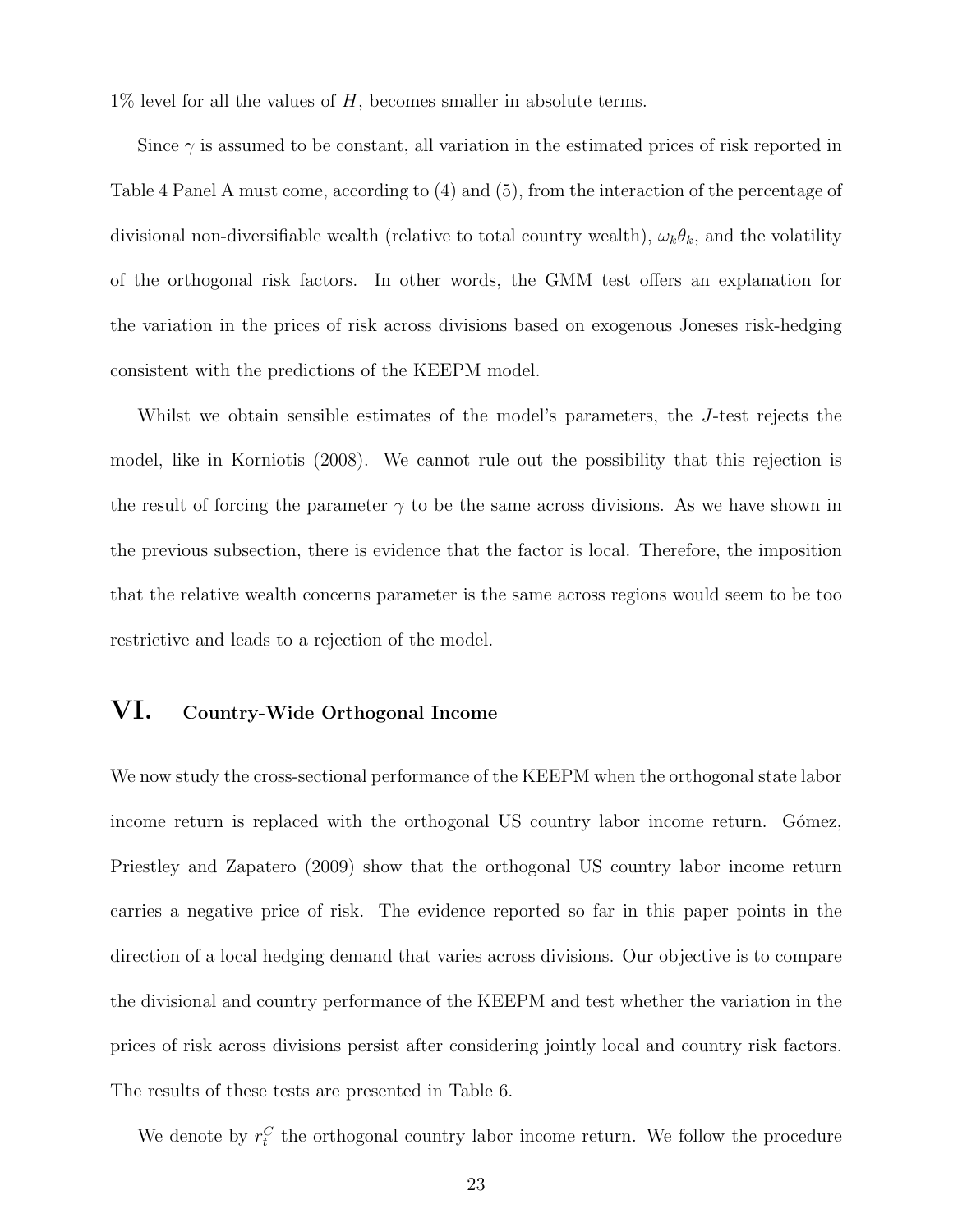of in Section IV. For each individual stock  $i$  in the US we estimate the rolling betas with respect to the orthogonal country labor income return and the US stock market return:

$$
r_{i,t} = \alpha_i + \beta_i^C r_t^C + \beta_i^{\text{ERM}} r_{\text{ERM},t} + u_{i,t}.
$$

The slope coefficients  $\hat{\beta}_i^C$  and  $\hat{\beta}_i^{ERM}$  are estimated for every stock in the US. The time series of quarterly estimated betas starts in 1965Q1 and ends in 2011Q4. We then run the Fama-MacBeth cross-sectional regressions at each period t:

$$
r_i = \lambda^0_t + \lambda^C_t \hat \beta^C_i + \lambda^{\text{ERM}}_t \hat \beta^{\text{ERM}}_i + \xi_i.
$$

Panel A reports the estimated intercept,  $\lambda^0$ , and the prices of risk,  $\lambda^C$  and  $\lambda^{\text{ERM}}$ . The quarterly price of risk on the orthogonal labor income return is -0.241 and significant at the 1%. This is consistent with the evidence in G´omez, Priestley and Zapatero (2009) of an aggregate US level negative price of risk associated with relative wealth concerns. The size of the estimated coefficient is larger than the state level estimate of 0.198 in Table 1, which in isolation would suggest that stocks that hedge aggregate relative wealth concerns have higher demand.

In Panel B, for each individual stock i, we estimate the rolling betas with respect to the orthogonal income return of the state where the firm headquarters are located, the orthogonal country labor income return, and the stock market return, using nine years of rolling observations (thirty-six quarters):

$$
r_{i,t} = \alpha_i + \beta_i^F r_t^F + \beta_i^C r_t^C + \beta_i^{\text{ERM}} r_{\text{ERM},t} + u_{i,t}.
$$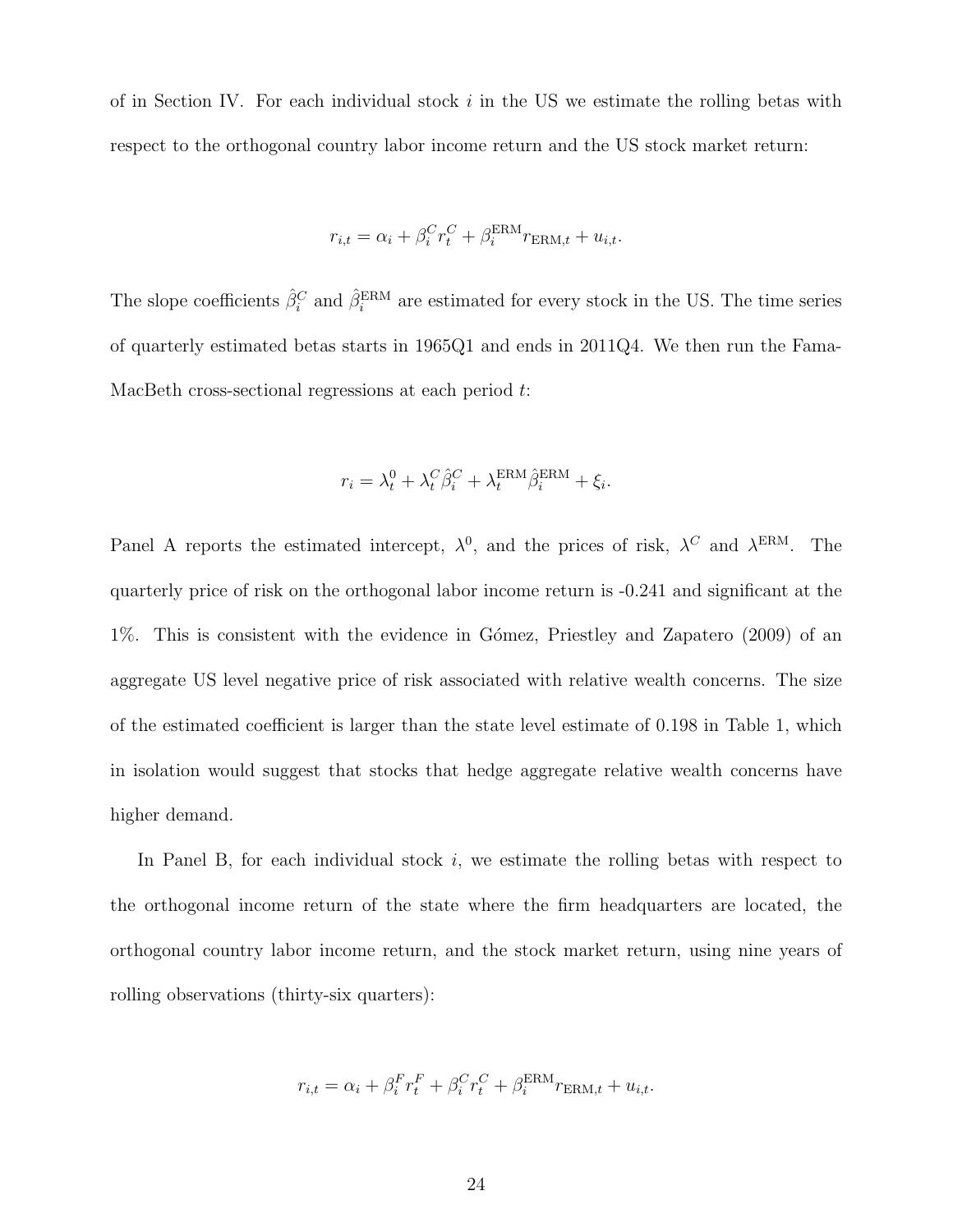We then estimate the cross sectional regression every quarter:

$$
r_i = \lambda^0_t + \lambda^F_t \hat \beta^F_i + \lambda^C_t \hat \beta^C_i + \lambda^{\text{ERM}}_t \hat \beta^{\text{ERM}}_i + \xi_i.
$$

Both the country and state factors carry a negative price of risk. The size for the state factor, -0.174, is similar to the price of risk reported in Table 1. The size of the estimated price of risk on the orthogonal country level labor income relative to when it is included on its own is smaller but remains statistically significant.

As a robustness test, the state orthogonal income is replaced with the orthogonal divisional labor income. Both the orthogonal state and country prices of risk reported in Panel C decrease marginally, but remain strongly significant. These results suggest that both deviations from the Joneses consumption at the local (divisional) and country level are priced.

One way to disentangle both effects is to test the model division by division. In Table 6 Panel D, we report the cross-sectional prices of risk on the orthogonal country labor income estimated using only stocks within each division. In all divisions the price of risk is negative and strongly significant. It is worth noting that the size of these premia is very uniform across divisions, consistent with the country-wide nature of the Joneses risk considered in this test. In Panel E we observe that the risk premia vary considerably from division to division, consistent with the tests in the previous section. Five of the orthogonal state factors (MA, SA, PA, ES, WS) carry a negative premium statistically significant at least at the 5% level.

These tests corroborate the country-wide evidence in favor of the KEEPM already documented in Gómez, Priestley and Zapatero (2009). Moreover, they show that there exists a local hedging component that varies in magnitude and power across divisions.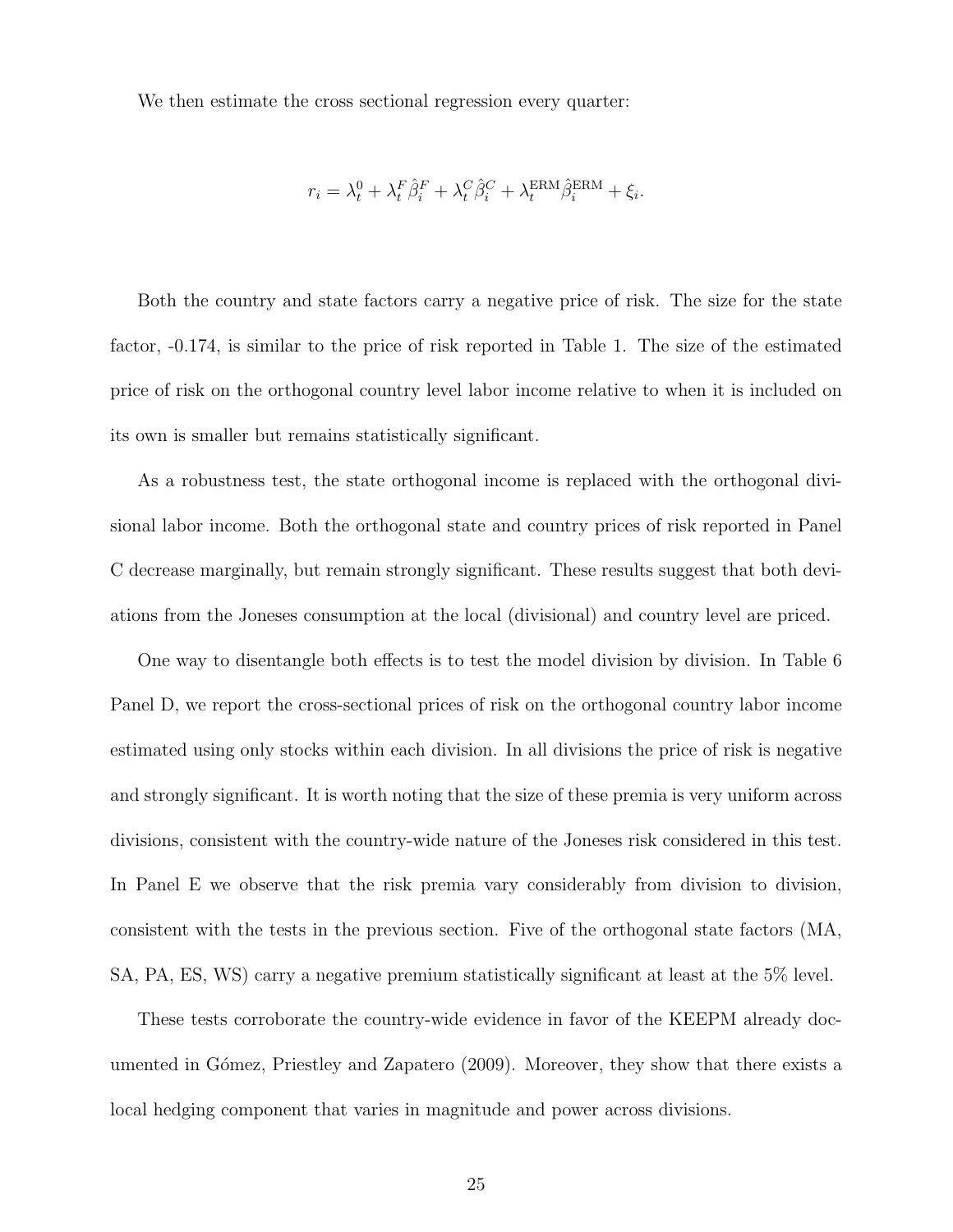# VII. Conclusion

Mayers (1972) pointed out the importance of human capital as a component of aggregate wealth. Following up on this idea, the finance literature has used labor income as an indicator of human capital and linked it to the cross-section of stock returns. In this paper, we show that relative wealth concerns can explain the link between labor income and stock returns.

In this paper, we show that there are local sources of relative wealth concerns that are priced in the cross section of stock returns. State level orthogonal labor income is an important determinant of the cross section of returns. In particular, the risk premium associated with labor income is negative and, even more importantly, the risk factor is local, as consistent with the economic nature of relative wealth concerns. We also document that the empirical implications of the model vary across different regions, depending on the size of the risk factor and its variability, as predicted by the model. In general, local labor income has higher correlation with local stock returns than with stock returns of other divisions, as we show in this paper. However, as we clearly document, the pricing factor is the correlation between stock returns and labor income, and not geographic location. This is clearly different from the notion of familiarity suggested in the literature as a possible factor.

# References

Abel A.B. "Asset Prices under Habit Formation and Catching up with the Joneses." American Economic Review, 80 (1990), 38–42.

Bernile, G.; G. Korniotis; A. Kumar; and Q. Wang. "Local Business Cycles and Local Liquidity," Working Paper, University of Miami (2011).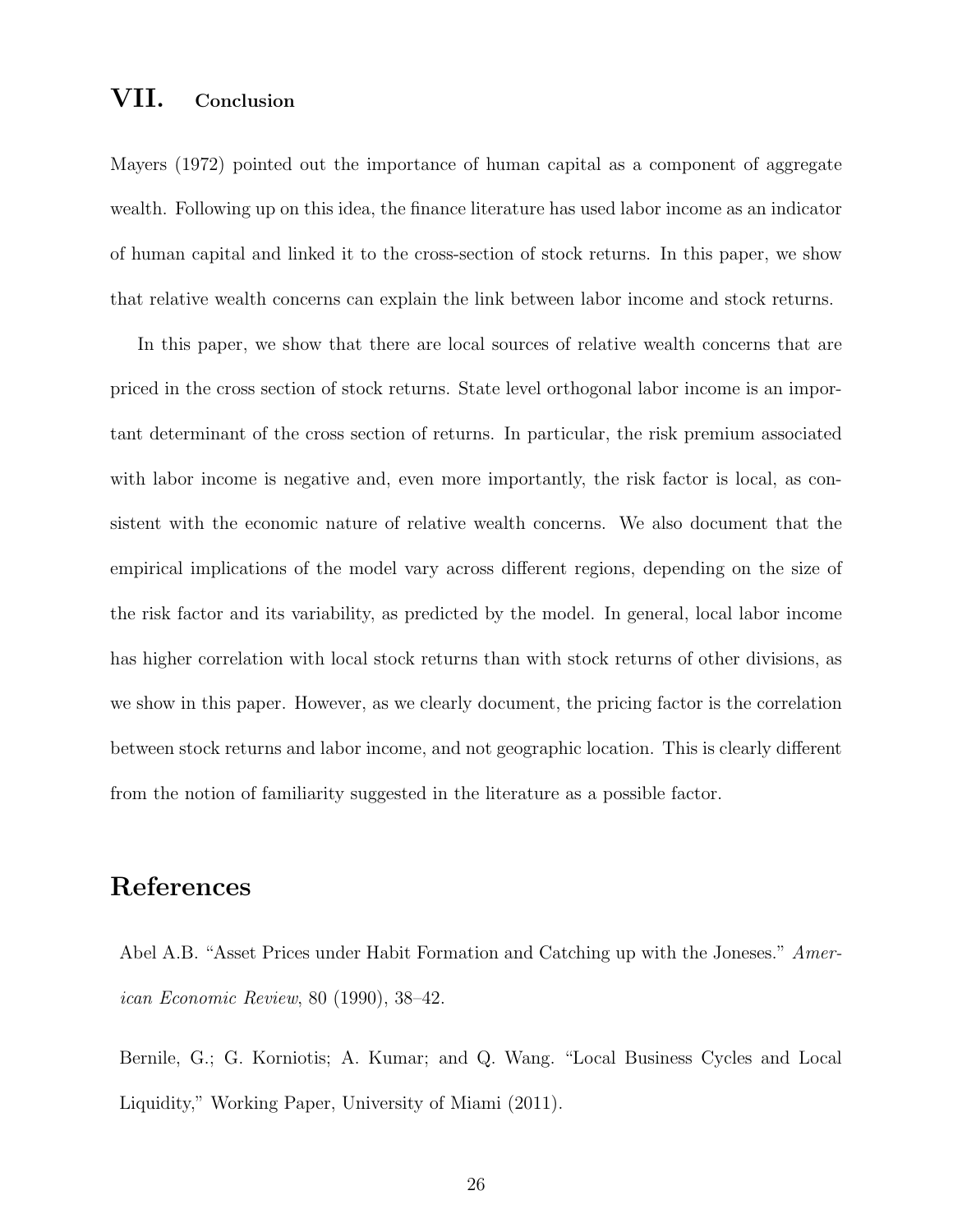Brown J.; Z. Ivković; P. Smith; and S. Weisbenner. "Neighbors Matter: Causal Community Effects and Stock Market Participation." Journal of Finance, 63 (2008), 1509–1531.

Campbell, J. Y. "Understanding Risk and Return." Journal of Political Economy, 104 (1996), 298–345.

Coval, J., and T. Moskowitz. "Home Bias at Home: Local Equity Preference in Domestic Portfolios." Journal of Finance, 54 (1999), 2045–2074.

Daniel, K., and S. Titman. "Testing Factor-Model Explanations of Market Anomalies." Critical Finance Review, 1 (2012), 103–139.

DeMarzo, P.; R. Kaniel; and I. Kremer. "Diversification as a Public Good: Community Effects in Portfolio Choice." Journal of Finance, 59 (2004), 1677–1716.

DeMarzo, P.; R. Kaniel; and I. Kremer. "Technological Innovation and Real Investment Booms and Busts." Journal of Financial Economics, 85 (2007), 735–754.

DeMarzo, P.; R. Kaniel; and I. Kremer. "Relative Wealth Concerns and Financial Bubbles." Review of Financial Studies, 21 (2008), 19–50.

Fama, E., and J. MacBeth. "Risk, Return and Equilibrium: Empirical Tests." Journal of Political Economy, 81 (1973), 607–636.

Fama, E., and K. French. "The Cross-Section of Expected Stock Returns." Journal of Finance, 47 (1992), 427–465.

French, K., and J. Poterba. "Investor Diversification and International Equity Markets." American Economic Review, 81 (1991), 222–226.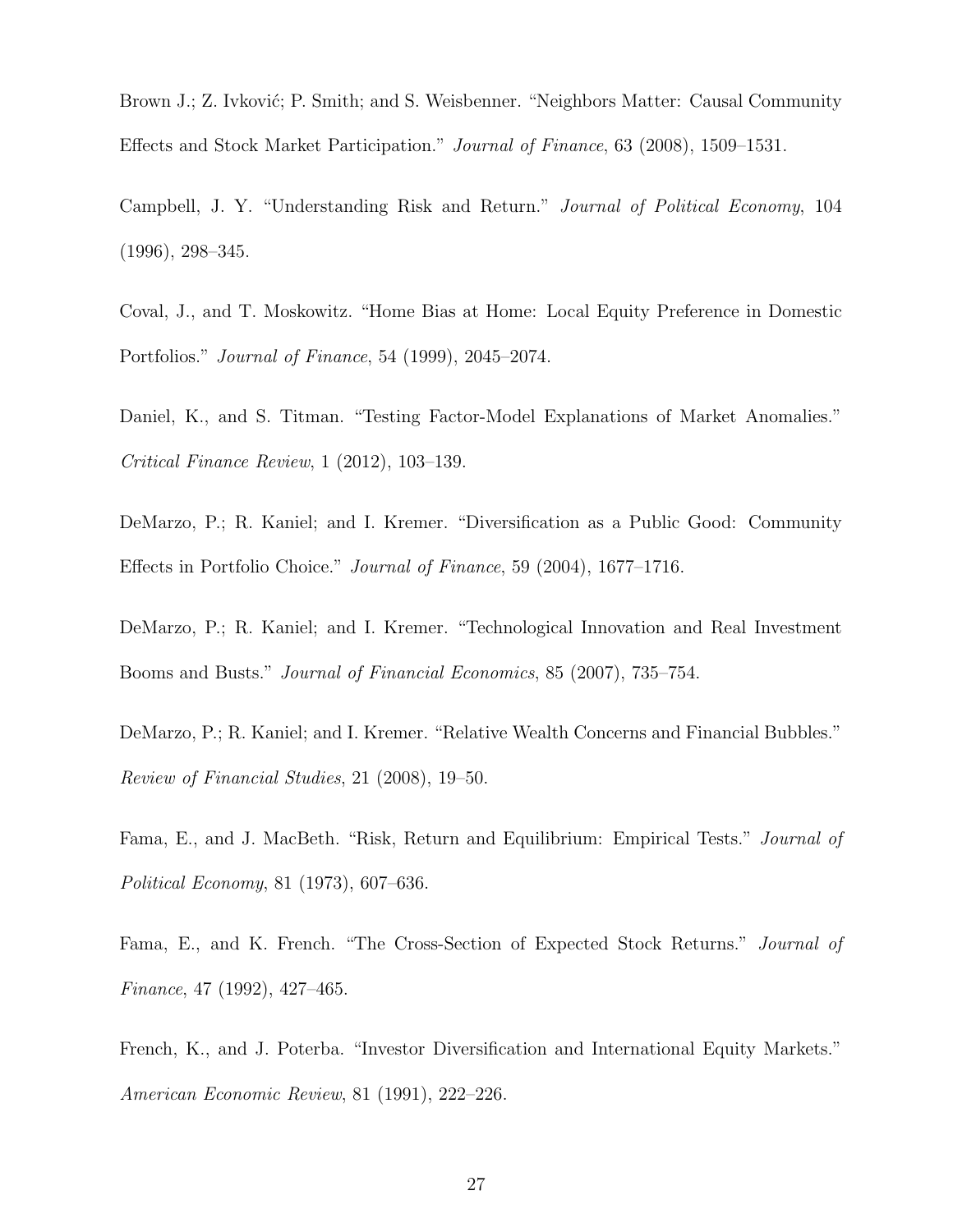Galí, J. "Keeping up with the Joneses: Consumption Externalities, Portfolio Choice, and Asset Prices." Journal of Money, Credit and Banking, 26 (1994), 1–8.

García, D., and G. Strobl. "Relative Wealth Concerns and Complementarities in Information Acquisition." Review of Financial Studies, 24 (2011), 169–207.

Gómez, J-P. "The Impact of Keeping up with the Joneses Behavior on Asset Prices and Portfolio Choice." Finance Research Letters, 4 (2007), 95–103.

Gómez, J-P.; R. Priestley; and F. Zapatero. "Implications of Keeping up with the Joneses Behavior for the Equilibrium Cross-Section of Stock Returns: International Evidence." Journal of Finance, 64 (2009), 2703–2737.

Hong, H.; J. Kubik; and J. Stein. "The Only Game in Town: Stock-Price Consequences of Local Bias." Journal of Financial Economics, 90 (2008), 20–37.

Huberman, G. "Familiarity Breeds Investment." Review of Financial Studies, 14 (2001), 659–680.

Ivkovic, Z., and S. Weisbenner. "Local Does as Local is: Information Content of the Geography of Individual Investors' Common Stock Investments." Journal of Finance, 60 (2005), 281–306.

Jagannathan, R., and Z. Wang. "The Conditional CAPM and the Cross-Section of Expected Returns." Journal of Finance, 51 (1996), 3–53.

Johnson, T. "Inequality Risk Premia." Journal of Monetary Economics, 59 (2012), 565–580.

Korniotis, G. "Habit Formation, Incomplete Markets, and the Significance of Regional Risk for Expected Returns." Review of Financial Studies, 21 (2008), 2139–2172.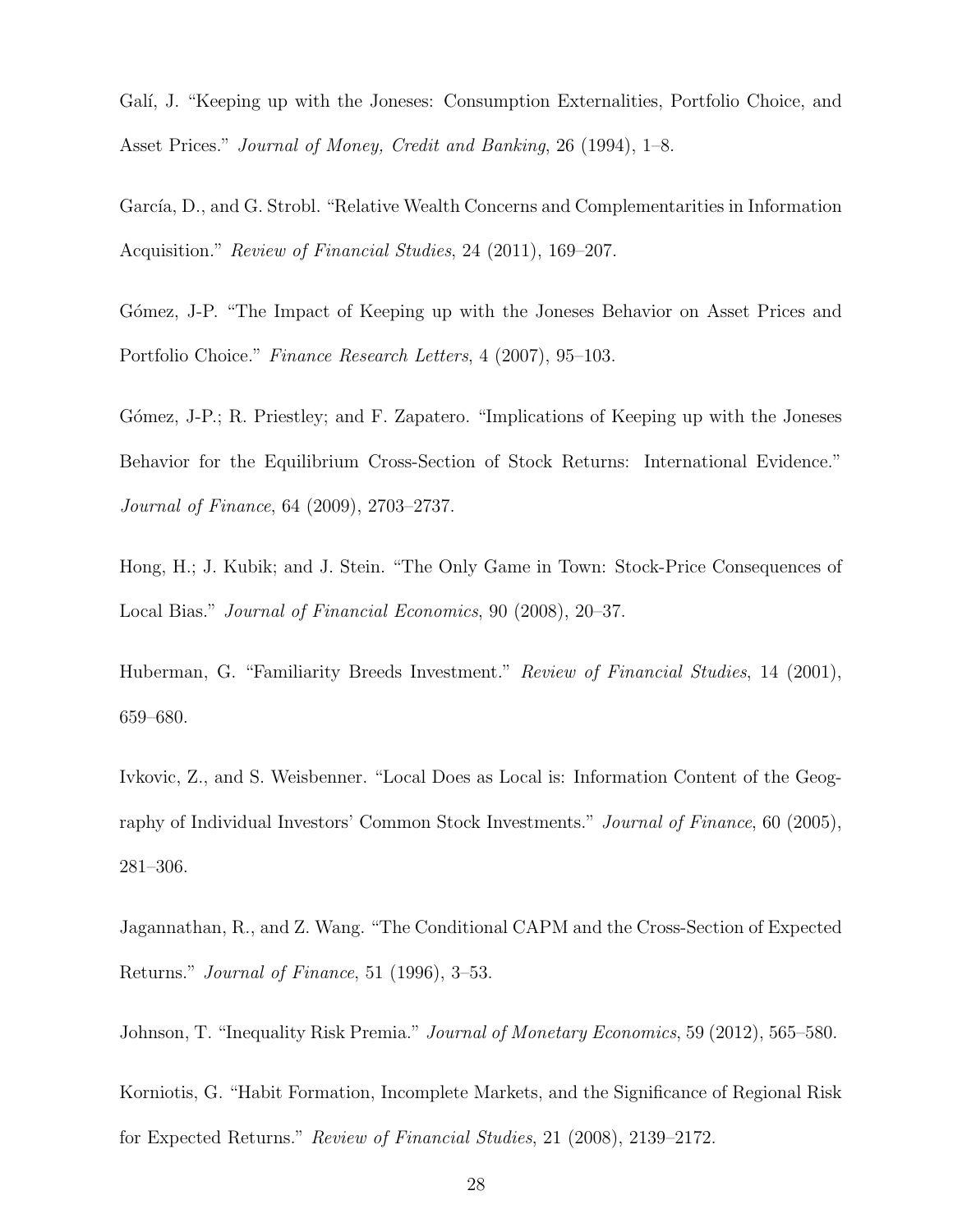Korniotis, G., and A. Kumar. "Long Georgia, Short Colorado? The Geography of Return Predictability." Working Paper, University of Miami, (2008).

Lettau, M., and S. Ludvigson. "Resurrecting the (C)CAPM: A Cross-Sectional Test when Risk Premia are Time-Varying." Journal of Political Economy, 109 (2001a), 1238–1287.

Lettau, M., and S. Ludvigson. "Consumption, Aggregate Wealth, and Expected Stock Returns." Journal of Finance, 56 (2001b), 815–49.

Lewellen, J.; S. Nagel; and J. Shanken. "A Skeptical Appraisal of Asset-Pricing Tests." Journal of Financial Economics, 96 (2010), 175–194.

Lewis, K. "Trying to Explain Home Bias in Equities and Consumption." Journal of Economic Literature, 37 (1999), 571–608.

Massa, M., and A. Simonov. "Hedging, Familiarity and Portfolio Choice." Review of Financial Studies 19 (2006), 633-685.

Mayers, D. "Nonmarketable Assets and Capital Market Equilibrium under Uncertainty." In Studies in the Theory of Capital Markets. M. Jensen ed., New York, NY: Praeger (1972).

Ravina, E. "Habit Persistence and Keeping up with the Joneses: Evidence from Micro Data." Working Paper, Columbia University (2007).

Roussanov, N. "Diversification and its Discontents: Idiosyncratic and Entrepreneurial Risk in the Quest for Social Status." Journal of Finance, 65 (2010), 1755-1788.

Santos, T., and P. Veronesi. "Labor Income and Predictable Stock Returns." Review of Financial Studies, 19 (2006), 1–44.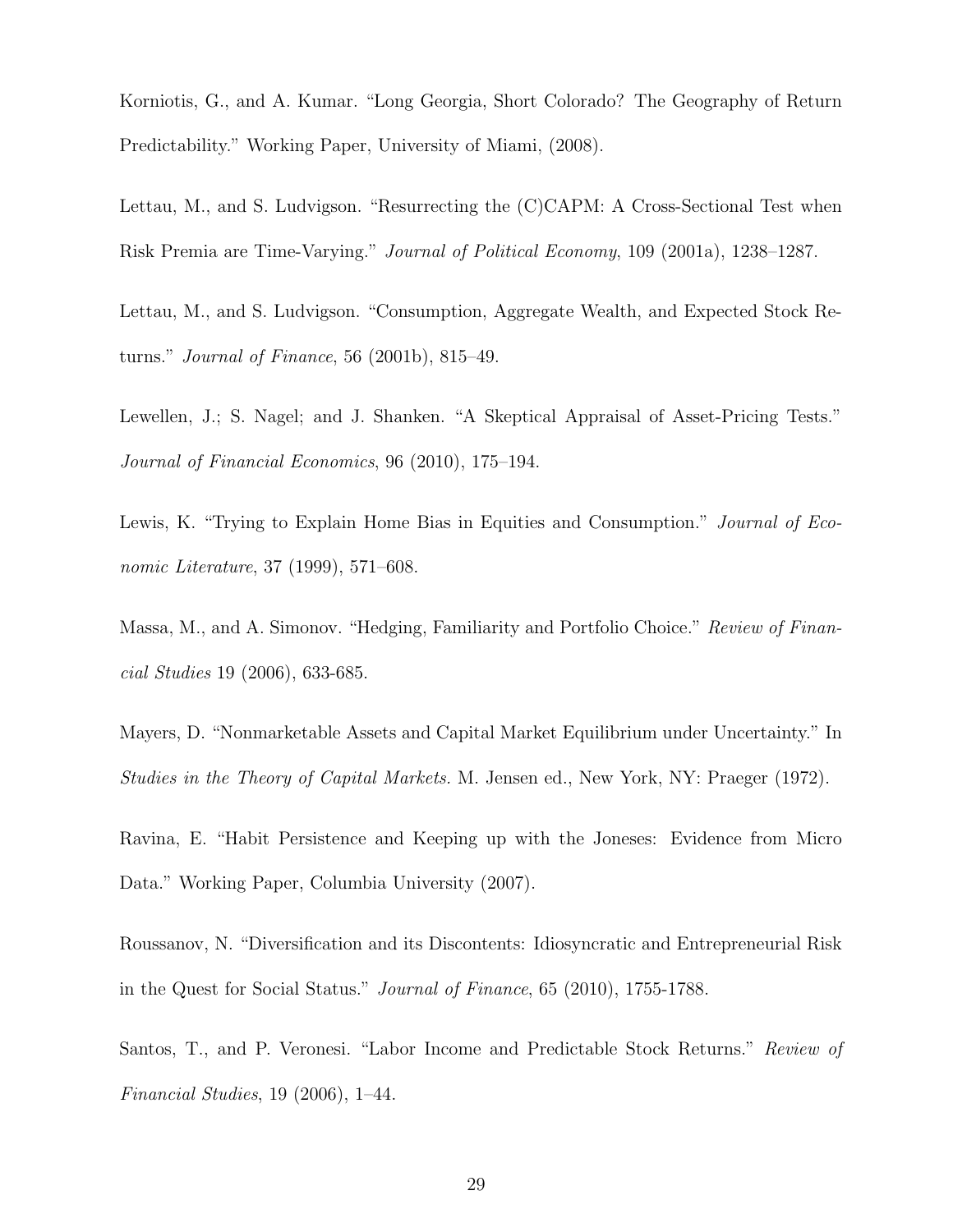Shemesh, J., and F. Zapatero. "Thou Shalt Not Covet Thy (Suburban) Neighbor's Car." Working Paper, USC (2014).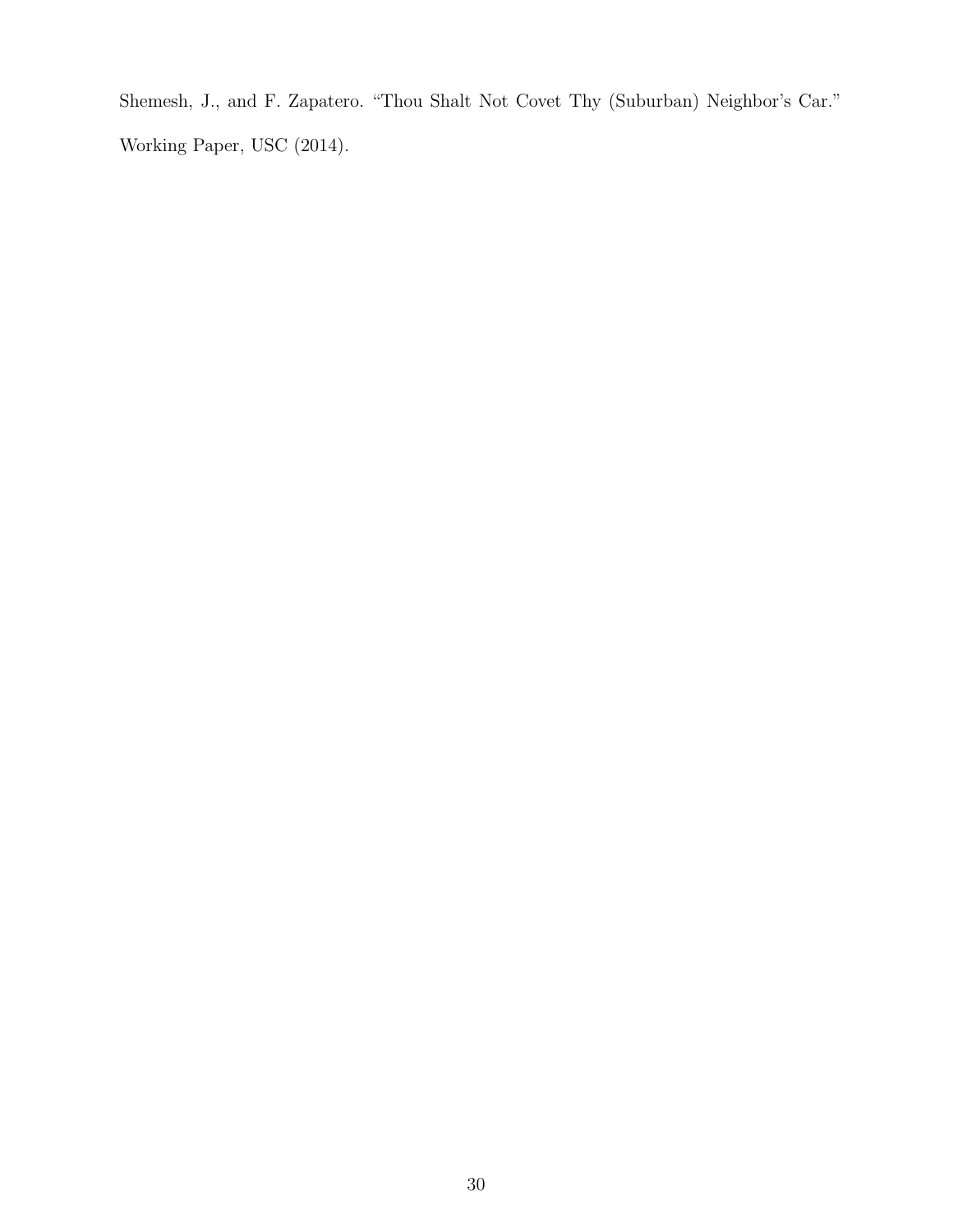### Table 1

### Individual Stocks

# The KEEPM model: Aggregate

Let  $r_{s,t}^F$  denote the orthogonal labor income return in state s and period t;  $r_{\text{RM},t}$  denotes the return on the aggregate, country stock market index. For each individual stock i we estimate the rolling betas with respect to the orthogonal labor income return from the state where the stock headquarters are located and the stock market return, using nine years of rolling observations (36 quarters). The slope coefficient  $\hat{\beta}_i^F$  is estimated for every stock in the US. Every time a new year of quarterly data is added, the first (oldest) year is removed and the process is repeated. The time series of quarterly estimated betas starts in 1965Q1 and ends in 2011Q4.

We then run cross-sectional regressions at each quarter of all US individual stock returns on their estimated betas:

$$
r_i = \lambda^0_t + \lambda^F_t \hat{\beta}^F_i + \lambda^{\rm RM}_t \hat{\beta}^{\rm RM}_i + \xi_i.
$$

The table reports the average (percentage) quarterly prices of risk  $\lambda^0$ ,  $\lambda^F$  and  $\lambda^{\rm RM}$ . Absolute *t*-values are reported in parenthesis.

| $\lambda^0$ | $\lambda F$ | $\lambda^{\rm RM}$ |
|-------------|-------------|--------------------|
| 1.933       | –0.198      | 1.403              |
| (4.64)      | (2.27)      | (1.92)             |

Average prices of risk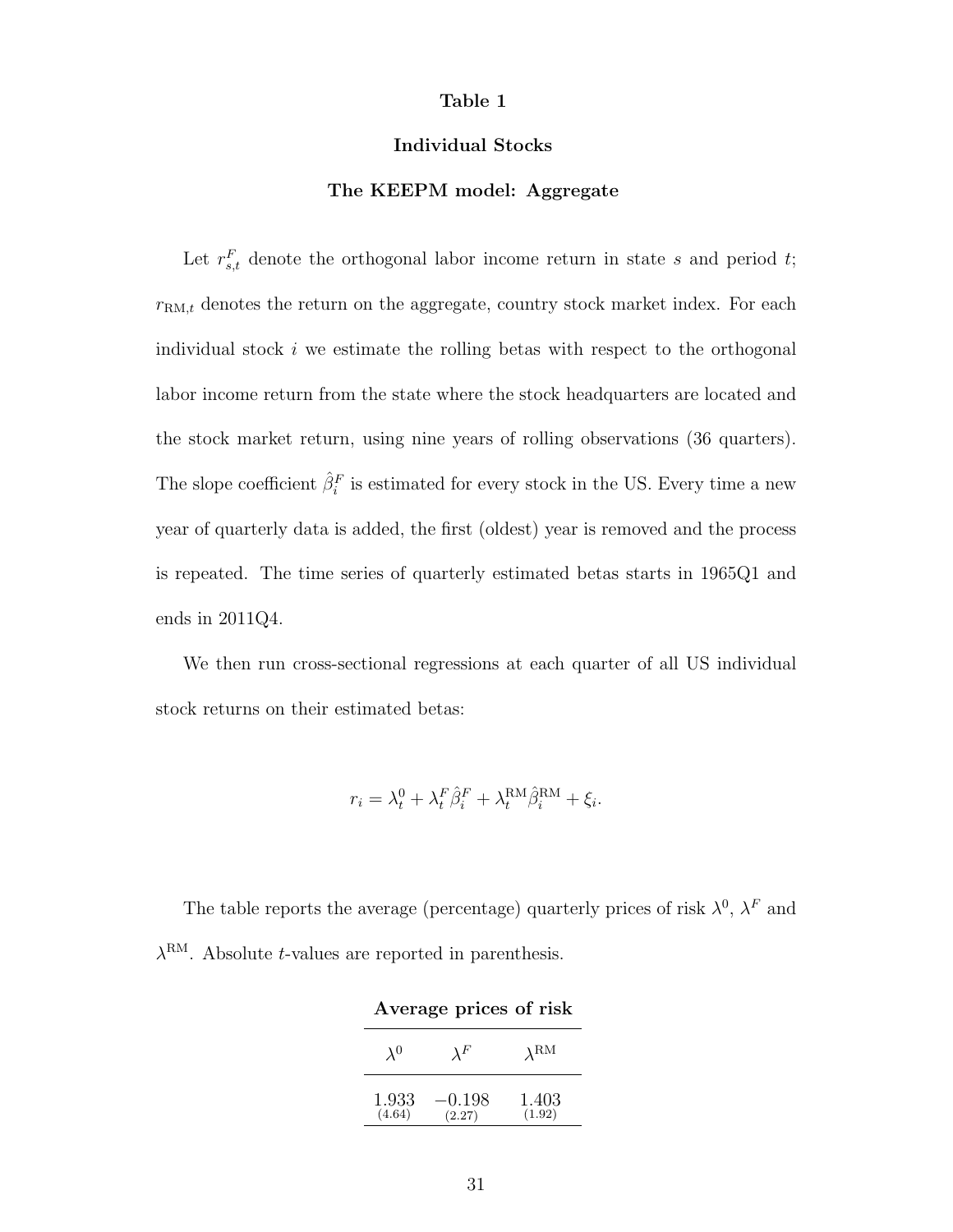### Table 2

### Individual Stocks

# The KEEPM model: Per division

There are nine Census Bureau Divisions which we index with two capital letters: West South Central (WS), Pacific (PA), East South Central (ES), Mountain (MO), East North Central (EN), South Atlantic (SA), West North Central (WN), Middle Atlantic (MA), NE is New England (NE).

First, stocks are sorted into divisions according to the location of the company's headquarters. We then follow the same procedure described in Table 1 and estimate the slope coefficient  $\hat{\beta}_i^F$  for every stock *i* with respect to the orthogonal labor income return from the state where the stock headquarters are located. We then run the contemporaneous Fama-MacBeth cross-sectional regressions at each period  $t$  across stocks  $i$  in each division  $k$ :

$$
r_{i,k} = \lambda_{t,k}^0 + \lambda_{t,k}^F \hat{\beta}_i^F + \lambda_{t,k}^{\text{ERM}} \hat{\beta}_i^{\text{ERM}} + \xi_{i,k}.
$$

Panel A reports the average (percentage) quarterly prices of risk  $\lambda_k^0$ ,  $\lambda_k^F$  and  $\lambda_k^{\text{ERM}}$  for each division k. Absolute t-values are reported in parenthesis. In Panel B we repeat the same procedure as in Panel A but, in this case, the orthogonal state labor income is replaced with the orthogonal divisional labor income. Simultaneously, the betas in each division are estimated using all stocks in the US, regardless of the location of their headquarters.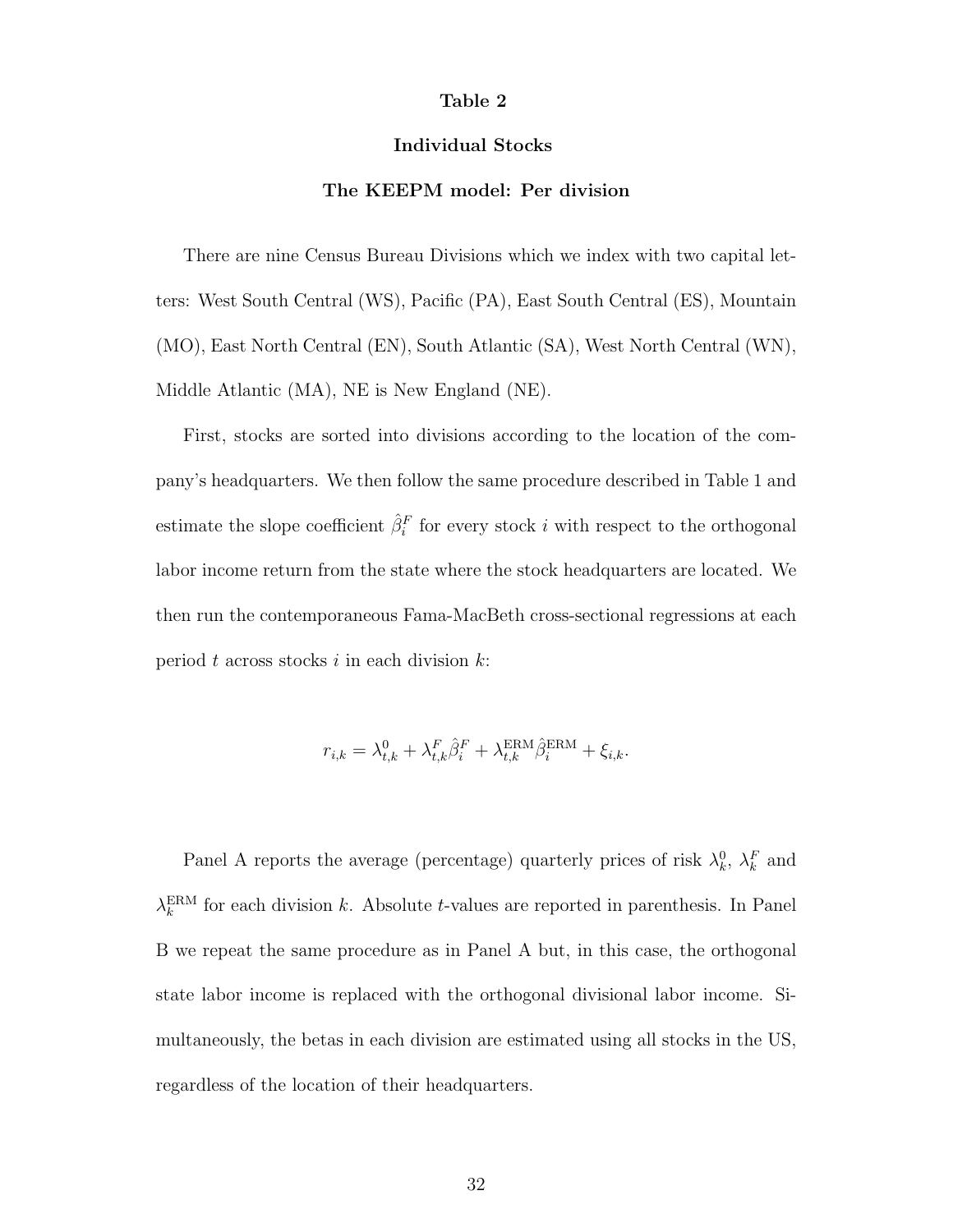|    |               |                     |                          | Average prices or risk |                         |                          |  |
|----|---------------|---------------------|--------------------------|------------------------|-------------------------|--------------------------|--|
|    |               | Panel A             |                          | Panel B                |                         |                          |  |
|    |               | Only stocks         |                          |                        | All stocks              |                          |  |
|    |               | within the division |                          |                        | across divisions        |                          |  |
|    |               | State labor income  |                          |                        | Divisional labor income |                          |  |
|    | $\lambda_k^0$ | $\lambda_k^F$       | $\lambda_k^{\text{ERM}}$ | $\lambda_k^0$          | $\lambda_k^F$           | $\lambda_k^{\text{ERM}}$ |  |
| МA | 1.965         | $-0.165$            | 1.390                    | 1.889                  | $-0.187$                | 1.450                    |  |
|    | (3.83)        | (1.62)              | (1.80)                   | (3.67)                 | (1.87)                  | (1.84)                   |  |
| NE | 2.132         | $-0.172$            | 1.473                    | 2.180                  | $-0.157$                | 1.435                    |  |
|    | (4.71)        | (1.84)              | (2.00)                   | (4.79)                 | (1.72)                  | (1.95)                   |  |
| SA | 1.988         | $-0.284$            | 1.052                    | 1.923                  | $-0.277$                | 1.203                    |  |
|    | (4.15)        | (2.71)              | (1.38)                   | (3.98)                 | (2.46)                  | (1.59)                   |  |
| EN | $2.058\,$     | $-0.178$            | 1.092                    | 1.942                  | $-0.107$                | 1.261                    |  |
|    | (4.55)        | (1.85)              | (1.35)                   | (4.28)                 | (1.20)                  | (1.57)                   |  |
| PA | 1.951         | $-0.320$            | 1.375                    | 1.927                  | $-0.315$                | 1.423                    |  |
|    | (3.64)        | (2.58)              | (1.76)                   | (3.55)                 | (2.56)                  | (1.82)                   |  |
| ES | 2.745         | $-0.279$            | 0.542                    | 2.802                  | $-0.379$                | 0.653                    |  |
|    | (3.28)        | (2.26)              | (0.50)                   | (3.25)                 | (2.77)                  | (0.58)                   |  |
| WS | 1.675         | $-0.248$            | 2.123                    | 1.628                  | $-0.244$                | 2.154                    |  |
|    | (2.97)        | (1.87)              | (2.58)                   | (2.85)                 | (1.73)                  | (2.61)                   |  |
| WN | 1.709         | $-0.209$            | 1.535                    | 1.755                  | $-0.159$                | 1.503                    |  |
|    | (3.97)        | (1.50)              | (2.12)                   | (3.97)                 | (1.23)                  | (2.05)                   |  |
| MO | 2.785         | $-0.324$            | 0.017                    | 2.835                  | $-0.343$                | 0.079                    |  |
|    | (3.23)        | (2.05)              | (0.02)                   | (3.38)                 | (2.08)                  | (0.08)                   |  |

# Average prices of risk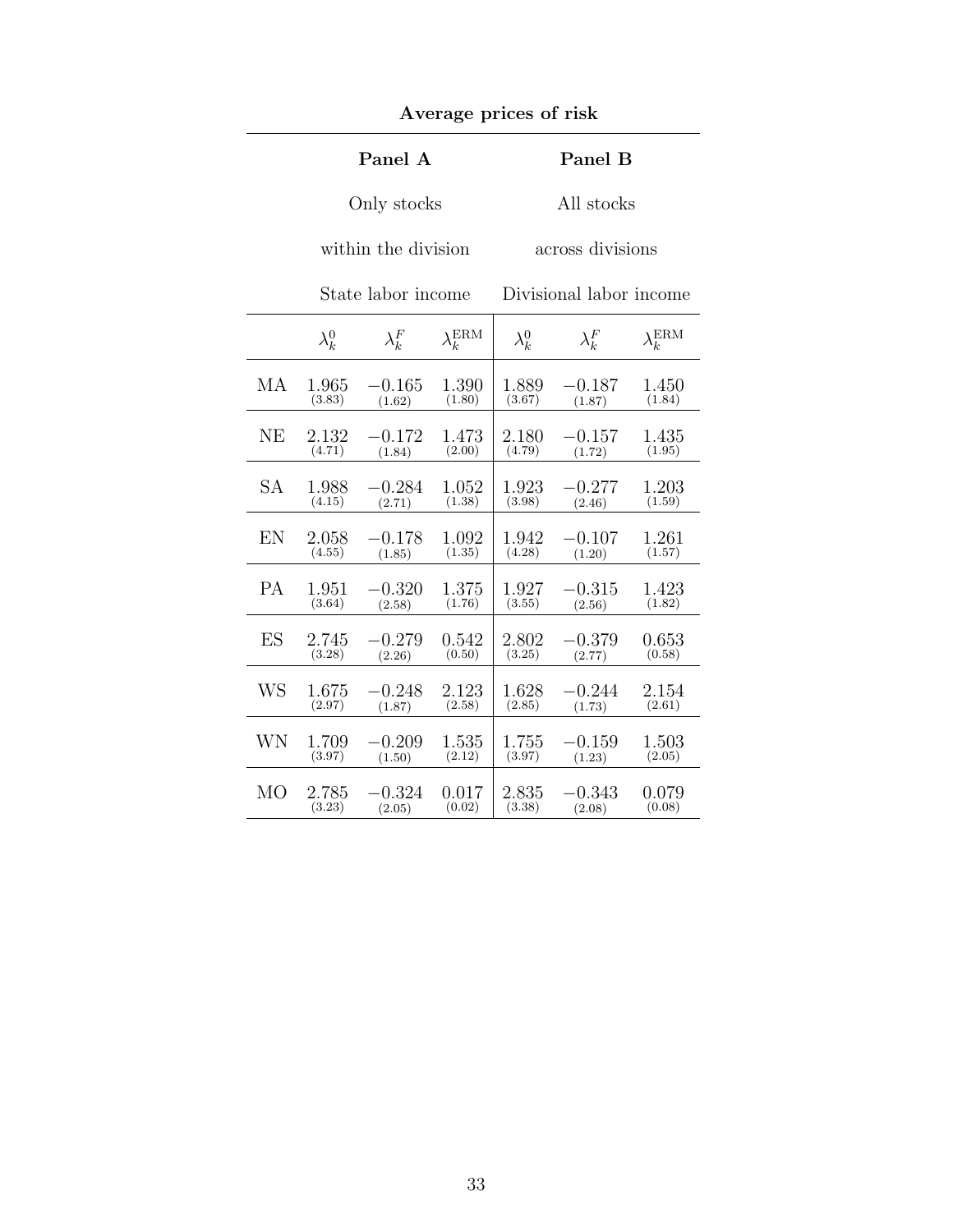#### Table 3

#### Beta-sorted portfolios

#### Time-series regressions: Per division

In each divisions, stocks are sorted according to their slope coefficients  $\hat{\beta}_i^F$ estimated in equation (8) into three and ten equally weighted portfolios denoted by subscript p. The quarterly return on these portfolios is estimated over the following year. The time series of estimated quarterly returns starts in 1966Q1 and ends in 2011Q4.

Panel A reports, for each division, the average percentage return on the difference between the portfolio that includes the stocks with the highest betas (P1) and the portfolio with the lowest betas (P3 and P10, respectively). Absolute t-statistics that test whether the difference between the two portfolios is different from zero are reported in parenthesis. In Panel B we repeat the same procedure as in Panel A but, in this case, the orthogonal state labor income is replaced with the orthogonal divisional labor income. Simultaneously, the betas in each division are estimated using all stocks in the US, regardless of the location of their headquarters.

Panel C reports the average percentage return on the ten portfolios constructed with the orthogonal state income betas. Absolute t-statistics are reported in parenthesis. We next estimate, for each division, a factor mimicking (FM) portfolio for the orthogonal state labor income risk by going long on the top portfolio containing one-third of the stocks with the highest beta (P1) and short on the bottom portfolio containing one-third of the stocks with the lowest beta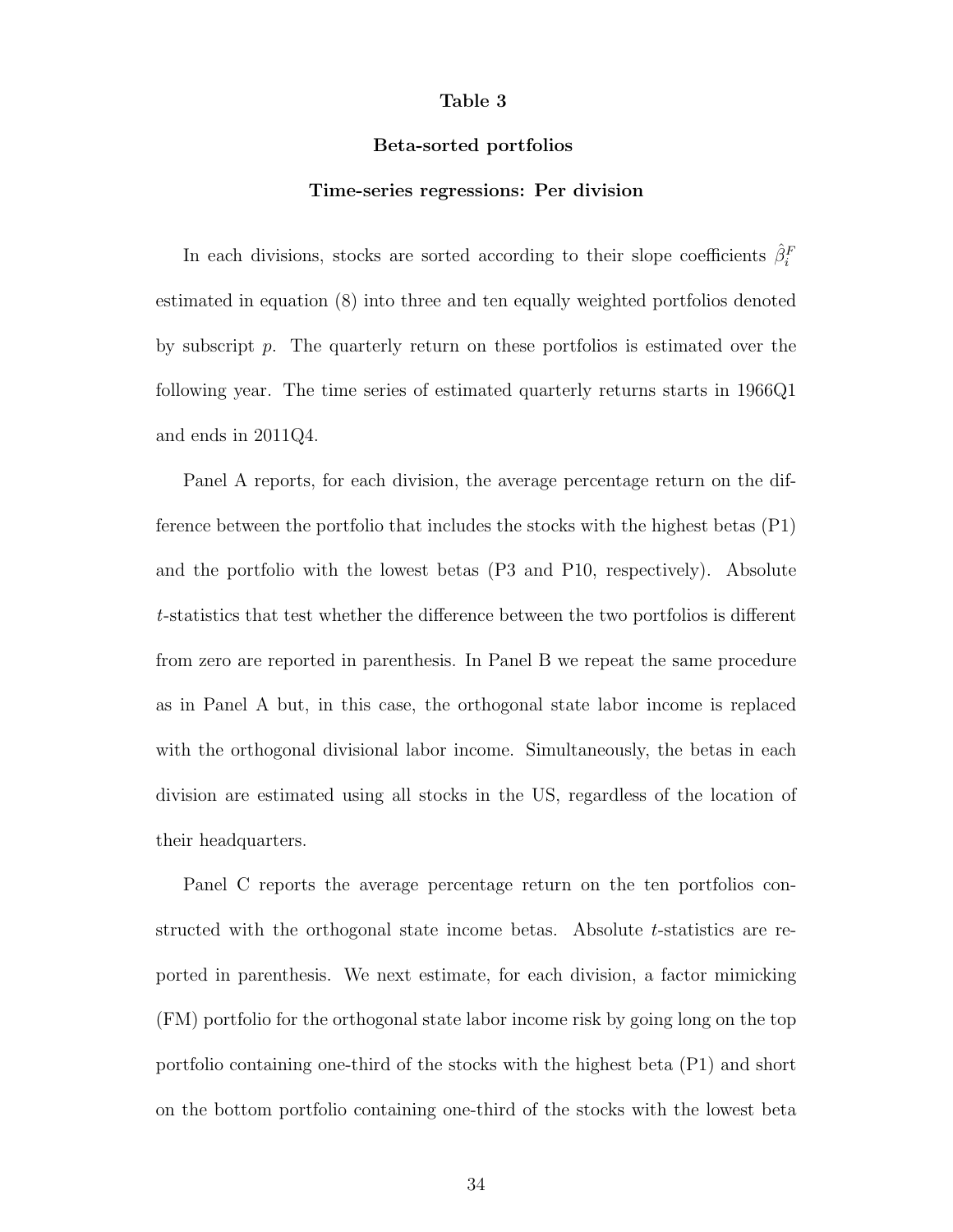(P3) in the division. Let  $r_{k,t}^{\text{FM}}$  denote the return on the factor mimicking portfolio from division  $k$ . Panel D reports, for each division, full sample estimates of the coefficient from the following regression (absolute  $t$ -values in parenthesis):

$$
r_{p,k,t} = \alpha_{p,k} + \beta_{p,k}^{\text{FM}} r_{k,t}^{\text{FM}} + \beta_{k,p}^{\text{ERM}} r_{\text{ERM,t}} + u_{p,k,t}.
$$

|                |           | Panel A             | Panel B  |                         |  |
|----------------|-----------|---------------------|----------|-------------------------|--|
|                |           | Only stocks         |          | All stocks              |  |
|                |           | within the division |          | across divisions        |  |
|                |           | State labor income  |          | Divisional labor income |  |
|                | $P1 - P3$ | $P1 - P10$          | $P1-P3$  | $P1 - P10$              |  |
| МA             | $-0.802$  | $-1.045$            | $-0.885$ | $-0.894$                |  |
|                | (1.82)    | (1.55)              | (1.79)   | (1.22)                  |  |
| NΕ             | $-0.429$  | $-0.793$            | $-0.877$ | $-0.963$                |  |
|                | (1.01)    | (0.93)              | (1.92)   | (1.46)                  |  |
| SA             | $-0.896$  | $-1.669$            | $-1.266$ | $-1.833$                |  |
|                | (1.60)    | (1.76)              | (2.31)   | (2.30)                  |  |
| EN             | $-0.229$  | $-0.692$            | $-1.041$ | $-1.205$                |  |
|                | (0.66)    | (1.03)              | (2.26)   | (1.78)                  |  |
| <b>PA</b>      | $-2.081$  | $-1.857$            | $-1.373$ | $-1.981$                |  |
|                | (3.13)    | (1.74)              | (2.66)   | (2.63)                  |  |
| ES             | $-1.335$  | $-0.915$            | $-0.924$ | $-1.008$                |  |
|                | (2.05)    | (1.24)              | (1.76)   | (1.33)                  |  |
| <b>WS</b>      | $-1.704$  | $-2.987$            | $-1.244$ | $-1.658$                |  |
|                | (2.59)    | (2.76)              | (2.36)   | (2.20)                  |  |
| WN             | $-0.327$  | $-0.359$            | $-1.090$ | $-1.225$                |  |
|                | (0.72)    | (0.48)              | (2.27)   | (1.73)                  |  |
| M <sub>O</sub> | $-0.987$  | $-2.523$            | $-1.432$ | $-1.727$                |  |
|                | (1.43)    | (1.82)              | (2.64)   | (2.23)                  |  |

Average return spread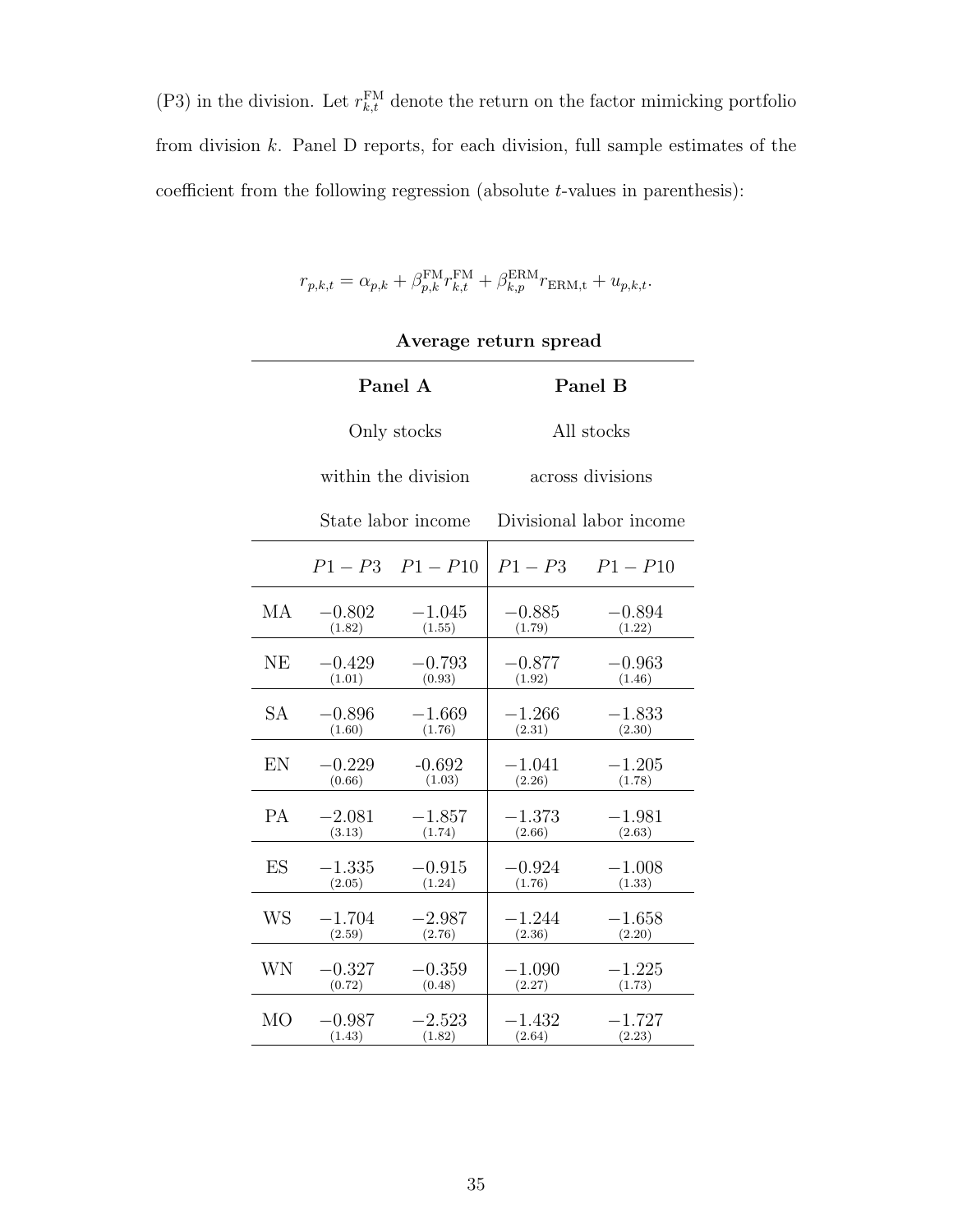|                 | MA     | NE     | SА     | EN     | PA     | ES     | WS     | WN     | MO     |
|-----------------|--------|--------|--------|--------|--------|--------|--------|--------|--------|
| P <sub>1</sub>  | 1.963  | 2.591  | 1.751  | 2.058  | 1.951  | 2.386  | 1.413  | 2.062  | 0.526  |
|                 | (2.19) | (2.69) | (2.14) | (1.91) | (1.83) | (2.80) | (1.39) | (2.39) | (0.45) |
| P <sub>2</sub>  | 2.291  | 2.221  | 2.104  | 2.651  | 2.089  | 2.292  | 1.939  | 2.069  | 2.474  |
|                 | (2.96) | (2.67) | (2.81) | (2.84) | (2.35) | (3.23) | (2.26) | (2.78) | (2.21) |
| P3              | 2.162  | 2.852  | 1.878  | 2.622  | 2.599  | 2.376  | 1.734  | 1.615  | 1.989  |
|                 | (2.68) | (2.92) | (2.41) | (3.08) | (2.86) | (3.37) | (2.14) | (2.43) | (2.04) |
| P <sub>4</sub>  | 2.149  | 2.787  | 2.396  | 2.146  | 2.331  | 2.197  | 2.272  | 2.124  | 1.787  |
|                 | (2.58) | (3.25) | (3.11) | (2.50) | (2.62) | (2.92) | (2.82) | (3.01) | (1.95) |
| P <sub>5</sub>  | 2.053  | 2.560  | 2.218  | 2.301  | 2.665  | 2.383  | 2.711  | 2.313  | 1.852  |
|                 | (2.47) | (2.80) | (2.42) | (2.87) | (2.69) | (2.95) | (3.06) | (2.78) | (1.84) |
| P <sub>6</sub>  | 2.994  | 2.822  | 2.644  | 2.015  | 2.243  | 2.659  | 2.714  | 2.256  | 1.883  |
|                 | (3.48) | (2.93) | (3.02) | (2.64) | (2.29) | (3.17) | (3.24) | (2.87) | (1.69) |
| P7              | 2.458  | 3.415  | 2.945  | 1.772  | 4.118  | 2.569  | 2.701  | 2.621  | 2.237  |
|                 | (2.70) | (3.46) | (3.04) | (2.21) | (3.50) | (2.80) | (3.18) | (3.26) | (2.19) |
| P <sub>8</sub>  | 2.594  | 2.685  | 2.597  | 1.951  | 3.921  | 2.793  | 3.017  | 2.333  | 3.186  |
|                 | (2.68) | (2.64) | (2.54) | (2.67) | (3.44) | (2.77) | (3.24) | (2.53) | (2.45) |
| P <sub>9</sub>  | 3.612  | 2.997  | 2.649  | 1.700  | 4.515  | 3.249  | 3.236  | 2.270  | 2.685  |
|                 | (3.24) | (2.70) | (2.46) | (2.30) | (3.32) | (2.93) | (2.81) | (2.25) | (2.11) |
| P <sub>10</sub> | 3.008  | 3.385  | 3.421  | 2.750  | 3.808  | 3.301  | 4.400  | 2.422  | 3.056  |
|                 | (2.32) | (2.55) | (2.58) | (2.96) | (2.46) | (2.47) | (3.39) | (2.18) | (2.22) |

Panel C: Portfolio returns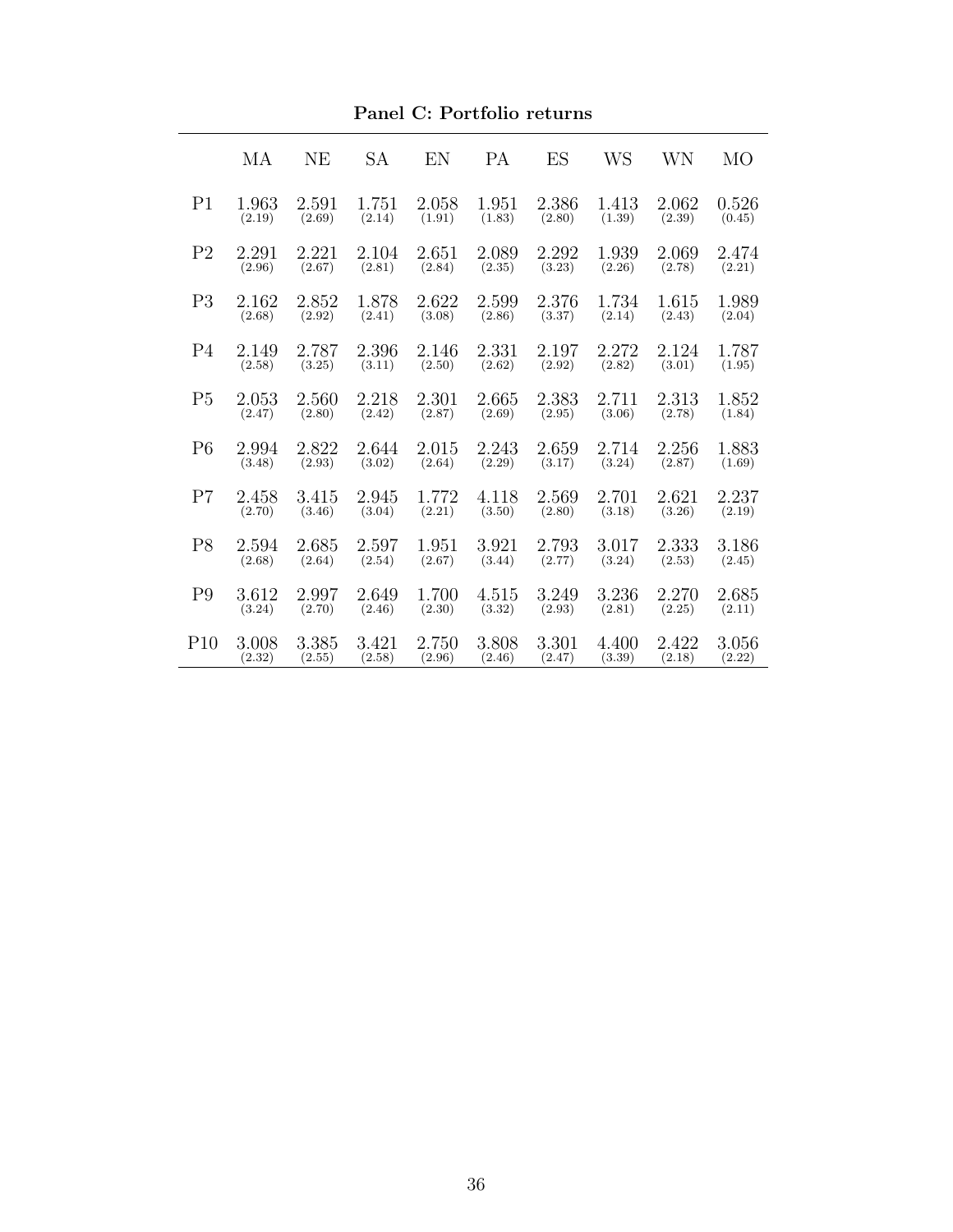|                | r anci D. $\varphi_{p,k}$ |           |           |          |           |          |           |           |           |  |
|----------------|---------------------------|-----------|-----------|----------|-----------|----------|-----------|-----------|-----------|--|
|                | MA                        | <b>NE</b> | <b>SA</b> | EN       | <b>PA</b> | ES       | <b>WS</b> | <b>WN</b> | <b>MO</b> |  |
| P1             | $-0.204$                  | 0.068     | 0.158     | 0.547    | 0.137     | $-0.019$ | 0.580     | 0.102     | 0.404     |  |
|                | (2.34)                    | (0.63)    | (2.06)    | (8.76)   | (1.75)    | (0.32)   | (7.35)    | (0.96)    | (4.31)    |  |
| P <sub>2</sub> | $-0.038$                  | 0.001     | 0.080     | 0.072    | 0.172     | $-0.074$ | 0.442     | 0.241     | 0.304     |  |
|                | (0.58)                    | (0.02)    | (1.25)    | (0.81)   | (2.85)    | (1.72)   | (7.44)    | (2.76)    | (3.55)    |  |
| P <sub>3</sub> | $-0.288$                  | 0.079     | 0.029     | 0.0644   | $-0.111$  | $-0.102$ | 0.344     | 0.059     | $-0.079$  |  |
|                | (3.62)                    | (0.76)    | (0.42)    | (0.69)   | (1.80)    | (2.49)   | (5.64)    | (0.84)    | (1.03)    |  |
| P4             | $-0.288$                  | $-0.282$  | $-0.145$  | $-0.030$ | $-0.160$  | $-0.085$ | 0.192     | 0.006     | $-0.025$  |  |
|                | (3.62)                    | (3.08)    | (2.06)    | (0.30)   | (2.89)    | (2.10)   | (3.34)    | (0.08)    | (0.34)    |  |
| P <sub>5</sub> | $-0.422$                  | $-0.336$  | $-0.228$  | $-0.313$ | $-0.389$  | $-0.139$ | 0.084     | $-0.356$  | $-0.296$  |  |
|                | (5.76)                    | (3.55)    | (3.02)    | (3.60)   | (6.19)    | (3.19)   | (1.25)    | (4.24)    | (3.55)    |  |
| P <sub>6</sub> | $-0.503$                  | $-0.342$  | $-0.341$  | $-0.188$ | $-0.417$  | $-0.155$ | $-0.074$  | $-0.400$  | $-0.250$  |  |
|                | (6.37)                    | (3.09)    | (4.89)    | (1.86)   | (6.06)    | (3.19)   | (1.15)    | (4.96)    | (2.80)    |  |
| P7             | $-0.595$                  | $-0.552$  | $-0.493$  | $-0.493$ | $-0.601$  | $-0.211$ | $-0.113$  | $-0.396$  | $-0.313$  |  |
|                | (7.27)                    | (5.18)    | (6.60)    | (5.08)   | (8.52)    | (3.84)   | (1.83)    | (4.43)    | (3.99)    |  |
| P <sub>8</sub> | $-1.043$                  | $-0.768$  | $-0.775$  | $-0.611$ | $-0.625$  | $-0.267$ | $-0.343$  | $-0.735$  | $-0.759$  |  |
|                | (13.52)                   | (8.51)    | (10.78)   | (6.59)   | (9.94)    | (4.16)   | (5.40)    | (8.55)    | (7.90)    |  |
| P <sub>9</sub> | $-1.238$                  | $-0.850$  | $-0.851$  | $-0.749$ | $-1.091$  | $-0.312$ | $-0.578$  | $-0.864$  | $-0.832$  |  |
|                | (15.36)                   | (8.81)    | (11.17)   | (7.32)   | (15.62)   | (4.39)   | (7.57)    | (9.13)    | (9.19)    |  |
| P10            | $-1.406$                  | $-1.411$  | $-1.227$  | $-1.021$ | $-1.141$  | $-0.369$ | $-0.856$  | $-0.950$  | $-0.914$  |  |
|                | (14.43)                   | (12.18)   | (13.64)   | (12.34)  | (12.09)   | (4.26)   | (9.56)    | (9.51)    | (8.67)    |  |

Panel D:  $\hat{\beta}_{p,k}^{\text{FM}}$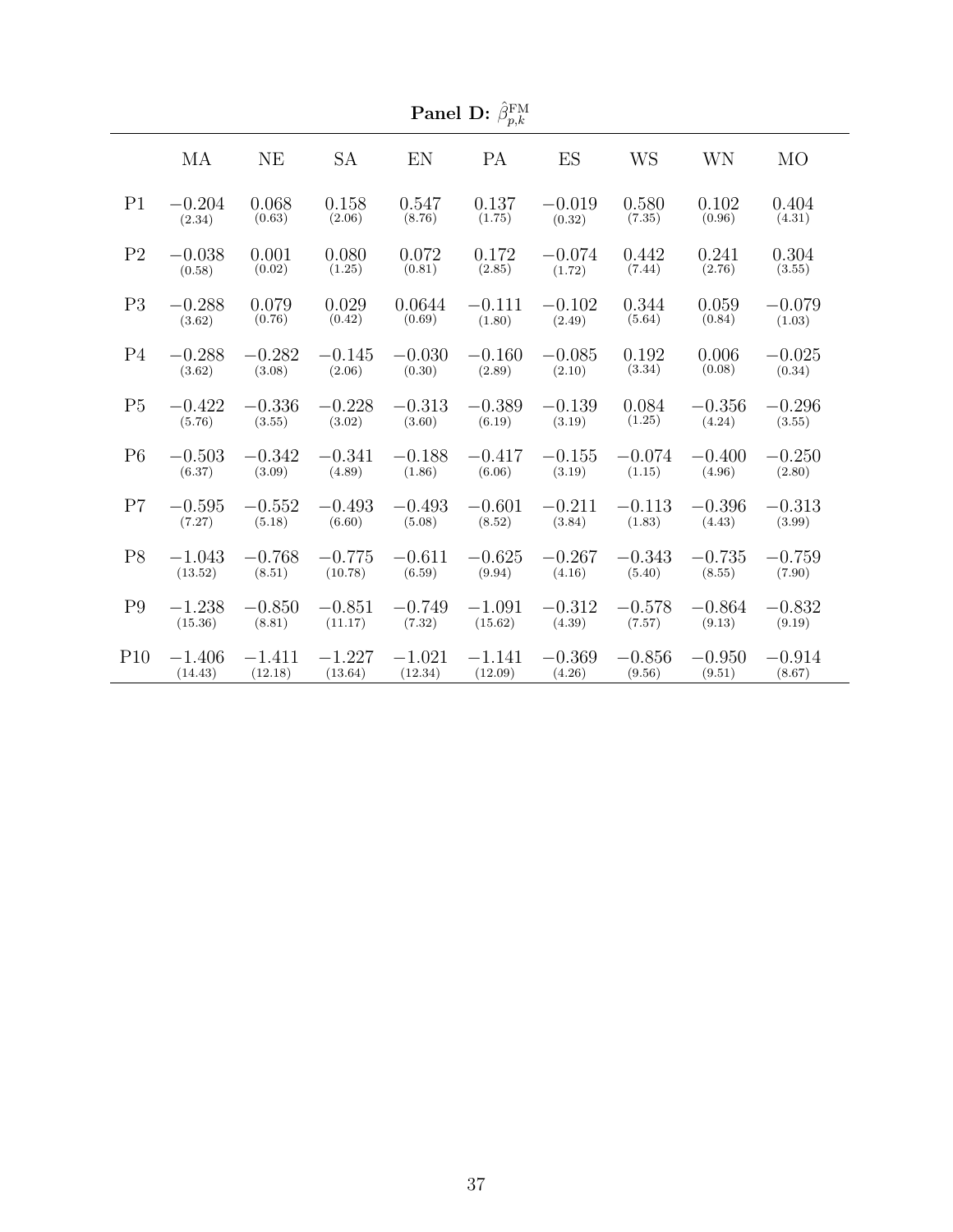### Table 4

#### Beta-sorted portfolios

#### Cross-Sectional regressions: Per division

In Panel A, we estimate in each division the contemporaneous Fama-MacBeth cross-sectional regressions at each period t:

$$
r_{p,k} = \lambda_{t,k}^0 + \lambda_{t,k}^{\text{FM}} \hat{\beta}_{p,k}^{\text{FM}} + \lambda_{t,k}^{\text{ERM}} \hat{\beta}_{p,k}^{\text{ERM}} + \xi_{p,k},
$$

across portfolios  $p$  in each division  $k$ . As testing portfolios we use the ten state beta-sorted portfolios from Table 3 Panel C.  $\hat{\beta}^{FM}$  is the estimated beta for the factor mimicking portfolio from Table 3 Panel D;  $\hat{\beta}^{ERM}$  is the estimated beta for the market risk factor. We report the average cross-sectional (percentage) quarterly prices of risks.

 $\overline{R}^2$  is calculated  $R^2$  as  $\left[Var_c(\overline{r}_p) - Var_c(\overline{\xi}_p)\right] / Var_c(\overline{r}_p)$ , where  $Var_c$  is the cross-sectional variance,  $\bar{r}_p$  is the average return and  $\xi_p$  is the average residual.  $\overline{R}^2$  is the adjusted  $R^2$ . The pricing errors  $(p.e.)$  of a given portfolio are defined as the difference between the actual portfolio return and the expected return according to the corresponding cross-sectional model. The  $p.e.$  Test is a Chi-sq test given as  $\hat{\alpha}' cov(\hat{\alpha})^{-1}\hat{\alpha}$ , where  $\hat{\alpha}$  is the vector of average pricing errors across the forty-five portfolios and cov is the covariance matrix of the pricing errors. Absolute t-values in parenthesis; p-values in brackets.

Panel B presents the covariances (lower triangular matrix), variances (diagonal), and correlations (upper triangular matrix) amongst the divisional factor mimicking portfolios defined in Table 3.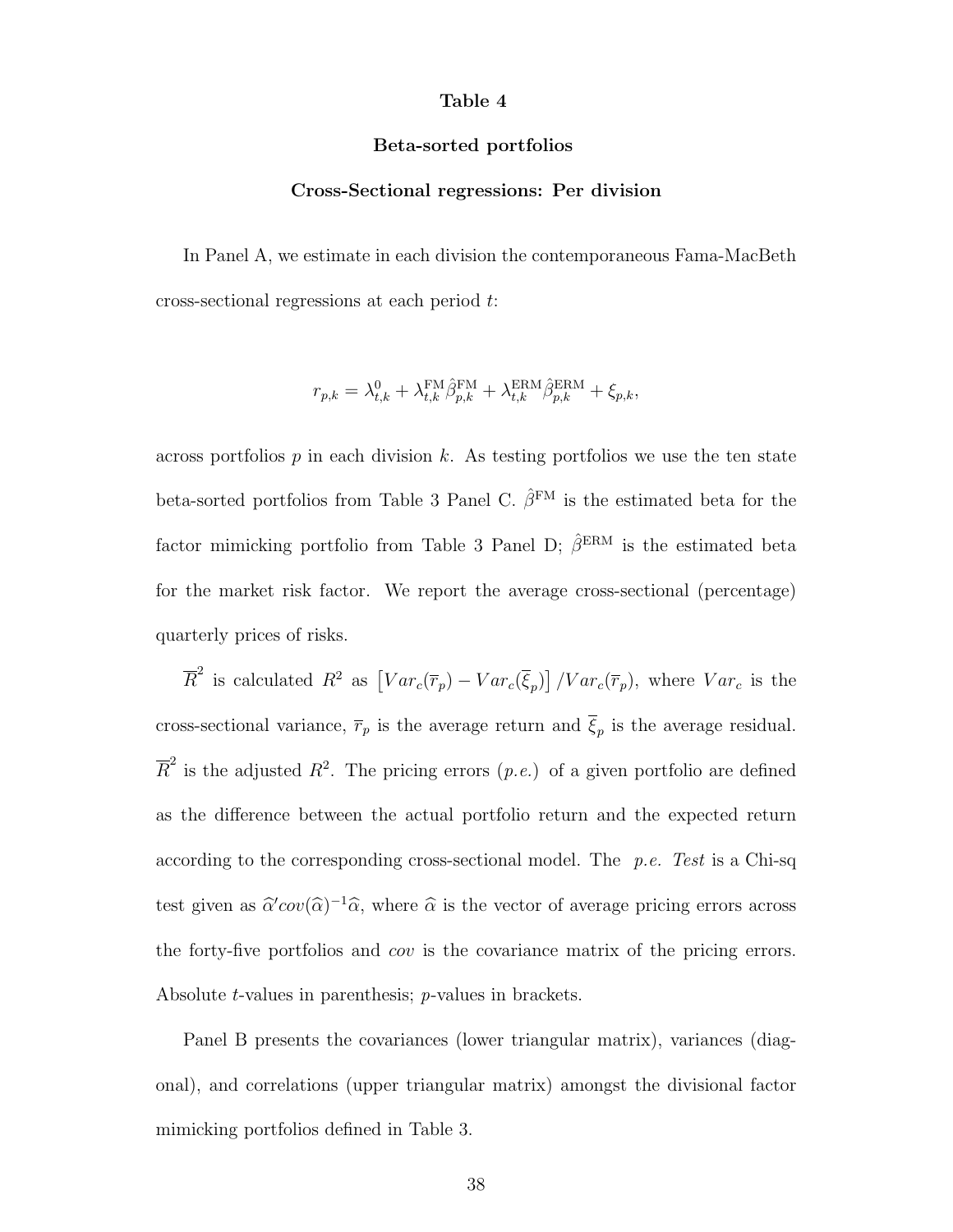In Panel C we test the KEEPM augmented with the Fama-French factors (KEEPM-FF):

$$
r_{p,k} = \lambda_{t,k}^0 + \lambda_{t,k}^\text{FM} \hat{\beta}_{p,k}^\text{FM} + \lambda_{t,k}^\text{ERM} \hat{\beta}_{p,k}^\text{ERM} + \lambda_{t,k}^\text{SMB} \hat{\beta}_{p,k}^\text{SMB} + \lambda_{t,k}^\text{HML} \hat{\beta}_{p,k}^\text{HML} + \xi_{p,k}.
$$

 $\lambda_k^0$  $\lambda_k^{\rm FM} \qquad \lambda$  $\frac{ERM}{k}$   $\overline{R}$  $\overline{R}^2$  $p.e.$  p.e. Test MA 2.406 (1.51) −0.903 (2.01) −0.412 (0.24)  $0.57 \quad 0.261 \qquad 13.120$ NE 2.055<br>(1.03)  $-0.500$ (1.11)  $0.463$ <br>(0.24) 0.40 0.190 3.664 [0.89] SA 2.059 (1.03) −0.991 (1.73) 0.025 (0.01) 0.77 0.196 3.427  $[0.90]$  $EN$  −0.216 (0.13) −0.101 (0.28) 2.291 (1.28) 0.17 0.253 11.117 [0.20] PA 0.449 (0.21) −1.812 (2.63) 1.545 (0.75) 0.76 0.366 0.079 [1.00] ES 1.117 (0.88) −1.456 (0.60) 1.046 (0.64) 0.89 0.103 7.266 [0.51] WS 2.795 (1.31) −1.805 (2.68) −0.140 (0.07) 0.92 0.174 2.219 [0.97] WN 2.366 (1.26) −0.413 (0.89) −0.316 (0.14) 0.34 0.132 2.766 [0.95]  $MO$  -0.546 (0.19) −1.193 (1.77) 2.199 (0.79) 0.63 0.302 2.979 [0.94]

Panel A: Prices of risk: KEEPM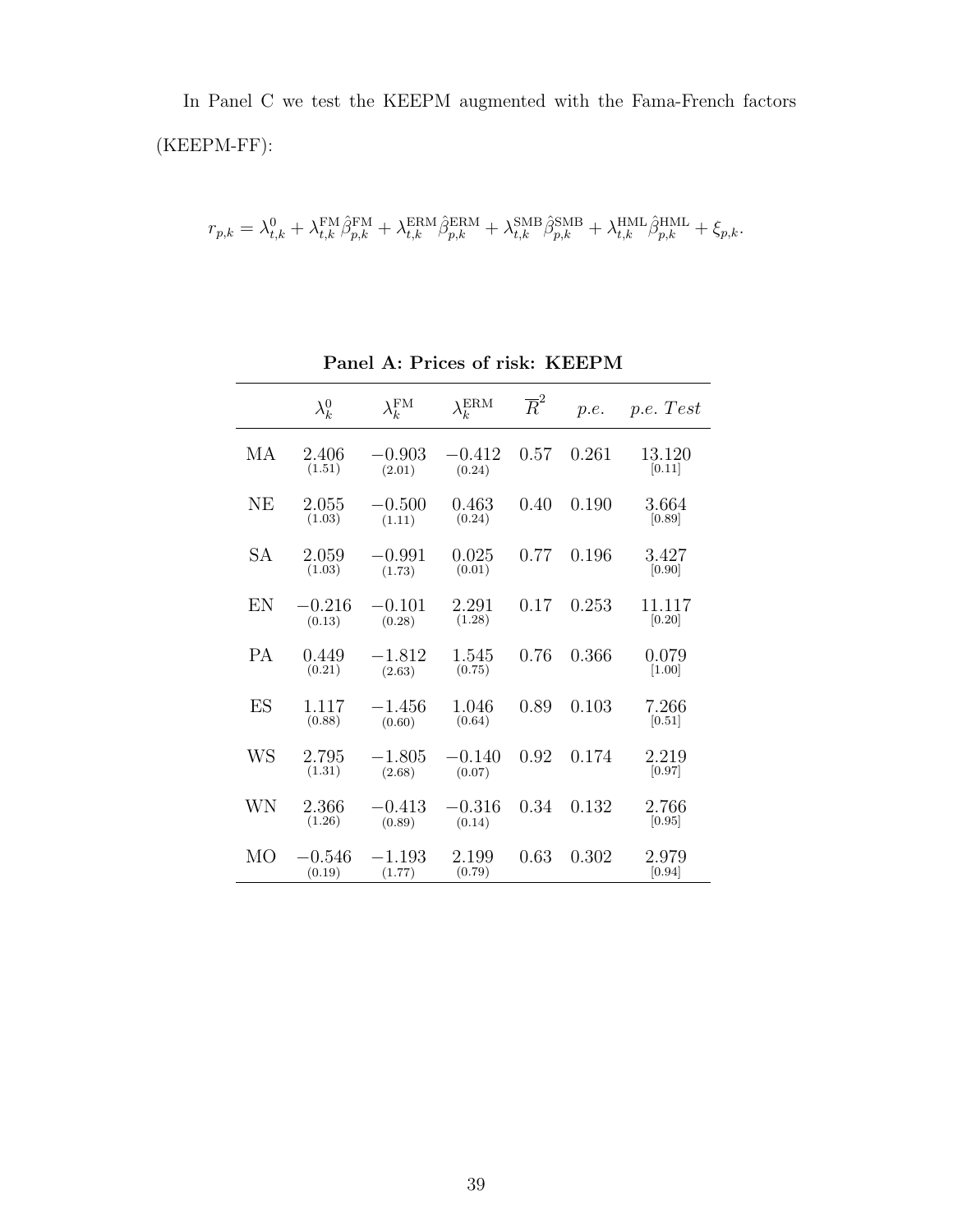|  |  | Panel B: Variances, Covariances and Correlations |  |  |
|--|--|--------------------------------------------------|--|--|
|--|--|--------------------------------------------------|--|--|

|           | МA        | NE              | <b>SA</b> | EN     | PA                                  | ES                    | WS            | <b>WN</b>     | MO     |
|-----------|-----------|-----------------|-----------|--------|-------------------------------------|-----------------------|---------------|---------------|--------|
| MA        | 0.0037    | 0.4350          | 0.6546    | 0.4264 | 0.4546                              | 0.3731                | 0.5446 0.5543 |               | 0.3088 |
| NE.       |           | $0.0015$ 0.0033 | 0.4059    |        | 0.3648 0.4670 0.1965 0.4785         |                       |               | 0.3655        | 0.2474 |
| SA        | 0.0030    | 0.0018          | 0.0059    |        | $0.5041$ $0.5047$ $0.2699$          |                       | 0.5840        | 0.5214        | 0.2533 |
| EN        | 0.0012    | 0.0009          | 0.0018    | 0.0022 |                                     | $0.5040 \quad 0.3422$ | 0.4388        | 0.4810        | 0.2584 |
|           | PA 0.0025 | 0.0025          | 0.0036    | 0.0022 |                                     | $0.0086$ $0.2480$     |               | 0.6460 0.5496 | 0.1620 |
| ES        | 0.0020    | 0.0010          | 0.0018    | 0.0014 | 0.0021 0.0083                       |                       | 0.3369 0.2663 |               | 0.1353 |
| <b>WS</b> | 0.0030    | 0.0025          | 0.0041    |        | $0.0018$ $0.0055$ $0.0028$          |                       | 0.0083        | 0.5729        | 0.2675 |
| WN        | 0.0020    | 0.0013          | 0.0024    |        | $0.0013$ $0.0031$ $0.0015$ $0.0032$ |                       |               | 0.0038        | 0.2286 |
| MO        | 0.0017    | 0.0013          | 0.0018    | 0.0011 | 0.0014                              | 0.0011                | 0.0023        | 0.0013        | 0.0089 |

Panel C: Prices of risk: KEEPM-FF

|                | $\lambda_k^0$      | $\lambda_k^{\text{FM}}$ | $\lambda_k^{\text{ERM}}$ | $\lambda_k^{\rm SMB}$ | $\lambda_k^{\text{HML}}$ | $\overline{R}^2$ | p.e.  | p.e. Test        |
|----------------|--------------------|-------------------------|--------------------------|-----------------------|--------------------------|------------------|-------|------------------|
| MA             | 1.455<br>(0.71)    | $-0.938$<br>(2.08)      | 1.632<br>(0.57)          | $-0.969$<br>(0.52)    | $-0.139$<br>(0.07)       | 0.64             | 0.241 | 14.228<br>[0.03] |
| NE             | 0.693<br>(0.32)    | $-0.519$<br>(1.16)      | 0.098<br>(0.04)          | 1.869<br>(1.35)       | 1.219<br>(0.87)          | 0.78             | 0.139 | 1.861<br>[0.93]  |
| <b>SA</b>      | 0.907<br>(0.36)    | $-1.009$<br>(1.77)      | 0.008<br>(0.00)          | 1.193<br>(0.72)       | 1.228<br>(0.79)          | 0.80             | 0.176 | 2.482<br>[0.87]  |
| EN             | $-2.883$<br>(1.06) | $-0.169$<br>(0.48)      | 7.678<br>(2.31)          | $-1.679$<br>(1.25)    | $-3.403$<br>(1.64)       | 0.48             | 0.232 | 7.013<br>[0.32]  |
| <b>PA</b>      | 1.307<br>(0.49)    | $-1.807$<br>(2.61)      | 2.308<br>(0.83)          | $-0.902$<br>(0.51)    | $-1.293$<br>(0.67)       | 0.81             | 0.320 | 8.448<br>[0.21]  |
| ES             | 2.671<br>(1.55)    | $-2.771$<br>(1.20)      | $-0.352$<br>(0.21)       | 0.571<br>(0.45)       | $-0.721$<br>(0.43)       | 0.88             | 0.085 | 5.771<br>[0.45]  |
| WS             | 3.696<br>(1.39)    | $-1.797$<br>(2.69)      | $-0.588$<br>(0.28)       | 0.322<br>(0.30)       | $-1.017$<br>(0.39)       | 0.92             | 0.152 | 2.201<br>[0.90]  |
| WN             | 1.755<br>(0.64)    | $-0.423$<br>(0.91)      | $-0.582$<br>(0.22)       | 0.950<br>(0.87)       | 1.513<br>(0.69)          | 0.61             | 0.117 | 1.809<br>[0.94]  |
| M <sub>O</sub> | $-0.714$<br>(0.22) | $-1.232$<br>(1.66)      | 2.044<br>(0.69)          | 1.275<br>(0.77)       | $-0.436$<br>(0.28)       | 0.64             | 0.299 | 2.795<br>[0.83]  |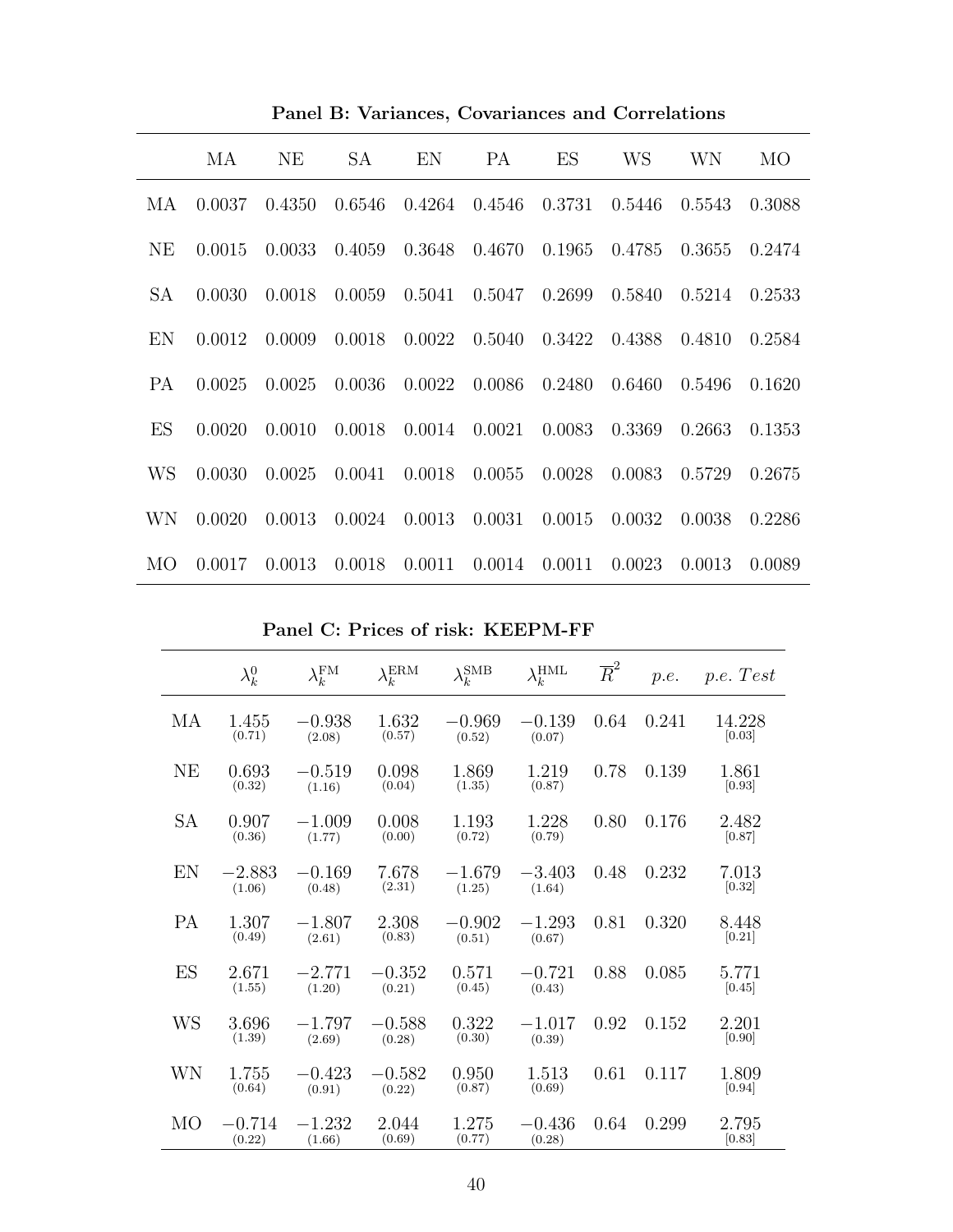### Table 5

### GMM Estimation of the Joneses parameter

We derive the following system system of orthogonality conditions from the equilibrium condition (4):

$$
0 = \lambda^{\text{ERM}} - H \left( 1 - b \sum_{k=1}^{K} \omega_k \theta_k \beta_k \right) (r_M - E(r_M))^2,
$$
  
\n
$$
0 = \lambda^{\text{FM}}_k + H b \left( \omega_k \theta_k \left( r_k^{\text{FM}} - E(r_k^{\text{FM}}) \right)^2 + \sum_{k' \neq k} \omega_{k'} \theta_{k'} \left( r_k^{\text{FM}} - E(r_k^{\text{FM}}) \right) \left( r_{k'}^{\text{FM}} - E(r_{k'}^{\text{FM}}) \right) \right),
$$

for each division  $k = 1, 2, ..., K$ .  $b = \frac{1}{1}$  $\frac{\gamma}{1-\gamma}$ .  $r_M$  and  $r_k^{\text{FM}}$  denote, respectively, the time series of the US market return and the return on the factor mimicking portfolio from division  $k$ , from the first quarter of 1965 to the final quarter of 2011. We take  $\lambda_k^{\text{FM}}$  from Table 4 Panel A.  $\theta_k$  is proxied using the time series of divisional personal income as a proportion of the divisional GDP. To proxy  $\omega_k$ , each quarter, the market capitalization of all stocks in the division is divided by the aggregate market capitalization. We assume different values of the aggregate risk aversion coefficient H and estimate the parameter  $\gamma$  and the market price of risk,  $\lambda^{\text{ERM}}$  using Hansen's Generalized Method of Moments (GMM). Hansen's J-test tests whether the orthogonality conditions are jointly zero. It follows a  $\chi^2(N-L)$  distribution. Standard errors in parenthesis; *p*-values in brackets.

| $H=1$                 |                     |                        | $H=3$              |                        | $H=6$              |                  |
|-----------------------|---------------------|------------------------|--------------------|------------------------|--------------------|------------------|
| λERM                  | $\sim$              | $\lambda^{\rm ERM}$    | $\sim$             | $\lambda^{\rm ERM}$    | $\sim$             |                  |
| $-0.0573$<br>(0.0103) | 0.996<br>(0.000488) | $-0.0421$<br>(0.00940) | 0.989<br>(0.00144) | $-0.0194$<br>(0.00864) | 0.978<br>(0.00282) | 183.9<br>[0.000] |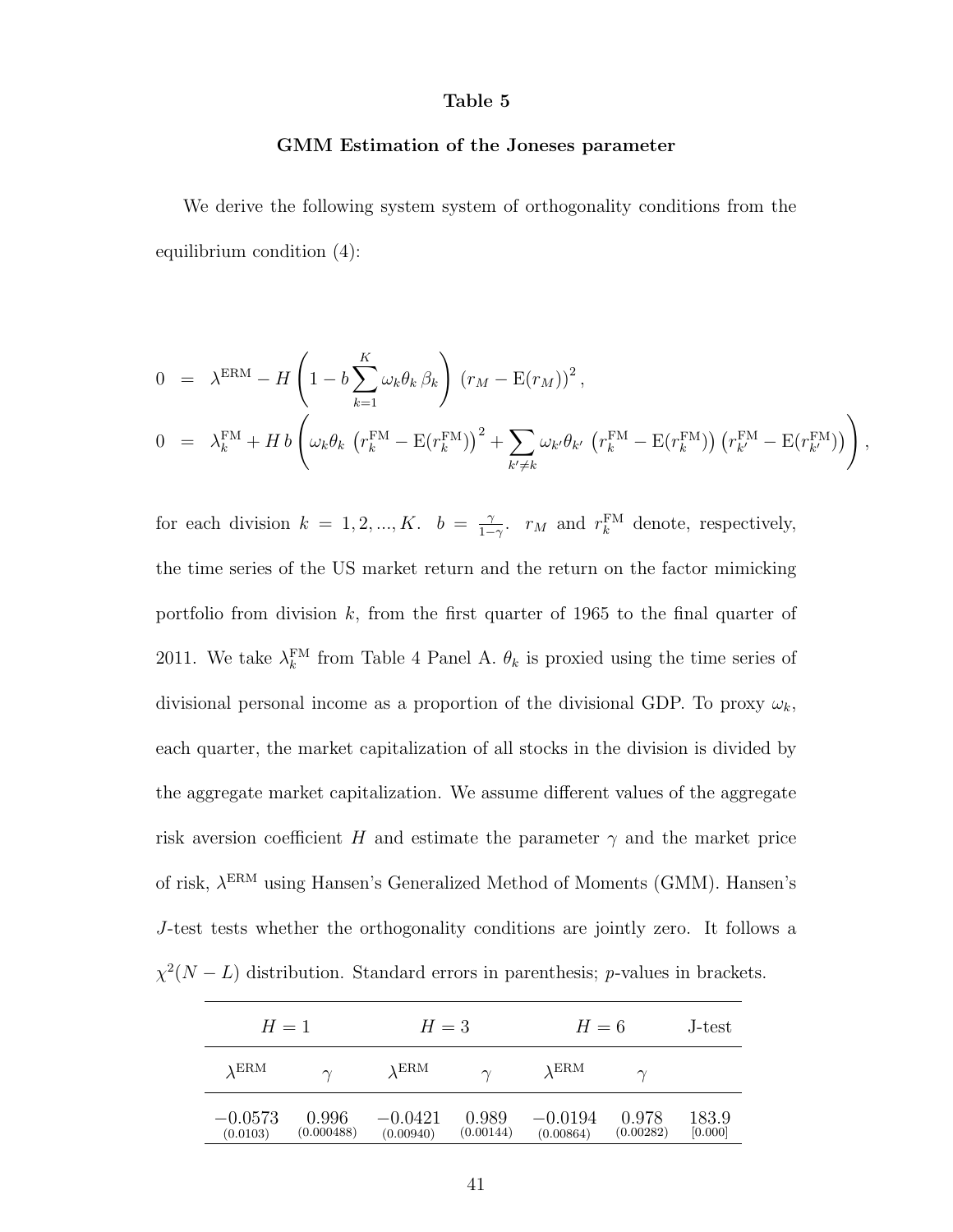### Table 6

# Individual stocks

#### Country-wide orthogonal income

Let  $r_t^C$  denote the orthogonal country labor income return in the US in period t;  $r_{\text{ERM},t}$  denotes the return on the aggregate, country stock market index. For each individual stock  $i$  we estimate the rolling betas with respect to the orthogonal country labor income return and the stock market return, using the same procedure as in Table 1:

$$
r_{i,t} = \alpha_i + \beta_i^C r_t^C + \beta_i^{\text{ERM}} r_{\text{ERM},t} + u_{i,t}.
$$

The slope coefficients  $\hat{\beta}_i^C$  and  $\hat{\beta}_i^{ERM}$  are estimated for every stock in the US. The time series of quarterly estimated betas starts in 1965Q1 and ends in 2011Q4. We then run the contemporaneous Fama-MacBeth cross-sectional regressions at each period  $t$  across stocks  $i$ :

$$
r_i = \lambda^0_t + \lambda^C_t \hat \beta^C_i + \lambda^{\text{ERM}}_t \hat \beta^{\text{ERM}}_i + \xi_i.
$$

Panel A reports the average (percentage) quarterly prices of risk  $\lambda^0$ ,  $\lambda^C$  and  $\lambda^{\text{ERM}}$ . Absolute *t*-values are reported in parenthesis. In Panel B, for each individual stock  $i$  we estimate the rolling betas with respect to the orthogonal income return of the state where the headquarters are located, the orthogonal country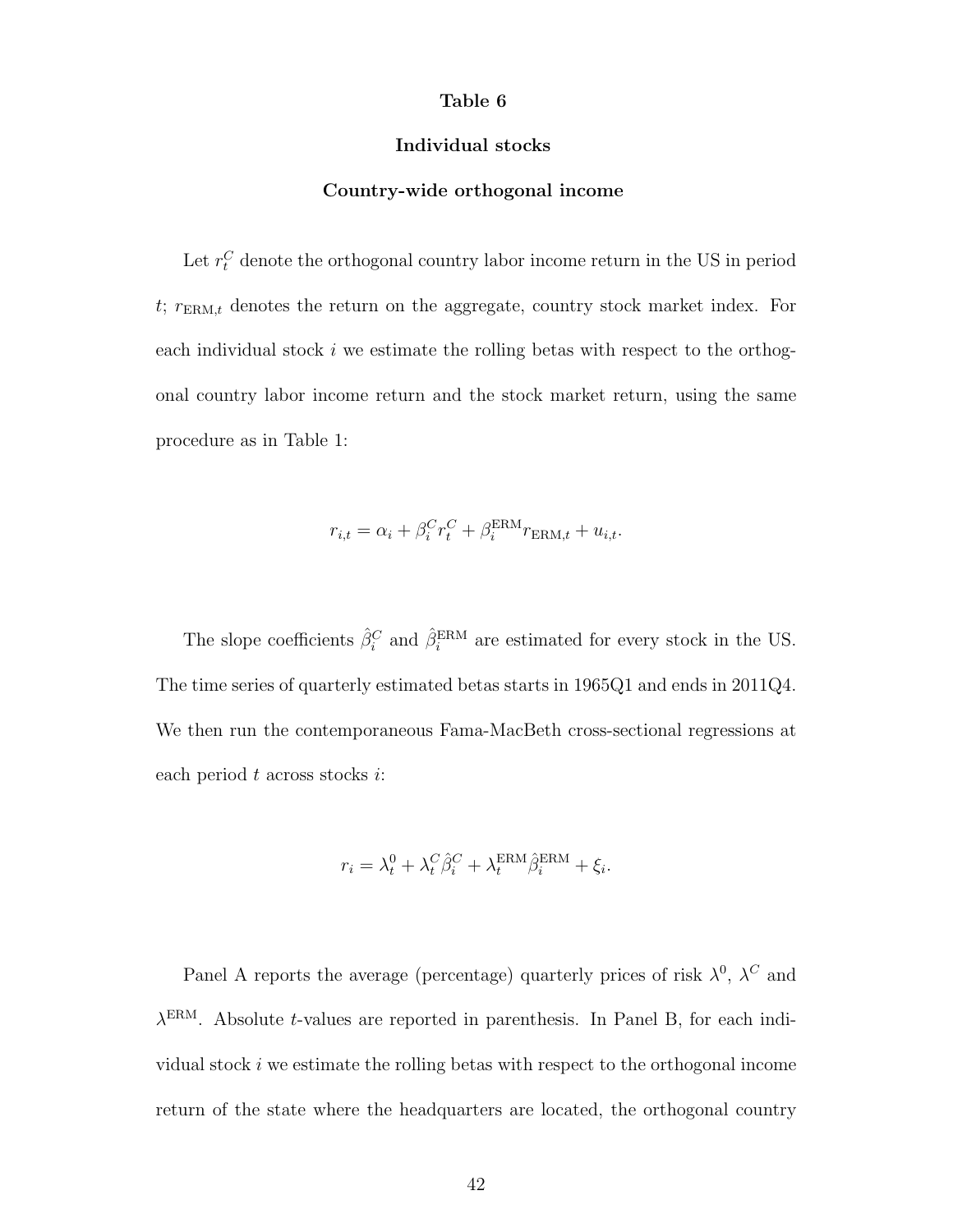labor income return and the stock market return, using nine years of rolling observations (thirty-six quarters):

$$
r_{i,t} = \alpha_i + \beta_i^F r_t^F + \beta_i^C r_t^C + \beta_i^{\text{ERM}} r_{\text{ERM},t} + u_{i,t}.
$$

In Panel C the state orthogonal income is replaced with the orthogonal divisional labor income. Each panel reports the corresponding cross-sectional (percentage) prices of risk. Panels D and E repeat the analysis within each division. In Panel D, only orthogonal country income is considered. In Panel E we include the orthogonal state risk factor in each division. In both cases, only stocks within each division are included.

# Country-wide orthogonal income

|                 |                    | Panel A: All US stocks |
|-----------------|--------------------|------------------------|
| $\lambda^{0}$   | $\lambda^C$        | $\lambda$ ERM          |
| 1.797<br>(3.88) | $-0.241$<br>(2.56) | 1.335<br>(1.82)        |

# Local and country-wide orthogonal income

|                 | Panel B            |                    |                 | Panel C         |                    |                       |                 |
|-----------------|--------------------|--------------------|-----------------|-----------------|--------------------|-----------------------|-----------------|
|                 | State orthogonal   |                    |                 |                 |                    | Divisional orthogonal |                 |
|                 | labor income       |                    |                 | labor income    |                    |                       |                 |
| $\lambda^0$     | $\lambda^F$        | $\lambda^C$        | $\lambda$ ERM   | $\lambda^0$     | $\lambda^F$        | $\lambda^C$           | $\lambda$ ERM   |
| 1.952<br>(4.76) | $-0.174$<br>(2.24) | $-0.192$<br>(2.36) | 1.317<br>(1.83) | 2.019<br>(4.95) | $-0.161$<br>(2.07) | $-0.170$<br>(2.10)    | 1.295<br>(1.81) |